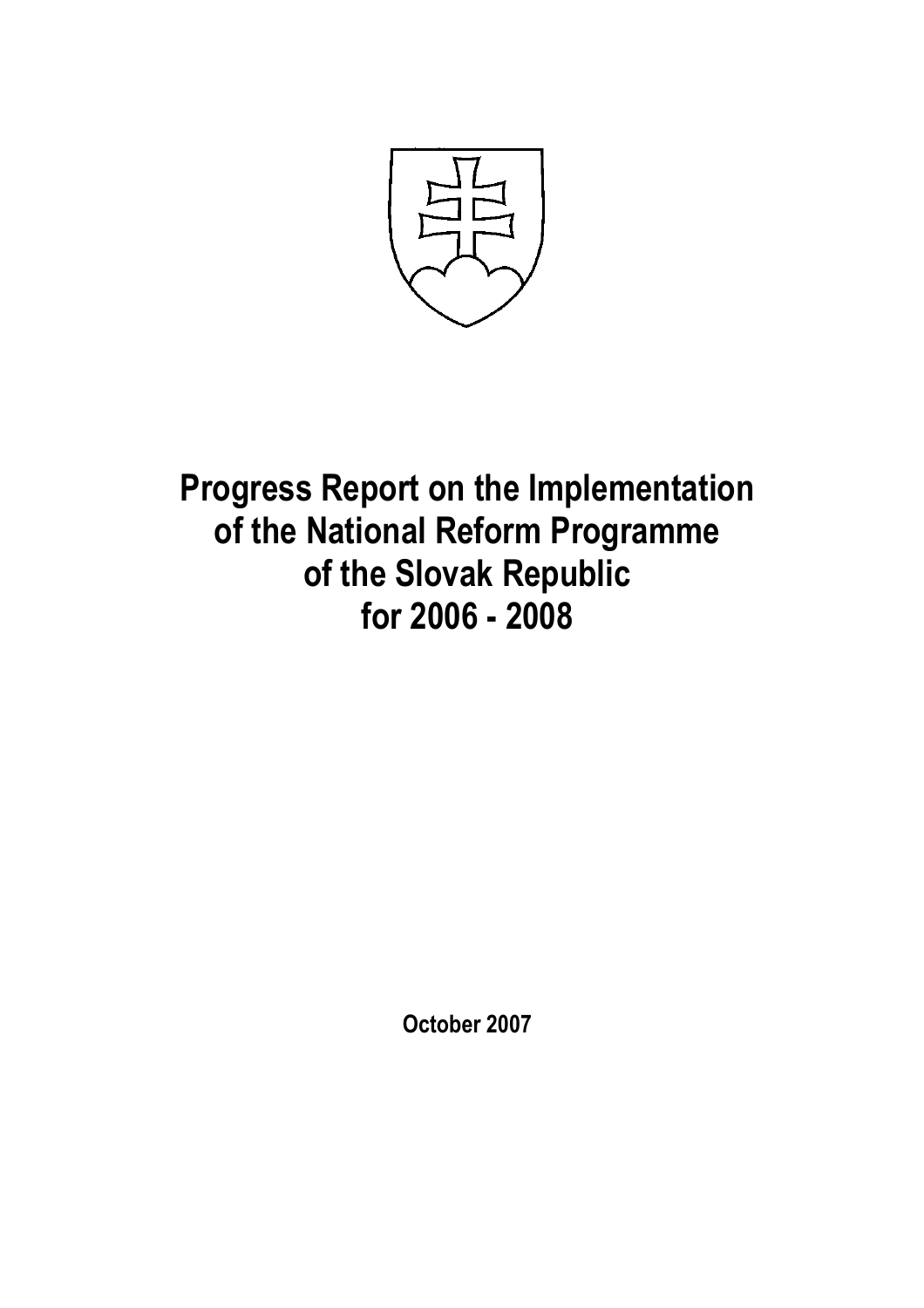# **Contents**

| 1            |                |                                                                                                |  |
|--------------|----------------|------------------------------------------------------------------------------------------------|--|
| $\mathbf{2}$ |                |                                                                                                |  |
|              | 2.1            |                                                                                                |  |
|              | 2.2            |                                                                                                |  |
| 3            |                | Development of the conclusions of the Spring European Council for the Slovak Republic  9       |  |
|              | 3.1            |                                                                                                |  |
|              | 3.1.1          |                                                                                                |  |
|              | 3.1.2          |                                                                                                |  |
|              | 3.2            |                                                                                                |  |
|              | 3.2.1          | Improvement of Better Regulation Agenda and create more dynamic business environment  13       |  |
|              | 3.2.2          | Create better conditions for innovation and higher investment into research and development 14 |  |
|              | 3.2.3          |                                                                                                |  |
|              | 3.2.4          |                                                                                                |  |
|              | 3.2.5          |                                                                                                |  |
|              | 3.2.6          |                                                                                                |  |
|              | 3.3            |                                                                                                |  |
| 4            |                | Overall progress assessment of measures under National Lisbon Strategy of the Slovak           |  |
|              |                | Republic, since the beginning of programming period of the National Reform Programme.21        |  |
|              | 4.1            |                                                                                                |  |
|              | 4.1.1          |                                                                                                |  |
|              | 4.1.2          |                                                                                                |  |
|              | 4.1.3          |                                                                                                |  |
|              | 4.1.4          |                                                                                                |  |
|              | 4.2            |                                                                                                |  |
|              | 4.2.1          |                                                                                                |  |
|              | 4.2.2          |                                                                                                |  |
|              | 4.2.3<br>4.2.4 |                                                                                                |  |
|              | 4.3            |                                                                                                |  |
|              | 4.3.1          |                                                                                                |  |
|              | 4.3.2          |                                                                                                |  |
|              | 4.3.3          |                                                                                                |  |
|              | 4.3.4          |                                                                                                |  |
|              | 4.3.5          |                                                                                                |  |
|              | 4.4            |                                                                                                |  |
|              | 4.5            |                                                                                                |  |
|              | 4.5.1          |                                                                                                |  |
|              | 4.5.2          |                                                                                                |  |
|              | 4.5.3          |                                                                                                |  |
|              | 4.5.4          |                                                                                                |  |
|              | 4.6            |                                                                                                |  |
|              | 4.6.1          | Identification and Removal of Barriers to the Real Opening of the Energy Market48              |  |
|              | 4.6.2          |                                                                                                |  |
|              | 4.6.3          |                                                                                                |  |
|              | 4.6.4          |                                                                                                |  |
|              | 4.6.5          |                                                                                                |  |
|              | 4.7            |                                                                                                |  |
| 5            |                |                                                                                                |  |
|              | 5.1            | Annex No. 1 - Development of the Set of Indicators for Monitoring of the Lisbon Strategy for   |  |
|              | the SR 55      |                                                                                                |  |
|              | 5.2            |                                                                                                |  |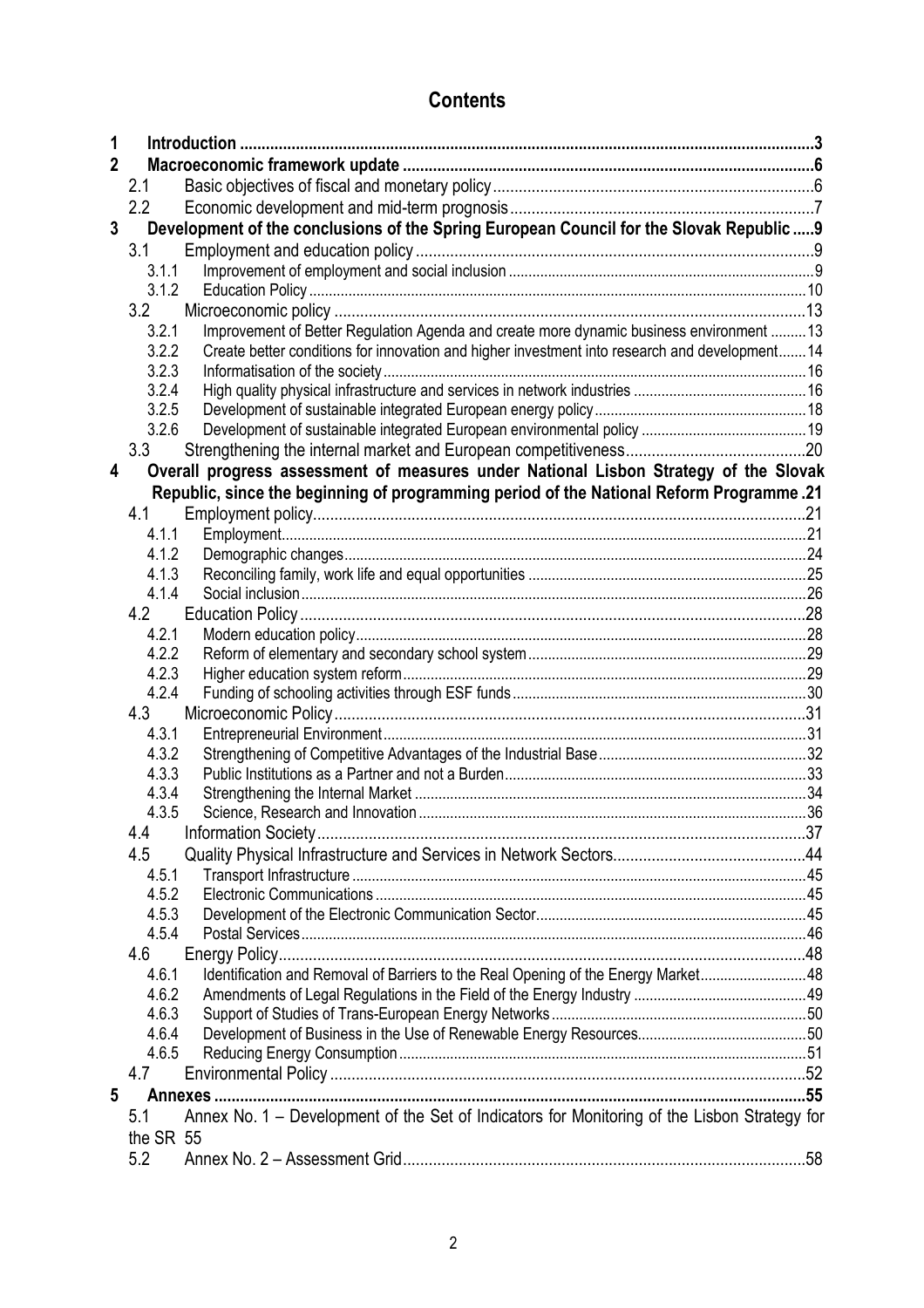# 1 Introduction

The Progress Report on the Implementation of the National Reform Programme of the Slovak Republic for 2006- 2008 (NRP SR Report) has been prepared pursuant to

- the guidelines and schedule of the European Commission regarding the submission of the EU Member States implementation reports;
- conclusions and recommendations that resulted from bilateral discussion held between the European Commission and the Slovak Republic on 12 July 2007;
- tasks laid down by the Resolution No. 1056 of the Government of 13 December 2006 and No. 589 of 4 July 2007.

The Report is based on the Addendum to the National Reform Programme of the Slovak Republic for 2006-2008 (NRP SR) that was approved by the Resolution No. 1056 of the Government of 13 December 2006. The main reason behind preparation of the Addendum to NRP SR was the fact that the intentions and objectives of Slovak National Lisbon Strategy highlighted in the National Reform Programme of the Slovak Republic for 2006-2008 which was submitted to the European Commission in October 2005 did not develop specific measures for the entire programme period between 2006 and 2008. Further development of the measures in priority areas of the National Lisbon strategy had become one of the tasks for the new Government of the Slovak Republic. In the Government Manifesto stated their political will to continue with the implementation of intentions and objectives of the previous government wherever they deem it necessary.

The objective of submitted report is to present further progress of the Slovak Republic in fulfilling the Lisbon tasks and to respond to the conclusions made at the Spring European Council in March 2007 and Country specific recommendations made by the European Commission that were included in the Annual Progress Report of 12 December 2006.

In the Progress Report the European Commission evaluated Slovakia as a country that has been achieving progress in the implementation of the National Reform Programme. Slovakia is fully aware of the fact that based on the evaluation made by the European Commission the country must accelerate their implementation efforts for necessary measures both in employment policy as well as in the microeconomic policy.

Strong performance areas of the National Reform Programme that were highlighted by the European Commission include measures to improve the business environment and process of information society creation. The Commission has positively evaluated employment growth associated with tax incentives, workforce mobility measures, certain improvement in services provided to disadvantaged groups, progress achieved in the higher education reform (in parallel to the new measures for support of ICT use) and integration of disadvantaged children into the education system.

The weakest areas in the implementation of measures (which should become the highest priorities of Slovakia) highlighted by the Commission include the area of research, development, innovations and education; suffering from lack of clear strategy and priorities. Increased effort is required to improve the skills of job seekers and to promote lifelong learning. Also, the country must focus on the reduction of long-term unemployment rate, especially among the marginalized groups, including Roma ethnic minority.

The Government of the Slovak Republic identified with the European Commission's recommendations. The Government also acknowledged the weaknesses in the implementation of Lisbon objectives which had become its main priorities. As part of this Report the Government strives to present its efforts to develop the conclusions of the Spring European Council and to transform the Commission's recommendations into specific measures in all areas concerned.

The Government of the Slovak Republic has accepted the call of the European Council for improved coordination of policies on the national level. In order to achieve the highest possible synergy effect of the reforms and the correct timing of measures, the Government accepted a series of measures to increase the quality of the management of the National Lisbon Agenda. By its Resolution No. 1056 of 13 December 2006 on the Addendum to NRP SR, the Government had ordered both coordinators of the National Lisbon Strategy, namely the Deputy Prime Minister for Knowledge-based Society, European Affairs, Human Rights and Minorities; and the Minister of Finance to prepare, in collaboration with other relevant ministries, the Progress Report on the Implementation of NRP SR measures (the Report should be prepared twice a year, by 30 April and 30 September) and to submit the Report to the Ministerial Council of the Government for European Union Affairs. The objective of the progress reports is to verify, well in advance, the current situation regarding implementation of NRP SR measures and to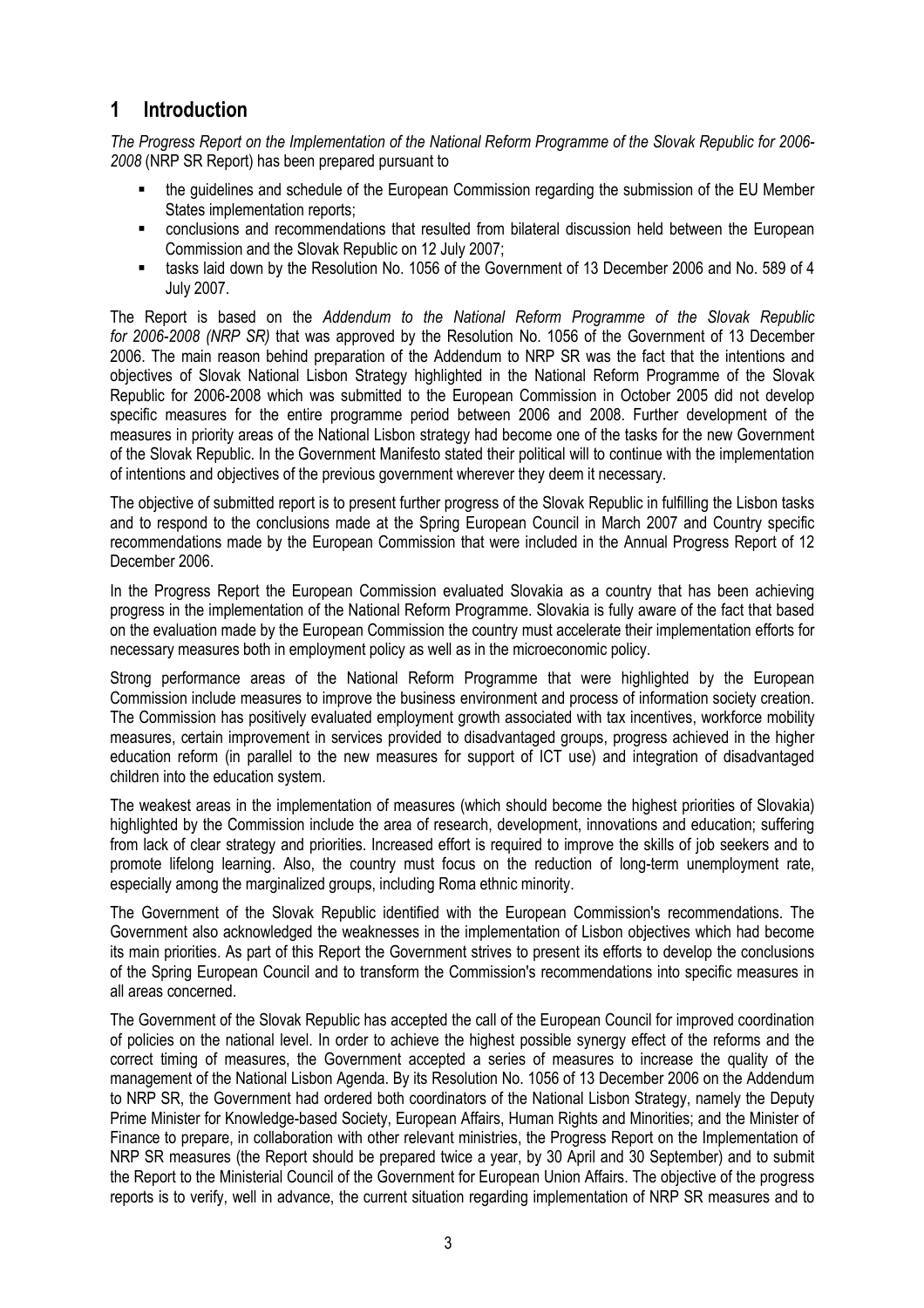get an overview of the progress of work completed by the ministries responsible for Lisbon agenda, regarding development of the recommendations of the European Commission, and/or conclusions of the Spring European Council. The targeting and schedule of this task was slightly modified during the first half of the year and the first Progress Report was submitted to the Government which approved the Report by the Resolution No. 589 of 4 July 2007. The Report has provided a platform approved by the government for bilateral negotiations with the European Commission and it also provided important information to the coordinators of the National Lisbon Strategy to work out additional guidelines for the preparation of next Implementation Report to be finalised in autumn.

The aim of the Resolution on the Progress Report was to support and improve the efforts developed by departmental coordination groups and to strengthen the position of departmental coordinators for the National Lisbon Strategy. As part of the Resolution, the Government also approved a number of tasks with the aim to strengthen the link between the funding of the Lisbon tasks and programme budgeting. This was due to the fact that no sufficient quantification had been made for the National Lisbon Strategy expenditure, neither in the National Reform Programme nor in the Implementation Report. This efforts respond to recommendations of the European Commission which stated that the information within the Slovak Implementation Report are not sufficient enough to be able to assess whether the funding claimed by individual measures are consistent with the deficit objectives of the public budget.

The Ministry of Finance initiated the establishment of the Coordination Committee for Fiscal Aspects of the National Reform Programme of SR with the aim to address the issue of consistent objectives. The Committee consists of deputy ministers from ministers responsible for Lisbon Agenda and the officials from the Association of Towns and Municipalities of Slovakia, the Association of Eight Self-governing Regions and the Slovak Academy of Science. The aim of the Committee is to coordinate structural policies of the National Reform Programme with the macroeconomic and fiscal policy objectives.

In the Public Budgeting Manual for 2008-2010 (published in the Financial Journal No. 3/2007 pursuant to Article 14 of the Act No. 523/2004 Coll. Budgetary Rules for Public Administration) the Ministry of Finance requested that, as part of the work on the draft public budget in 2008, the budgetary chapter administrators should separately calculate budgetary costs of budgetary titles related to the National Lisbon Strategy implementation. The initial experience gained as a result of the effort to meet this requirement was analysed and the results were used to prepare the Assessment Grid which is part of this report. The results were also used in the preparation of the general government budget for 2008. The knowledge obtained from these activities will translate into the system of monitoring and evaluation of the Lisbon Agenda, in both material and quantitative terms. The system should be fully applied for the first time in the preparation of general government budget for 2009 – 2011.

Methodological shortcoming of the strategic documents in 2007, also mentioned in Commission's assessment, is the absence of the progress evaluation by quantitative indicators. The Ministry of Finance responded to this requirement of the Commission and, as the coordinator of material and methodology aspects of National Lisbon Strategy, prepared a document titled Draft Set of Indicators to Monitor the Implementation of the Measures under the National Reform Programme. In order to achieve a general consensus among the parties involved in the Lisbon process, the proposed indicators were submitted to the relevant ministries for commenting. Based on their comments a final version of the set of indicators was prepared and approved by the Government in May 2007. The document represents an effort of Slovakia is to reconcile with the initiative pursued by the European Council and European Commission. As a result, stronger emphasis has been put on creation of an effective monitoring system (on the EU and member state level) which would include a system for quantitative impact assessment of the Lisbon measures (inputs, outputs, and/or results of partial policies). It is the aim of the set of indicators to promote such a scheme that would provide systematic specification of quantitative objectives in Slovak priority areas the programme budgeting and also as part of the respective programme period in the National Reform Programme.

The Report consists of five parts. The introductory part of the Report addresses the European Commission's recommendations related to coordination and fiscal aspects of National Lisbon Strategy. Second part of the Report deals with macroeconomic and fiscal policy and puts an emphasis on the continuity of objectives which were presented in the Convergence Programme of Slovakia in December 2006, as part of the fiscal and monetary policy. This part of the Report also includes updated basic indicators of the macroeconomic framework. Third part of the Report presents the progress in work related to the conclusions made by the Spring European Council, to be carried out by the ministries which are responsible for implementation of Lisbon tasks. It also addresses Country specific recommendations for Slovakia in the annual assessment report prepared by the European Commission. Fourth part of the Report evaluates the current performance results of the Lisbon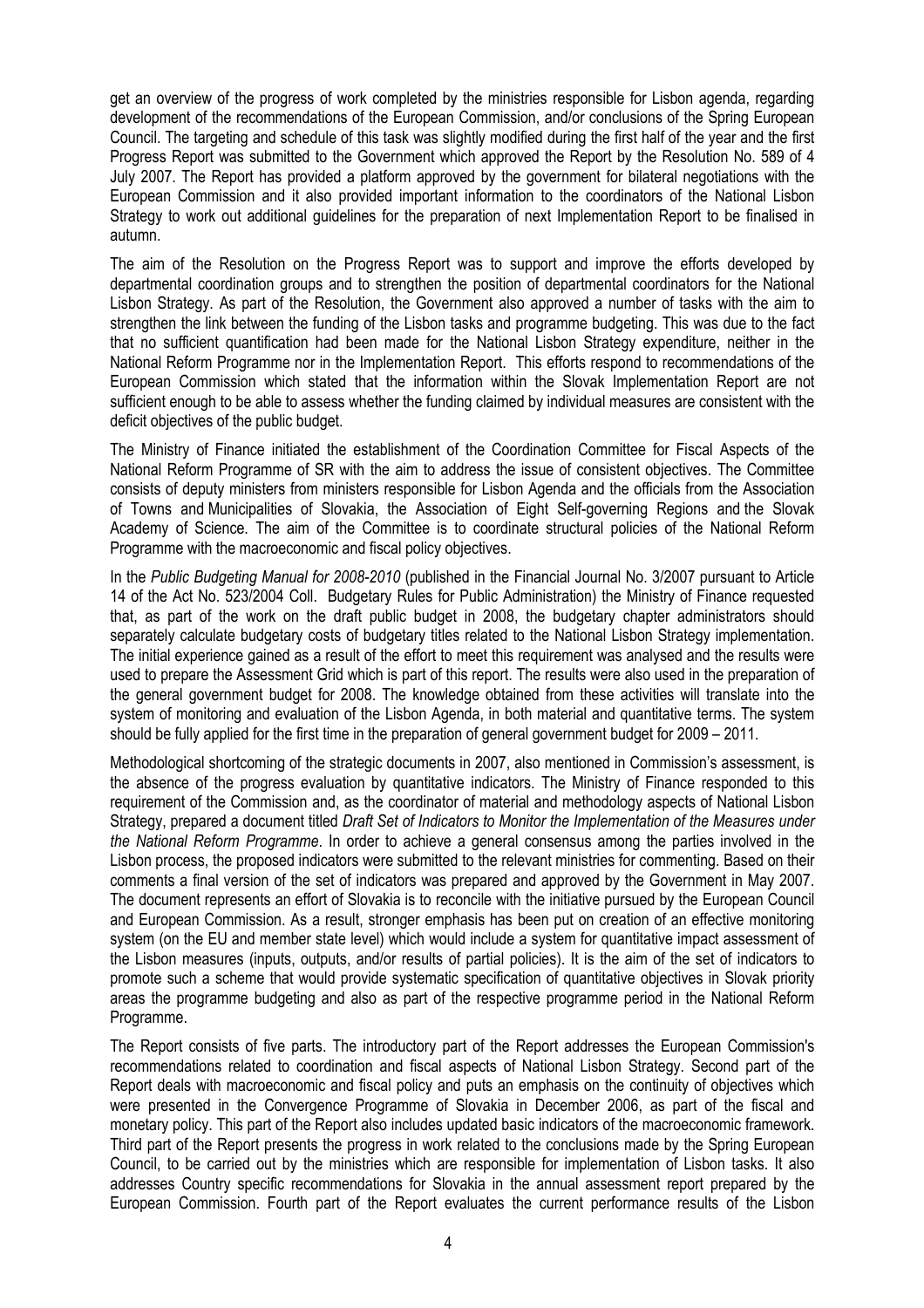priorities and objectives for Slovakia in the area of employment policy, education and microeconomic policy. The Annex to this report contains the Assessment Grid and updated overview of above-mentioned set of structural indicators.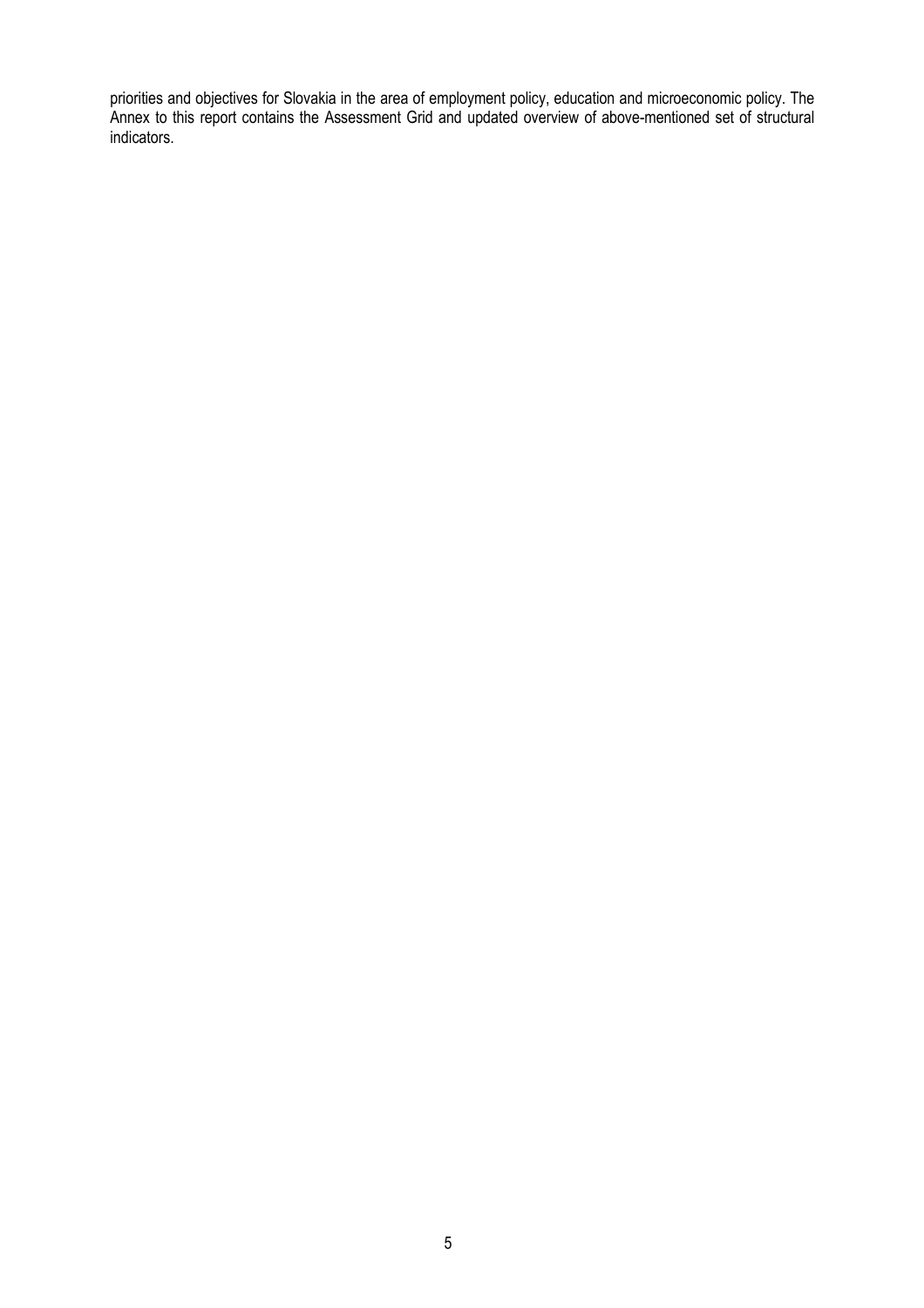# 2 Macroeconomic framework update

## 2.1 Basic objectives of fiscal and monetary policy

The key goal of the economic policy is to achieve high and sustainable economic growth which would contribute to faster growth of living standard of the Slovak population.

#### The objective of the macroeconomic policies is to create appropriate macroeconomic environment for sound economic development and structural changes as a part of real convergence process.

The objectives of Slovakia in the area of fiscal and monetary policy presented in the Convergence Programme for Slovakia remain valid and detailed description of further development will be presented this autumn in the updated Convergence Programme. Therefore, this Report is only presenting the main objectives with emphasis on the continuity of implementation.

Clearly, the most important objective of fiscal policy in Slovakia is to achieve sustainability of public finance in the long run, especially due to expected effects of ageing population. As regards the process of continuing integration into the European Monetary Union, the next goal is to fulfil the Maastricht criteria for public spending during this year. This means that the first concrete goal is to reduce the public deficit below 3% of GDP in 2007, including costs required to launch the second pillar of pension system and thus meet the criteria for integration into the Eurozone. Another main goal is to reduce the cyclically adjusted public deficit net of one-time effects, below 1.0% of GDP by 2010. Almost balanced general government structural balance planned to be achieved by the end of decade combined with positive effects from completed and planned structural reforms in the pension and healthcare system should be able to address the future negative effects of ageing population in Slovakia.

The approval of general government budget for 2007-2009 was the key factor in the reduction of public deficit below 3% of GDP in 2007, thus achieving successful compliance with Maastricht criteria. The parliament approved a deficit of 2.9% of GDP for 2007, including costs of pension reform. If this limit is strictly followed, the compliance with Maastricht criteria in this area will be achieved already in 2007. The expected development in 2007 will be described in greater detail in updated version of the Convergence Programme.

As yet, the obligation to reduce public deficit below 1% of GDP by 2010 was only presented in the Convergence Program. This mid-term objective was specified in this document as the public deficit at the level of 0.9% of GDP by 2010 (including costs of pension reform). The Government of the Slovak Republic has approved the new general government budget for 2008-2010, which, for the first time, includes this mid-term objective in the budgetary process. Despite of the fact that the new budget is based on existing frameworks of previous multiannual budget, the Government had decided to slightly adjust target deficit limits for public administration in 2008-2010. The government decided to reduce public deficits in 2008-2010, by 0.1% of GDP against targets established in the Convergence Programme. This means that the deficit in 2008 is expected to achieve 2.3% GDP, 1.8% of GDP in 2009, and 0.8% GDP in 2010. The reason to reduce public budget deficit is better than expected development of macroeconomic environment and an effort to meet the obligations arising from the Commission's recommendations and the rules in the revised Stability and Growth Pact. The deficit reduction by 0.1% of GDP in 2010 in the public budget also means that Slovakia now strives to achieve a mid-term public administration deficit on the level of 0.8% GDP by 2010.

The public budget for 2008-2010 approved by the government relies on a gradual reduction in the public deficit in order to achieve the mid-term goal, thus confirming the obligation of the Government to continue to consolidate public finance. At the same time, the continued consolidation is fully consistent with the Government's intentions to achieve higher degree of solidarity and social fairness of the economic system; by carrying out a series of measures in the income and expense side of the public budget.

The monetary and currency policy, as well as mid-term goals are established by National Bank of Slovakia (NBS), independent central bank. NBS has been adopting policies that are consistent with the Slovak obligations associated with EU membership and intention of the Slovak Republic to accept Euro by 1 January 2009. Therefore, the macroeconomic policy of Slovakia is focused on compliance with conditions that are essential for positive evaluation of Slovakia's state of preparedness for the Euro, that is, to meet all the Maastricht criteria at the same time, on a sustainable level. Therefore, the NBS policy is focused on compliance with criteria in the area of inflation, interest rates and also the stability of exchange rate as of 28 November 2005, when Slovak koruna joined the ERM II system.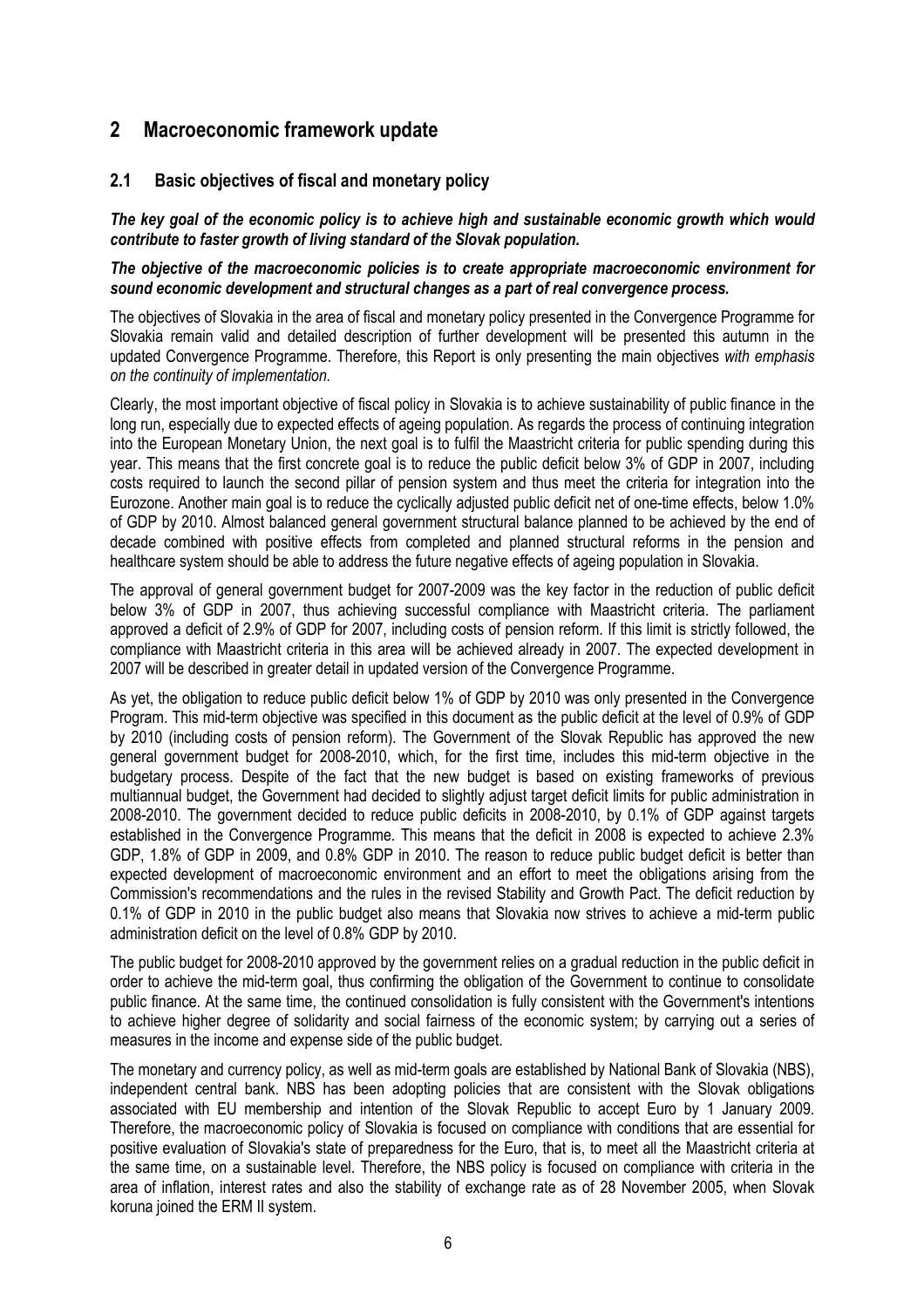#### 2.2 Economic development and mid-term prognosis

Following the high economic growth of 8.3% in 2006 (9.8% and 9.6% in the last two quarters) GDP rose in the first half of 2007 again by strong 9.2%. This shows that the acceleration of economic growth in Slovakia has continued on an annual basis and has reflected the effects of structural reforms, consolidation of public finance and increased competitiveness. Real development of economy has reflected the rising labour productivity and competitiveness. The economic development is thus sustainable and has currently achieved or even slightly surpassed the approximate level of potential product growth. This confirms the strong and sound development of the Slovak economy, with a good basis for further consolidation of public finance and structural reforms.

The analysis of the structure of aggregate demand shows that the Slovak economy is driven by both domestic and foreign demand. Compared to the same period last year, the final household consumption grew at a higher rate in the first half of 2007 achieving 6.9%. The consumption has been supported by growth in real wages and employment which is supported not only by the creation of new jobs within the country but also by growing number of persons working abroad. In addition, the household consumption is positively affected by consistently growing volume of loans. On the other hand, the positive development in the labour market has provided capacity for growing volume of household savings. The formation of gross fixed capital increased by 6.9%, whereas the dynamics has eased over 2007.

The GDP growth in breakdown by industries in the first half of 2007 was mostly driven by growth in value added in industrial production, transportation, post and telecommunication services, and in civil engineering services.

Strong growth of economy helps maintain positive trends on the labour market which has continued since 2004. Investment activities help create new job positions and thus increase the number of workers and reduce – even though still high - declining number of unemployed. According to VZPS methodology, the number of workers increased by 2.5% in the first half of 2007, while the employment rate (measured by ESA) increased by 2.1%. The overall growth in employment was mostly driven by the employment in private sector. The number of entrepreneurs without employees had also increased. On the other hand, the number of public sector employees has declined. The growth in number of employed persons prompted a significant downturn in the number of unemployed (decline by 21.1%) thereby reducing the unemployment rate to one of the historically lowest levels of 11.3%. The average monthly wage in national economy increased, in nominal terms, by 6.9% to 19,056 SKK. The growth of real wages (4.2%) has been covered more than safely by increase in labour productivity.

On the other hand, the net foreign demand also experienced favourable development. The excellent results were driven by fast growth in exports (20.9%) against the backdrop of slower import dynamics (15.8%). The export growth is linked to the launch of production in new car factories and positive development of production in electronics industry. The substantial improvement in the balance of goods in 2007 has also had a positive effect on the development in the current account.

The year-on-year inflation rate consistently declined over the first half of 2007, from 3.0% in January 2007 to 2.5% in June 2007. This was caused by the fact that, in contrast to previous years, the prices of regulated goods and services did not increase in January and the growth in prices of oil and oil products in international markets was substantially smaller. However, the housing market services continued to pose a risk for the development of CPI as imputed rent has been growing in the recent period (2005-2006), mostly driven by the installation of thermal insulation in residential blocks of flats. The prices of oil and global energy resources, as well as the food prices continue to pose a certain risk too.

The slowing inflation and relatively stable oil prices over the first half (about 65 US dollars per barrel) created room for NBS to reduce the base interest rate by 0.25 ppt in March and April 2007 achieving 4.25%. No further changes in the interest rate are expected in 2007. The current long-term interest rates have achieved levels that are consistent with the declared intention to accept Euro by the planned date - 1 January 2009. Their future development will mostly depend on the development of long-term interest rates in Eurozone. The average interest rate for state bonds with 10 years maturity should hover around 4.7%.

Based on the current development of economic indicators, including domestic and external conditions, we are expecting balanced development of Slovak economy in the mid-term outlook, with stable growth on a relatively high level. The following table shows the mid-term development of main economic indicators.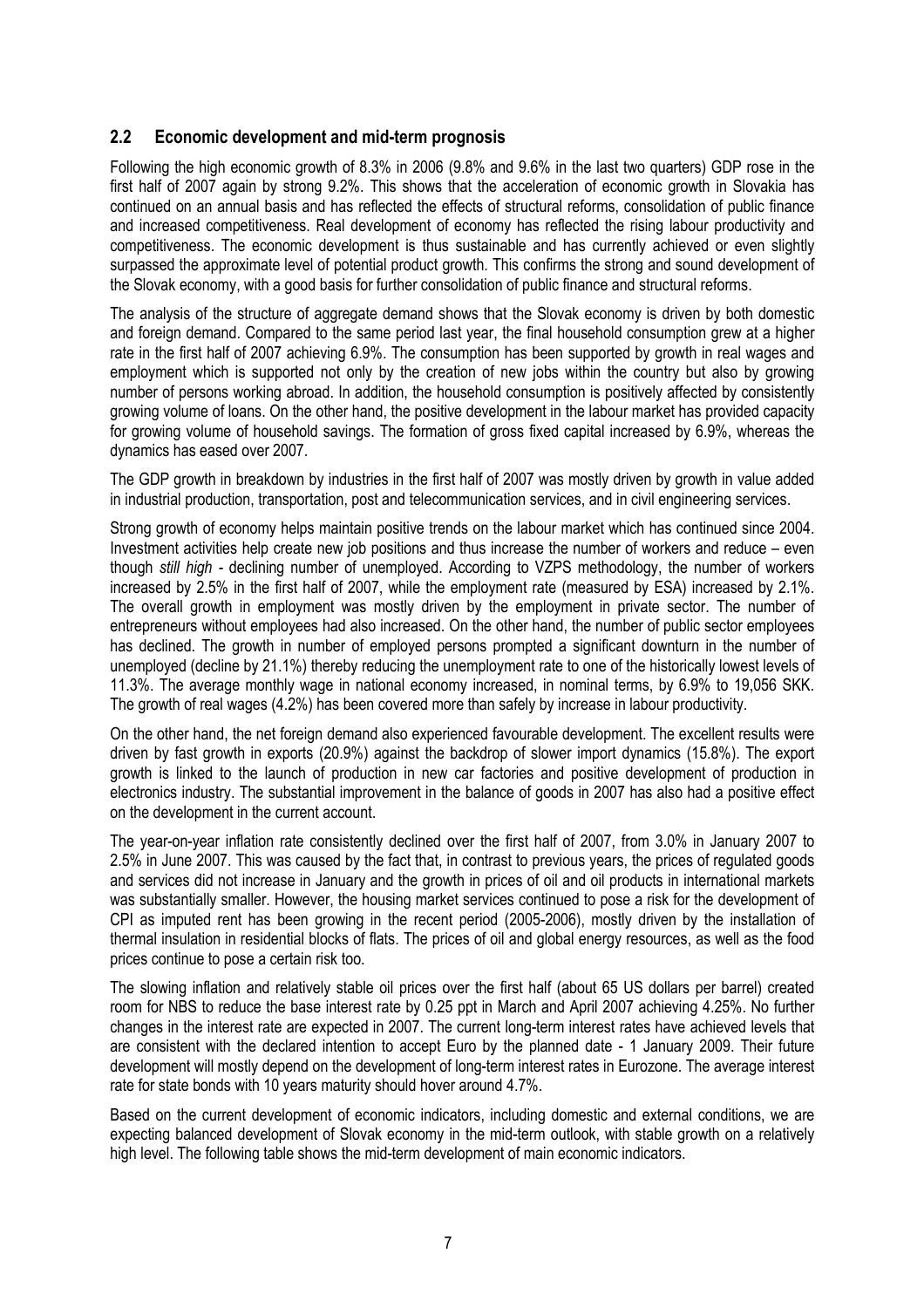|               | <b>ACCORDING</b>                                         |                       |                     |         |         |         |          |         |                           |  |  |
|---------------|----------------------------------------------------------|-----------------------|---------------------|---------|---------|---------|----------|---------|---------------------------|--|--|
|               | TO THE FINANCIAL POLICY INSTITUTE (MF SR)                |                       |                     |         |         |         |          |         |                           |  |  |
|               | <b>SEPTEMBER 2007</b>                                    |                       |                     |         |         |         |          |         |                           |  |  |
| <b>Serial</b> |                                                          | unit of               | <b>Current data</b> |         |         |         | Forecast |         |                           |  |  |
| <b>No</b>     | Indicator                                                | quantity              | 2004                | 2005    | 2006    | 2007    | 2008     | 2009    | 2010                      |  |  |
|               | GDP; at current prices                                   | billion<br><b>SKK</b> | 1,355.3             | 1,471.1 | 1,636.3 | 1,822.5 | 1,988.5  | 2,142.2 | 2,289.7                   |  |  |
|               | GDP; real growth                                         | $\%$                  | 5.4                 | 6.0     | 8.3     | 8.8     | 6.8      | 5.8     | 5.0                       |  |  |
|               | Final consumption by households + NISD; real growth      | $\%$                  | 4.2                 | 7.0     | 6.1     | 6.7     | 6.0      | 4.7     | 4.1                       |  |  |
| 4             | Final consumption by public administration (real growth) | $\%$                  | 2.0                 | $-0.6$  | 4.1     | 2.0     | 3.0      | 2.8     | 2.8                       |  |  |
| 5             | Gross fixed capital formation (real growth)              | %                     | 5.0                 | 17.5    | 7.3     | 8.8     | 8.0      | 6.0     | 5.5                       |  |  |
| 6             | Export of goods and services (real growth)               | $\%$                  | 7.9                 | 13.8    | 20.7    | 21.1    | 12.8     | 8.9     | 6.8                       |  |  |
|               | Import of goods and services (real growth)               | $\%$                  | 8.8                 | 16.6    | 17.8    | 17.2    | 11.5     | 8.1     | 6.1                       |  |  |
| 8             | Average monthly wage in national economy (real growth)   | $\%$                  | 2.5                 | 6.3     | 3.3     | 4.5     | 4.5      | 4.0     | 4.0                       |  |  |
| 9             | Average employment growth, according to ESA95            | $\%$                  | $-0.3$              | 1.4     | 2.3     | 2.1     | 1.6      | 1.0     | 0.8                       |  |  |
| 10            | Average unemployment rate, according to VZPS             | $\%$                  | 18.1                | 16.2    | 13.3    | 10.9    | 10.0     | 9.6     | 9.2                       |  |  |
| 11            | Inflation - harmonised index of consumer prices (HICP)   | $\%$                  | 7.5                 | 2.8     | 4.3     | 1.6     | 1.8      | 2.4     | 2.4                       |  |  |
| 12            | Current account balance (share in GDP)                   | $\%$                  | $-7.8$              | $-8.6$  | $-8.3$  | $-4.0$  | $-2.6$   | $-1.9$  | $-1.4$                    |  |  |
|               |                                                          |                       |                     |         |         |         |          |         | Source: IFP MF SR, SSO SR |  |  |

# FORECAST FOR SELECTED INDICATORS OF ECONOMIC DEVELOPMENT IN THE SLOVAK REPUBLIC,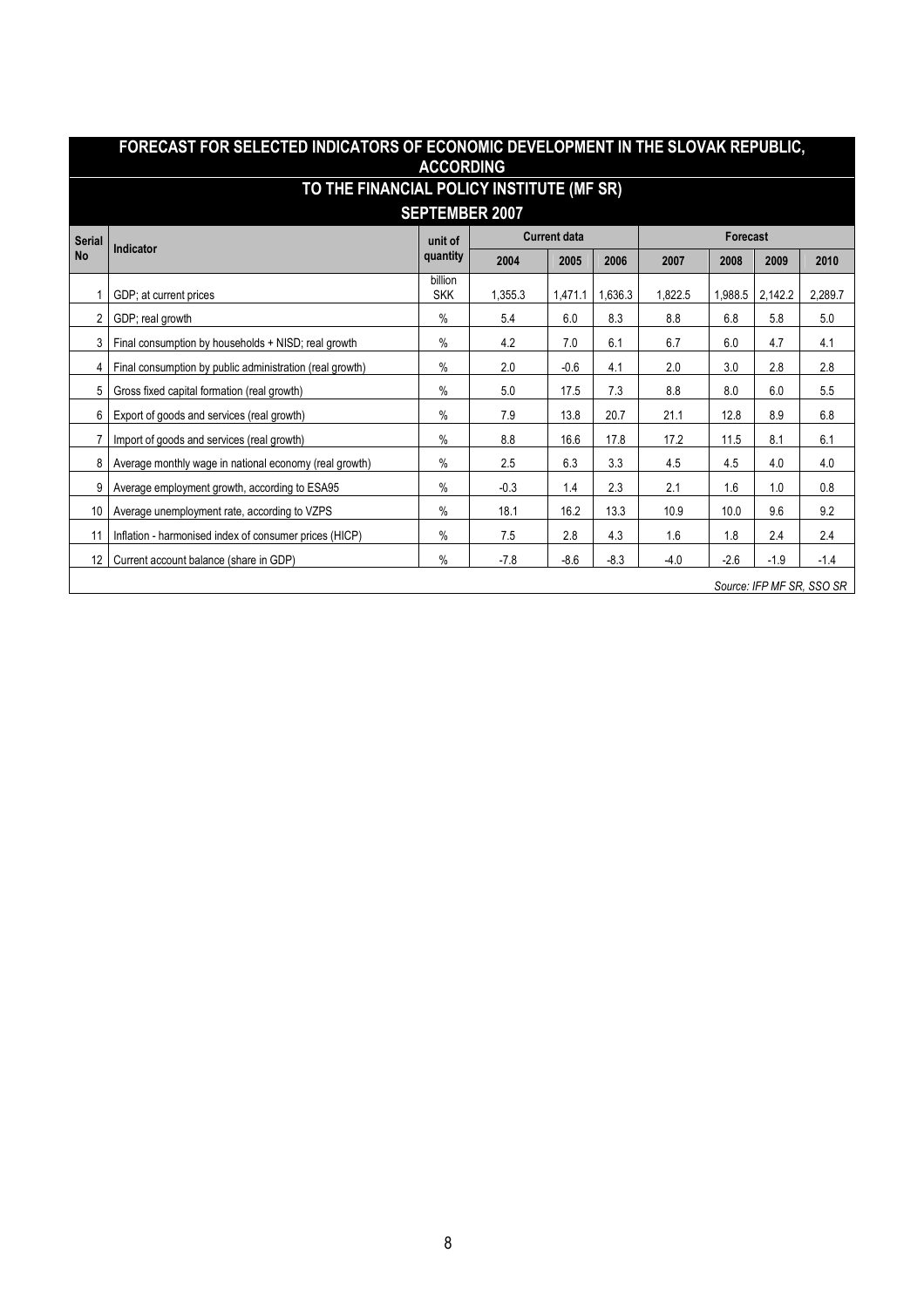# 3 Development of the conclusions of the Spring European Council for the Slovak Republic

# 3.1 Employment and education policy

## 3.1.1 Improvement of employment and social inclusion

In the conclusions the Spring European Council (March 2007) stressed out the importance of good work and lifelong approach to work, in the area of improving employment, modernisation and strengthening the European social model. Commission Communication on Flexicurity (June 2007) is targeted at identifying suitable combination of policies adapted to specific needs of labour markets in the Member States. The key principles of good work include active participation of employees and respecting their rights, equal opportunities, safety and health protection at work and family-friendly work organisation. The European Council stressed the social dimension of EU and the key role of social partners. The Council has recommended that more attention should be paid to active inclusion, i.e. providing appropriate amount of minimum funds for everyone, while, at the same time, this should be complemented with the rule "make work pay". The new **Alliance for Family** should represent a platform for exchange of opinions and experience of Member States on family-friendly policies. The struggle against children poverty must continue and each child should be given equal opportunity. More attention should be paid to young people, especially when they leave school and start work, as well as to elderly people, persons with low qualifications and other disadvantaged groups in the labour market. The coming report of the Commission on the evaluation of social situation in the EU should present a further contribution to the discussion on social issues.

At the same time, the European Council approved the Recommendation on the 2007 update of the Broad Economic Policy Guidelines of the Member States and the Community and on the Implementation of Member States' Employment Policies which laid out the following tasks for the employment policy in the Slovak Republic:

- to develop a comprehensive approach to tackling long-term unemployment, notably by developing targeted active labour market policies for the most vulnerable groups;
- to reduce the gender pay gap;
- to develop an active ageing strategy to increase employment of older workers.

In compliance with these recommendations and conclusions of the Spring European Council, in the context of Lisbon Strategy and National Reform Programme of SR; a new Operational Programme Employment and Social Inclusion was prepared, with the key aims to approach to full employment (employment growth, reduction of unemployment) and to support employment of persons that are at risk of exclusion from the labour market. The measures are mostly targeted at supporting programmes in the area of employment support and tackling unemployment (especially long-term unemployment), support to creation and maintaining job positions through adaptability of workers, enterprises and through support to entrepreneurship, support to employment growth and improvement of employability, with special focus on education society and support to reconciling the family and work life.

These principles have also been laid out in the *amended Act No. 5/2004 Coll. on Employment Services* that is planned to take effect in 2008. The objective of the amendment is to:

- create legislative framework to implement the recommendations of the European Commission to Slovakia, as part of the evaluation of the National Reform Programme of SR, including system of support to tackling long-term unemployment through new active measures and procedures targeted at their integration in the labour market;
- **EXECTE 2** create legislative conditions to implement priorities and measures under Operational Programme Employment and Social Inclusion;
- react to changed situation in the labour market when demand is starting to surpass supply and react to increased demand for qualified workers through the system of benefits to support education and labour market training; and through a system used by the Offices of Employment, Social Affairs and Family in their communication with the job seekers when organizing their education and training for labour market.

A system of new active measures in the labour market has been proposed. These are vigorous measures to apply programme and project oriented approach intended to prevent exclusion from labour market and to support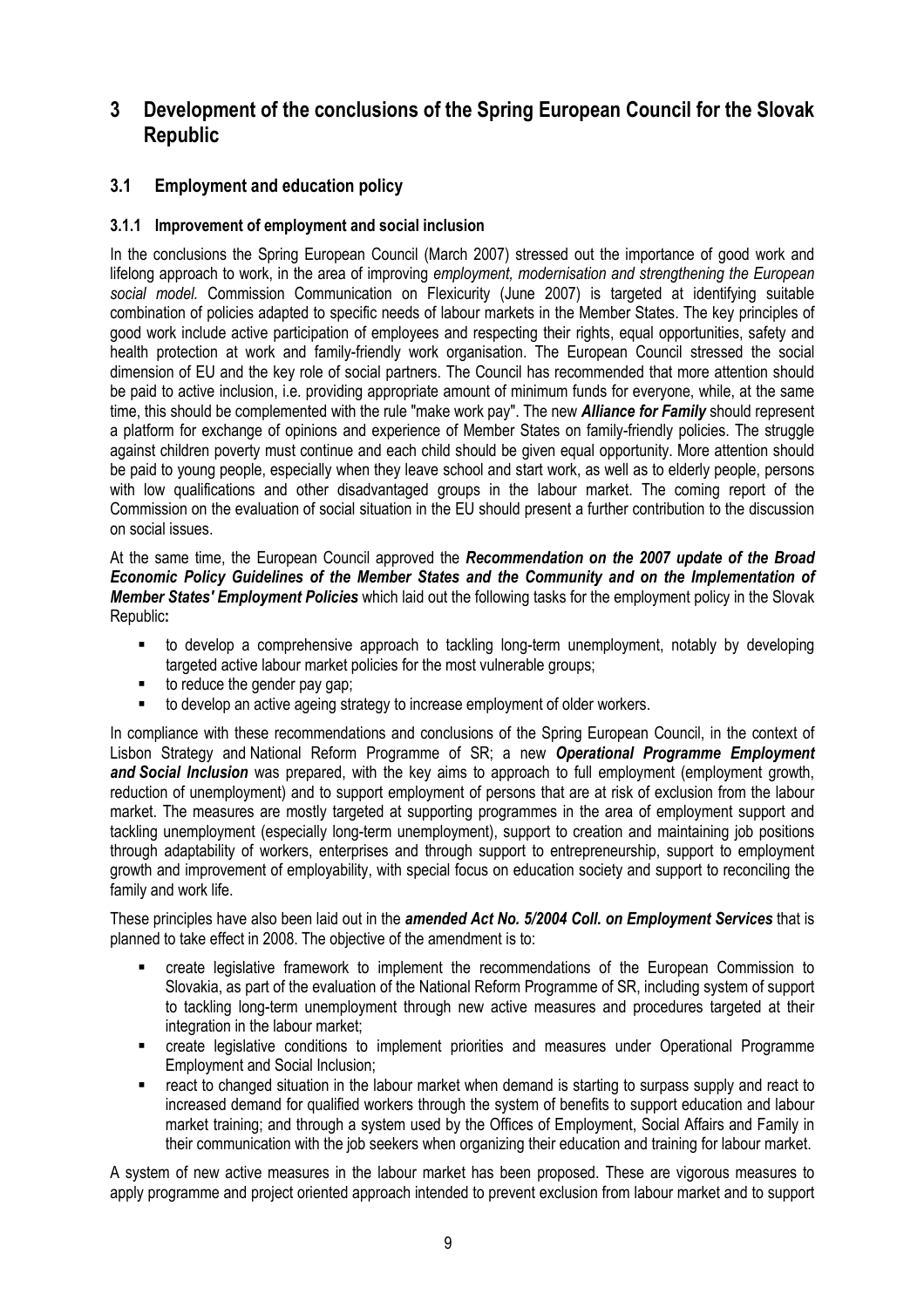integration into employment of disadvantaged groups, mainly school graduates, disabled citizens, mothers with children and persons close to pension age, to reduce regional differences in employment, unemployment and labour productivity, especially in regions lagging behind with high unemployment rate; in compliance with the Manifesto of the Government.

The instruments and measures under the active labour market policy are modified in line with capacity for their co-financing from the ESF and state budget, pursuant to the Regulation (EC) No. 1081/2006 of the European Parliament and of the Council of 5 July 2006 on the European Social Fund.

In order to tackle long-term regional unemployment as part of a complex approach; a strategic solution has been designed with the aim to:

- support increase in the employment and tackle unemployment, including better use of external employment service providers, to train and integrate job applicants in the labour market pursuant to the employers' requirements for qualifications;
- better and more active involvement of regional and territorial self-government, employers and their unions, non-governmental organizations and volunteers, so that they provide consultancy and motivation to long-term and young unemployed persons; in order for the unemployed to be able to enter and remain at the labour market;
- establish legislative conditions for creating reintegration and social enterprises by corporate organisations and physical persons, with the aim to employ disadvantaged groups of job seekers and to carry out volunteer activities by disadvantaged groups of job seekers;
- improve and expand the use of instruments and measures of the active labour policy, to support increase in employment and tackle unemployment, with focus on long-term unemployed, young people without previous work experience and elderly workers, low-paid employees that were previously unemployed.

The relative pay differences between men and women continue to remain high on numerous instances. In addition to psychological and social factors, other contributing factors include numerous structural imbalances, such as the labour market segregation, differences in access to education and vocational training by men and women, as well as discriminating remuneration systems (wage systems), gender stereotypes in the labour market, as well as failure to comply with the remuneration regulations. The aim of the reorganisation of the **National Labour Inspectorate** is also to strengthen the oversight over compliance with the equal pay rule for men and women. Effective from 1 September 2007, the amended Labour Code laid down detailed legislative conditions to enforce the rule of equal pay to men and women for equal work of equal value. This amendment of the Labour Code contains a new provision in Article 119a on obligation of the employer to agree on equal wage for equal work of equal value, with exclusion of any sort of discrimination.

The increased employment of elderly people and active ageing principles have been implemented as part of separate policies (Active Labour Market Policy - ALMP, pension policy, lifelong learning strategy), that are used to help increase the awareness of active ageing issue.

By the end of 2007 the Government of the Slovak Republic should discuss the National Strategy of Employment Development including forecasts of employment development. The results of analysis and forecasts will be processed in breakdown by gender and five-year age brackets on the level of whole country and regions; with the aim to respond to demographic development in the development of employment by 2015, with emphasis on the issue of active ageing in the employment area with regard to legal work relations, work safety and health protection.

# 3.1.2 Education Policy

In their conclusions of the assessment, the European Commission stated that Slovakia had achieved progress in the implementation of the National Reform Programme. The strengths of the reform process achieved in the area of education include the progress in higher education reform, together with the new measures to support the use of information and communication technology, as well as the integration of disadvantaged children into the education system. The European Commission recommend that Slovakia should take the following measures in the education area:

- target more resources into research and development (R&D), innovation and education;
- accept lifelong learning strategy targeted at labour market needs and to help develop qualifications and skills;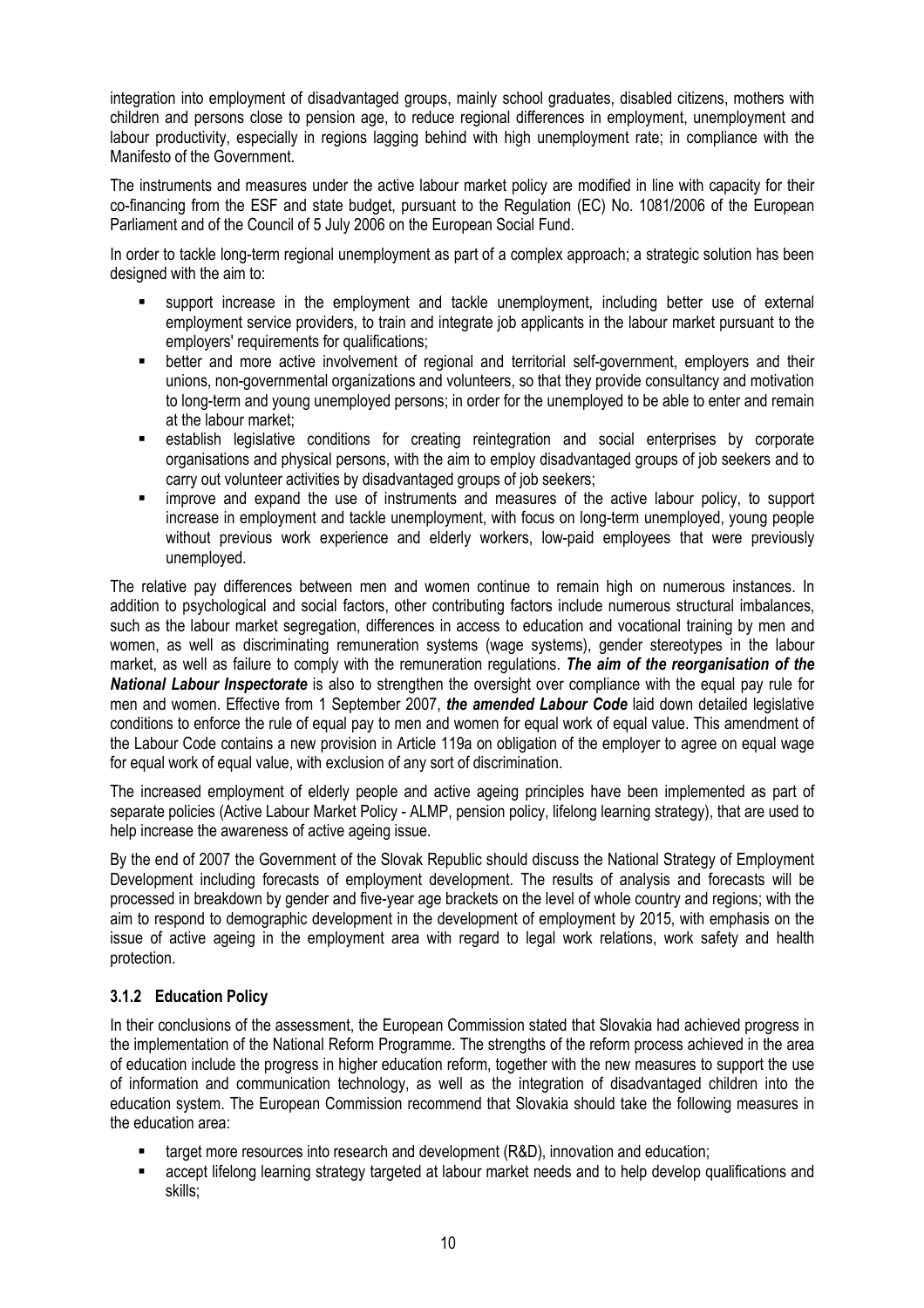complete reform of the primary and secondary school system, thus complementing the reform of higher education.

Prepare and pass new School Act which should launch the reform of primary and secondary school system in 2007-2008. Attention shall be drawn to the area of education contents to cater for basic skills and quality provided to all students. Furthermore, the contents of education and training in regional school system shall be changed and more emphasis shall be placed on education of pupils and students regarding their attitudes and opinions on civil society, understanding the relationships between individuals, society and the world. As a result of transition from traditional to modern school system, the school teaching process is going to change from memorising information towards the ability to acquire, evaluate and use information.

In order to meet these objectives, a number of conceptual and legislation documents will have to be passed in 2007-2008. The Government passed the Resolution No. 489 dated 6 June 2007, to approve draft Concept for a **Two-level Model of Educational Programmes** in the Field of Vocational Education and Training in the Slovak Republic. As part of this scheme's implementation it will be necessary to provide legislative framework and support the introduction of the two-level model of education programmes in the Field of Vocational Education and Training through the Act on Training and Education. Furthermore, it is necessary to formulate new objectives of proposed legislation to lay down legal provisions for state education programmes and school education programmes in compliance with the scheme proposal.

The Government passed additional schemes in 2007: Concept for the Pedagogical-Psychological Counselling System and its Practical Implementation (Resolution No. 283/2007 of the Government), Concept for Special Pedagogy Counselling (Resolution No. 282/2007 of the Government), and draft Pre-school Education Concept to Prepare Children for Elementary School (Resolution No. 222/2007 of the Government).

By their Resolution No. 767/2007 dated 12 September 2007 the Government of the Slovak Republic passed the draft Concept for Teaching Foreign Languages in Elementary and Secondary Schools. The Concept for Education and Training for National Minorities will be prepared by the end of 2007, as well as the draft Act on the status of pedagogical and non-pedagogical employees of schools and school establishments.

Slovakia has a long tradition in supporting talented children and young people. The Concept of State Policy on Children and Youth in Slovakia for 2008-2013 will be prepared in 2007. This Concept will have to be implemented through a systematic and consistent work with children and youth on the level of towns and municipalities. To this end, a new Act on financial support in the field of informal education in municipal policy will be prepared to stimulate work with children and young people in towns and municipalities. The Youth Act will be prepared in 2008.

A new Concept of Higher Education will be prepared in 2007-2008 through the Long-term Intention of the Ministry of Education of the Slovak Republic for Education, Research, Development, Artistic and other Creative Activities at Higher Education Institutions; for a period of 5-10 years with active participation of academic community, representative bodies of higher education institutions, general public, business and social sector; in the interest of development of knowledge society. Further, draft acts will be presented for public higher education institutions and changes will be proposed for state approvals granted to private higher education institutions with the aim to change their system of integration, including proposals for changes of integration corresponding to the change in the school name. This will provide for systematic evaluation of higher education institutions for their own purposes, for the state administration and general public.

The aim of the amended Higher Education Act is to help the higher education system to operate effectively and in compliance with the documents of the Bologna process and practical needs. The Act will also address the operation of foreign and private higher education institutions, and, as a result only accredited higher education institutions will operate in Slovakia. At the same time, the EU Directive regarding refugees and students from third countries will be implemented in the Act.

The system of higher education funding from multiple sources will be improved and new measures will be prepared with the aim to motivate business sector to invest in education, science, research and development. The scope of higher education will be extended, especially in the area of informatics and information technology, nanotechnology and biotechnology. New programmes to support education at higher education institutions will be promoted through a system of scholarships, tax incentives, adjustments in the system of wages, and the higher education institutions will also be encouraged to introduce specific modules mostly related to small and mediumsized enterprises in the higher education.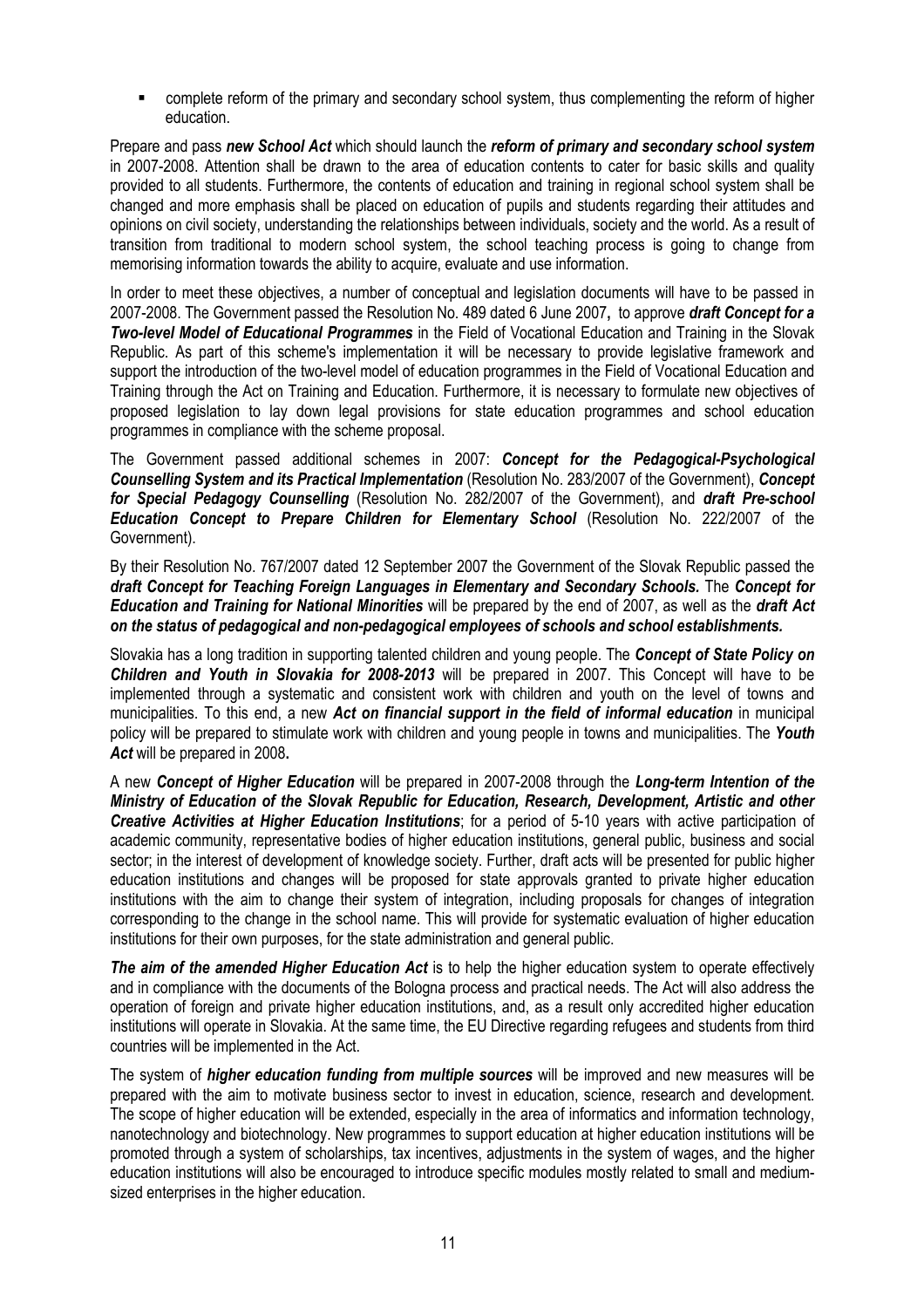The aim of the support to creation of technology platforms is to build closer links between science, research and development, to form mutual partnerships between business sector and academic environment. To this end, the state will prepare methodology for establishment of Technology Transfer Centres. The state will increasingly support the establishment and innovation of unique research and development workplaces at higher education institutions that will become the core of future centres of excellence on an international scale. Grants will be awarded to the development projects in the area of information and communication technology (ICT), the implementation will continue for the project of new-generation intelligent digital technologies in education and organisation of R&D work (Virtual Room Media Videoconference System -VRVS communication environment).

The knowledge economy creates an environment which requires the citizens to refresh, complement and expand their knowledge, competencies and skills on an ongoing basis during all their life. The Government passed a Resolution No. 382/2007 dated 25 April 2007, to approve the Strategy for Lifelong Learning and Lifelong **Counselling.** The draft strategy was based on the European and national strategic and conceptual documents aimed at the issue of human capital development as a driving force behind the development of the entire society. These are mostly documents of the European Commission published in 2000, Memorandum of lifelong learning, Concept of lifelong learning in the Slovak Republic approved by the Slovak Government in 2004, Competitiveness Strategy for Slovakia until 2010, Minerva - government program for the development of knowledge economy and other relevant European and national strategic and concept documents which also target development of human resources as a key condition for the development of entire society.

An important aspect of implementation in the strategy of lifelong learning will be the results of the project Creation and Implementation of an Open System of Lifelong Learning in the Slovak Republic for the Labour Market Needs which is funded from the European Social Fund. The results of this project, as well as the proposal of the European Qualification Framework for institutions of formal and informal education will be used in the process of preparation of the Act on Lifelong Learning.

The Slovak Republic currently has no complex legislative framework for lifelong learning to govern both the system of informal education and recognition of their results, as well as the results of non-institutional learning, in relation to existing legal standards for formal education. This issue will be addressed by preparation and approval of the Act on Lifelong Learning. The key goal of the draft Act on Lifelong Learning is to create conditions for the process of informal education to operate as part of lifelong learning and to govern the basic societal relationships between formal, informal and non-institutional education, in order to improve the quality of available informal education. This would help recognize the results of education and thus achieve partial or complete qualification skills. The Act is expected to be approved in 2008.

In order to meet education policy objectives it is necessary to improve the quality of education process for teachers who must be prepared for ongoing changes in the education needs. As these are dynamic changes, it is necessary to provide further education to teachers. After a professional discussion the Government approved the draft Concept for Professional Development of Teachers within the Career System (Resolution No. 367/2007 of the Government dated 18 April 2007). The Concept is based on the principle of professional development of teacher and school quality. It relies on introduction of a career system as a set of rules that will determine the career position for a teacher. The new system of teachers' remuneration will be also based on those rules. The actual system of continuous education should take place along the lines of a Career Order which will allow the teacher to select one of three career paths. The first path leads to achievement of lifelong standard teaching competencies, second path makes it possible for the teacher to acquire expert teaching competencies and the third part leads to acquiring of specialized or management teaching competencies for the teachers. The National Project of Further Education of Teachers will be prepared by June 2008 and is expected to be launched and implemented by 30 September 2008.

An important area of education is the integration of children from vulnerable and marginalized groups into standard school environment. Much attention is paid to children of socially disadvantaged groups, especially children of Roma origin and pupils with disabilities, in the area of their education, material supplies and their employment using the results of PHARE and ESF projects. By the end of 2007 the Government will *innovate the* Concept for the Integrated Education of Roma Children and Youth that was approved by Resolution No. 498/2004.

In order to optimise school integration of pupils with special education needs, the Government passed Resolution No. 282 of 21 March 2007 to approve the **Concept for Special Pedagogy Counselling** which is the innovated Concept for Special Pedagogy Counselling approved in 1998 and 2000. The innovated Concept includes a number of new areas based on the practical experience. The intention is to improve the quality of integration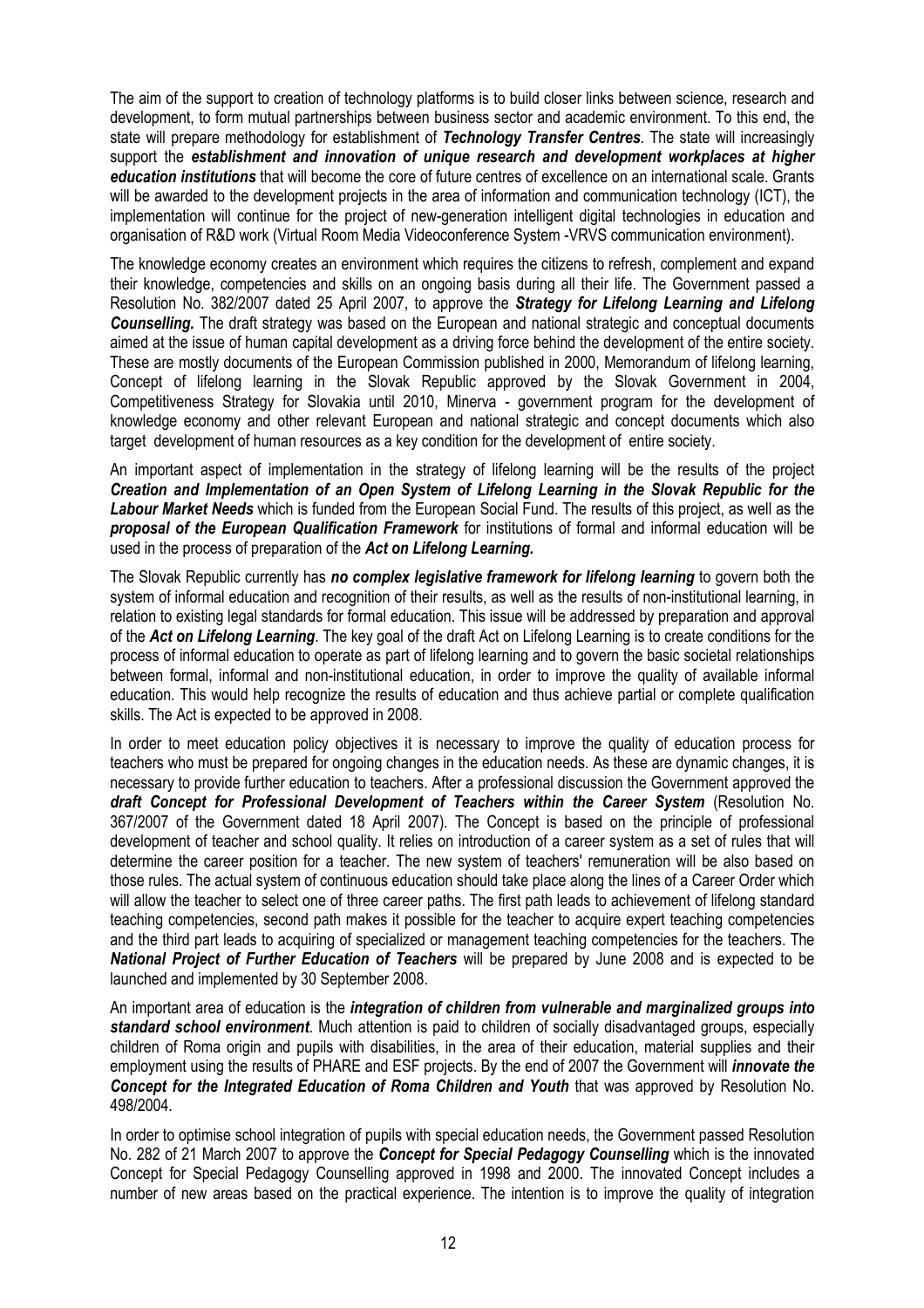process for pupils with special education needs. The Concept features a complex special pedagogy approach to children with any type and level of disability, from birth, until they start working in their first job. The concept made it possible to improve the quality of work done by the special pedagogy facilities and improve their links with regular and special schools. In performing the tasks of the Concept, the Ministry shall actively cooperate with the Ministry of Health and Ministry of Labour, Social Affairs and Family.

# 3.2 Microeconomic policy

#### 3.2.1 Improvement of Better Regulation Agenda and create more dynamic business environment

The conclusions made at the Spring European Council in March 2007 in the area of better legal regulation develop the need to benefit from the previous successes and practices of Member States to improve this important tool of policy aimed at improvement of competitiveness and sustainable growth and employment.

The measure planned by the Slovak Republic is based on the recommendations of the Broad Economic Policy Guidelines and its aim is to make sure that the evaluation of legislation impact on the business sector (as part of RIA - evaluation of regulation impact) is done in compliance with the methodology document *Proposal of* Uniform Methodology for Preparing and Examining the Clause on Financial, Economic and Environmental Impact, Impact on the Employment and the Business Environment in Its Section concerning Impact on the Financial Performance of the Business Sector, Including Impact on **Entrepreneurial Activities and Employment.** The aim of assessing the impact on business environment of legal regulations is to prevent preparation of such regulations that would pose unnecessary burden on enterprises and, as a result, they would reduce their competitiveness. First, any potential impacts must be thoroughly identified and then it is possible to evaluate impact, get a grasp of the methodology and implement necessary regulations. The lack of room for discussion on key decisions is causing instability and poor quality of legislative and regulatory environment.

The Ministry of Economy had prepared the methodology which can be used within their scope of responsibility. In order to achieve progress in this field a Working Group will be established in October 2007, which will consist of representatives of the ministries of finance; environment; labour, social affairs and family. The Group will prepare a comprehensive document Evaluation of requlation impacts which will be prepared in line with methodologies used by the four ministries (evaluation of impacts of the proposals in progress). The idea is to harmonise hitherto decentralised approach to evaluation of impacts, to group these efforts under the Ministry of Economy and to present to the Government a harmonised approach in this area.

The European Council stressed that the reduction of administrative burden represents an important component in strengthening the European economy, especially as regards its *impact on small and medium* enterprises. The administrative costs incurred by an enterprise are associated with performance of their legal duties, such as providing information on their activities or production. These costs need to be reduced, therefore it is in the very interest of the Government to accept and implement a systematic approach to the issue of administrative burden for entrepreneurs. The Action Plan for Reducing Administrative Burdens in the EU provides guidelines on how to identify measure and reduce the duty to provide information. Before any systematic approach is taken in Slovakia to reduce the administrative burdens, it is first necessary to find out where the burden comes from and how it can be reduced or removed. Before the administrative burden can be reduced, it must be quantified.

By the end of September, the Ministry of Economy shall submit to the Government a document titled Better Regulation Agenda in the Slovak Republic and draft Action Programme for Reducing Administrative Burden for Business Sector in the Slovak Republic in 2007-2012. The objective of the document is to change the culture of communication between the regulation authorities and regulated entities and, at the same time, to improve the quality of public administration output. The Better Regulation Agenda for reducing administrative burden has been pursued on all levels of public administration, so that the Slovak Republic shall be able to present relevant information in 2008 and clearly define a realistic goal for percentage reduction by 2012 of administrative burdens on a national level.

Based on the measurements of administrative costs following the guidelines of Action Plan, a decision will then be taken as to which costs are related to useless activities and their reduction or elimination will be proposed thereafter. The success of the strategy depends on the wide ranging support and cooperation between ministries and institutions. The intention of the Action Plan is to reduce administrative barriers for entrepreneurs and also to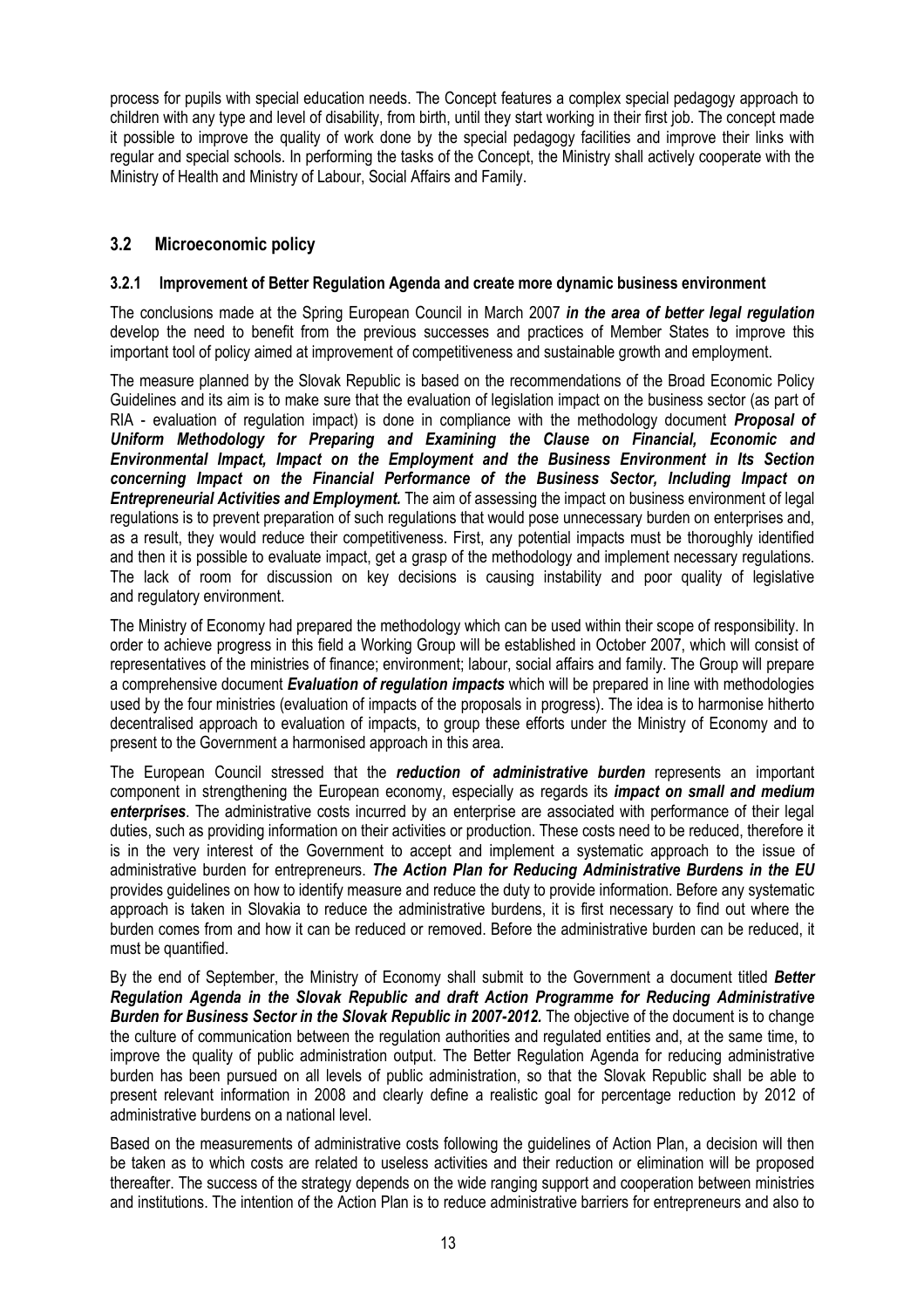achieve substantial improvement for consumers. This should then translate in reduced prices. Preliminary research had shown that the Slovak entrepreneurs actively express their opinion on the quality of legislation and they are involved in the creation of better business environment. Therefore, close cooperation with the business sector will contribute to simplifying implementation of established objectives. The consultations will become the priority tool for achieving desired objective. The national methodology for measuring administrative burdens will be prepared shortly, and the ministries coordinated by the Ministry of Economy and in cooperation with business entities will prepare a legislation basis where the administrative burdens will be quantified.

In accordance with the requirements posed by the European Council in March 2007 which called for creation of more dynamic business environment; and pursuant to the Directive on Services in the internal market, the Government received, on 19 April 2006, a joint Concept for the Creation of the Network of One-stop Shops (OOS) in Slovakia submitted by the Ministry of Economy and Ministry of Interior. The Government has approved the Concept in their Resolution No. 324/2006. One-stop Shops will make it easier to access services for Slovak and foreign entrepreneurs from the EU Member States who wish to establish their business in the Slovak Republic.

#### 3.2.2 Create better conditions for innovation and higher investment into research and development

Slovak Republic is determined to improve framework conditions for innovation and to mobilise additional resources for research, development and innovation. The Government acknowledge the key importance of topquality human resources, accelerated transformation of research results into innovative products and services, cooperation and technology transfer between public sector and industry with appropriate exchange of knowledge between partners and addressing the issue of intellectual property rights and patents.

In order to **strengthen innovation, research and education**, the Government passed on 13 April 2007 the **Draft** Innovation Strategy for 2007-2013 and requested that the Minister of Economy, together with the Deputy Prime Minister, Minister of Education and Minister of Construction and Regional Development prepare the *Innovation* Strategy Project for the Slovak Republic, for 2007-2013. The ministers should also submit the above document to be discussed by the Knowledge Society Commission and then to the discussion by the Government. The aim of the strategy is to create a national innovation system that will also involve regional innovation structures (incubators, centres of innovation, schemes, consultancy centres, and other elements). These will then constitute a basic structure targeted at sustainable development of the Slovak Republic based on the knowledge. The innovations should cover some 25% of the GDP growth in the target year - 2013 (at present, innovations make up for about 8% of the GDP growth). It is expected that more than 50% of businesses in industry and services, especially small and medium sized enterprises should be innovative, their ability to compete will increase and more than 5% of innovation ideas in enterprises will arise from university and industry research and Slovak Academy of Sciences (at present, the share of innovative ideas emerging from the university and academic environment represents less than 1%). The above shows that new measures within the priority Science, Research and Innovation are mostly aimed at effective support of business efforts in the field of research and innovations, with special emphasis on increased involvement of Sees.

The Minister of Economy dismissed the idea of creating a new agency to support innovative development. At the moment, the existing SEA (Slovak Energy Agency) is transforming itself into **SIEA (Slovak Innovation and Energy Agency**). This will provide the basis for formation of an umbrella organisation to support and develop innovations. Regarding implementation strategy for the EU innovation policy and based on the plan of Government tasks for 2007, the Ministry of Economy shall submit a document titled "Innovation Policy of the Slovak Republic for 2008-2010" to the session of the Government on 31 October 2007. This document will further develop the tasks defined in the document of the Commission with regard to specific national features in the Slovak Republic. Other innovation tasks resulting from the National Reform Programme of SR are in progress. An expert group was established to prepare the **draft Innovation Act**. The group will consist of experts from private and state sector, as well as from the representatives of scientific and academic community. The proposal is expected to be completed by the end of third quarter 2007.

In order to mobilise additional resources for research and development, the Government passed a Resolution No 766/2007 dated 12 September 2007 which approved the document Long-term Forecasting of the State Scientific and Technical Policy until 2015, including proposed goals and intentions for investment into research and development. The objectives and intentions pertain to the state budget expenditure (the intention relies on the annual growth of research and development spending in order to meet the specified objective) and to stimulate business sector to increase research and development investment. Slovak Republic shall support Slovak research and development entities from the Structural funds and shall monitor their maximum utilisation.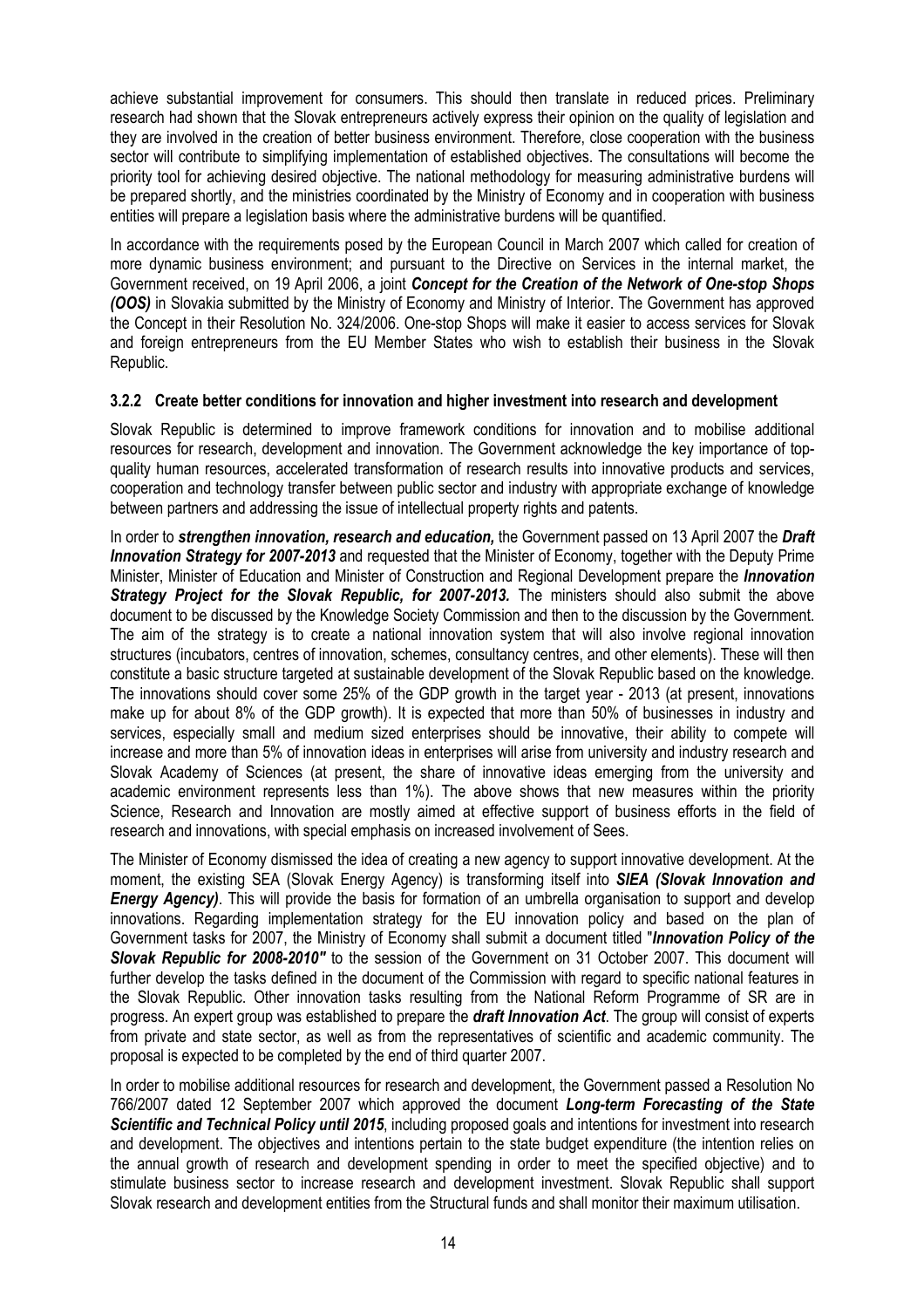The task of the Slovak Republic in the field of science and technology is to **streamline state budget expenditure** with the aim to increase the research and development spending each year. This task has been emphasized in the European Commission's recommendations and it also has been supported by the Manifesto of the Government; thus providing guarantees that the task will be fulfilled. Based on their specific conditions, Slovak Republic has modified the intention of the European Union to spend 3% of Community's GDP on research and development by 2010. The Manifesto of the Government has called for annual growth in research and development spending at such a rate that by 2010 this figure will achieve the level of 0.8% GDP.

In the Long-term Forecasting of the State Scientific and Technical Policy until 2015 special attention is paid to the field of human resources for research and development. Available human resources are the key condition for development of science and technology, increasing competitiveness of the Slovak economy and faster modernisation of the entire society. Ultimately, they are the key condition for full-scale and successful development of a knowledge society. Hence it is important to create an open and sustainable European labour market and to provide appropriate and highly educated human resources in the field of research and development.

In addition to development of Slovak education, the long-term forecasting has paid special attention to involvement of Slovak R&D organisations in the system of study, research and innovation activities developed by the European Institute of Technology.

In order to provide for adequate number of qualified human resources in the system of science and technology, the Long-term Forecasting of the State Scientific and Technical Policy strives to increase the interest of young people in R&D. This objective requests to draw attention of talented pupils to this area already during the education process at elementary school, to continue their motivation at all types of secondary schools, higher education institutions and to provide lifelong learning to the R&D employees. Hence, the development of regional school system shall be emphasized to help education and professional training for R&D career; with the aim to make science and technology more attractive and open to the pupils and to motivate them to work in this field.

Another aim for human resources should be to increase the motivation of R&D employees working abroad to come back to Slovakia and work for Slovak R&D entities. Thus, it is important to establish a system of reintegration for Slovak R&D entities, to help young researchers who completed their research fellowship abroad.

The long-term forecasting has also presented the idea to provide permanent professional growth for R&D employees. This requires creation of a system for increasing qualification skills of R&D employees, with the aim to achieve required levels of qualification.

Further, the state intends to support the mobility of Slovak R&D employees within the EU and also within the R&D sectors themselves. This aim will materialise through introduction of new means of information on mobility opportunities offered to R&D employees. On a national level, this issue will be tackled by launching a central information portal for science.

In the area of *international cooperation in science and technology* the Government had approved the Agency programme to support R&D, which is titled Support to Preparation of Projects for 7th Framework Programme for Research and Development. The objective here is to support international cooperation in the field of science and technology and to facilitate drawdown of EU funds to finance research and development.

A key recommendation of the EC is to complete the development of coherent national R&D strategy.

The task is implemented by the Ministry of Education through a draft Act No. 172/2005 Coll. on Organisation of State Support for Research and Development and subsequent amendment to the draft Act No. 172/2005 Coll. on Organisation of State Support for Research and Development. The principles of the draft Act on Organisation of State Support for Research and Development were approved at the meeting of senior officials of the Ministry of Education which took place on 30 August 2007 and they will be submitted for discussion by the Government Council on Science and Technology, and subsequently for discussion by the Government in September 2007. Based on the approved principles of the draft Act on Organisation of State Support for Research and Development a draft Act shall be prepared to amend the Act No. 172/2005 Coll. on Organisation of State Support for Research and Development. The recommendation will be fulfilled by submitting the draft amendment to the Act No. 172/2005 Coll. for a discussion by the Government, National Council of the Slovak Republic and its subsequent approval. The draft amendment is expected to be presented to and discussed by the Government in November 2007. It should be discussed by the National Council of the Slovak Republic in March 2008.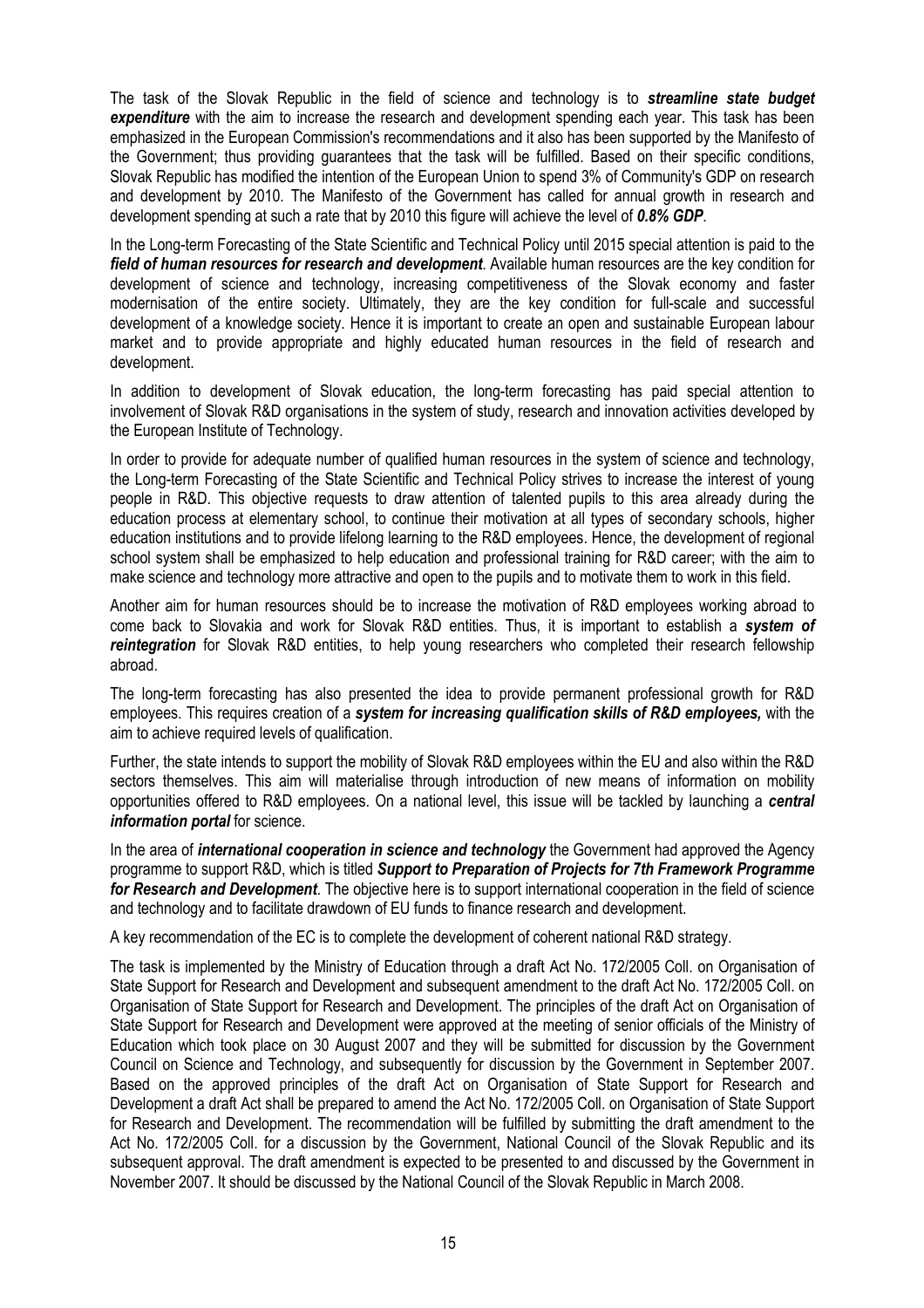#### 3.2.3 Informatisation of the society

In the field of society informatisation, the European Commission has recommended that Slovak Republic should increase efforts to develop ICT infrastructure, mostly in the area of broadband Internet installations.

The documents and legislative measures accepted by the Slovak Republic in this area will be based on the Strategy for the Informatisation of Society in the Slovak Republic which was approved in 2004 and its aim is to support modern, competitive public e-services, create and provide access to useful digital contents; and also to develop ICT infrastructure. These efforts will also be based on the **Roadmap for the Implementation of e-**Government Services in Slovakia which was approved in 2005.

This includes, in particular:

- **Strategy of e-Government for the Slovak Republic**; the aim of which is to build up modern and transparent public administration. Such administration should operate effectively and pose a minimum burden to citizens and entrepreneurs.
- **National Concept for Public Administration Informatisation** which will be based on the vision presented in the Government's Manifesto where the government made an obligation to modernise public administration through economisation and modernisation, with the aim to make life easier for citizens and corporate organizations. National Concept for Public Administration Informatisation shall result in a feasibility study that would identify a collection of information system projects, define architecture of the legislative framework and required scope of changes in current legislation.
- **Electronic Public Administration and Public Administration Registers Act which is expected to lay** down basic framework and define conditions for general electronic access to basic public services with links between registers of public administration and to create a full-scale electronic data exchange between citizens, public and private sector.
- **Roadmap for the Introduction of Electronic Public Administration Services which is expected to** provide central management of public services. To this day, no interconnection was established between the regional central information systems.
- **Feasibility Study for Projects of Broadband Internet Development** which will deal with a map for installation of local broadband Internet networks and their use in the regions of Slovakia.
- **Strategy for Information Security** the aim of the document is to create a single platform to build up an information society with sound legal framework that would provide for protection and credibility of digital environment in Slovakia. The key principles are based on the Strategy for a Secure Information Society published by the EU in 2006 and on other strategic documents.

The area of **broadband Internet development** will be especially supported through the **Operational Programme Informatisation of the Society (OPIS) for 2007-2013. The projects under the priority- Increase** Availability of Broadband Internet Access, are to support development of metropolitan optical networks, regional and local networks in areas not attractive for commercial providers.

# 3.2.4 High quality physical infrastructure and services in network industries

The main objective of MDPT SR is to implement such transport telecommunications and postal policy that will increase the competitiveness of Slovak economy and will provide for social development of the society and allow elimination of regional disparities. At the same time, this intention is to help achieve the objectives of the National Lisbon Strategy and is consistent with the importance that has been increasingly attributed to this sector on the EU level. The implementation of transport policy objectives in Slovakia is based on three priorities:

- to provide for modernisation and development of transport infrastructure;
- to strengthen competition environment in the field of transportation, post and telecommunications;
- to increase security and provide for socially and environmentally acceptable conditions of transport.

These priorities are based on the notion that developed transport infrastructure compliant with technical and quality standards is a basic condition for the economy to operate in any country. Access of regions to trans-European transport networks and adequate availability of intrastate transport corridors has a direct impact on the development of economic activities across the state and also helps remove regional disparities between individual regions. Therefore, one of the key tasks for the ministry is to provide for proportionate development of transport infrastructure.

The strategy for the next programming period for 2007-2013 will be focused on construction and modernisation of transport infrastructure along the approved roads of multimodal corridors (TEN-T network) and on supporting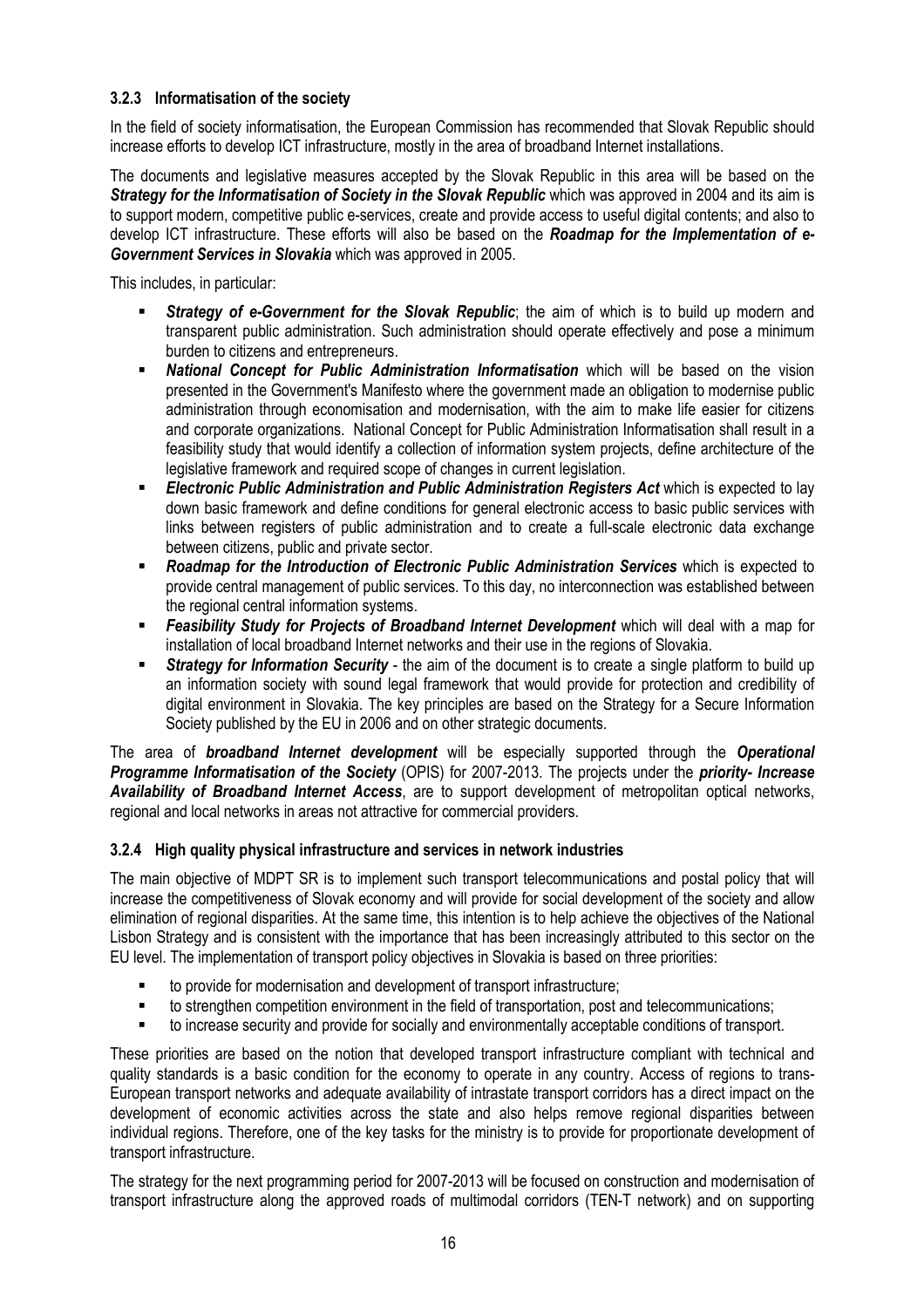completion of superior transport infrastructure of international importance, in order to connect Slovak infrastructure to the European transport network, as well as to increase the availability of regions in Slovakia. This will be done by means of the Operational Program Transportation (OPT) for 2007-2013. OPT has a hierarchical structure consisting of a global objective, four specific objectives and seven priority axes. The global objective has been defined as support to sustainable mobility through development of transport infrastructure and personal public transport. This objective will be achieved through a set of specific objectives, such as modernisation and development of railway infrastructure, modernisation and development of road infrastructure, modernisation and development of intermodal infrastructure, and development of personal public transport.

The priority of transport policy is to accelerate the construction of highways and speedways, especially through provision of sufficient funding resources, increased effective use of those resources and accelerated preparation for construction of highways and roads. The investment into development of highway network will be mostly targeted at the construction of new highway sections for D1 and D3 highways, i.e. sections that would help expand the highway network to the East and to the North. The government will prefer to build sections of R1, R2 and R4 speedways. The speedway sections will avoid protected areas, sources of drinking water and bird habitat territories. Each project will be evaluated in terms of its impact on the environment EIA. Batter quality of road infrastructure will help increase the throughput, remove traffic congestions, resulting in a positive impact on environment.

The introduction by 2009 of electronic toll system on highways, speedways and selected 1st class roads will call for further investment into infrastructure. Apart from investment, this system should support more environmentally acceptable means of transportation and it will also help reduce adverse impact of transportation on the environment. These intentions have developed on the idea of involving private capital in the construction in the form of public-and private partnerships.

The need to build infrastructure for intermodal transportation results also from the conclusions and measures described in the White paper "European Transport policy for 2010: Time to decide and also from the obligations of Slovakia to increase quality of railways and related facilities, including intermodal terminals along the main and Pan-European transport corridors, as per the European Agreement on Important International Combined Transport Lines and Related Installations (AGTC).

The main objective of building and modernisation of *railway infrastructure* is to connect the infrastructure to trans-European transport networks and to increase the market share of railway transport (passenger and cargo). The projects under programming period 2004-2006 and programming period 2007-2013 will be implemented in parallel in the years 2007 and 2008.

The modernisation projects for OPT railway transport infrastructure will be implemented along TEN-T lines which have a decisive importance for the economy and mobility in the Slovak Republic and the Community. The Decision No. 884/2004/EC specified a list of 30 projects of key importance for the Community as a whole, including two priority projects for railway infrastructure which had a direct impact on Slovakia. These are projects No. 17 and 23 which will be primarily supported through OPT. 1 The modernisation of railway lines within TEN-T network will help achieve line parameters that correspond to the requirements of EU standards and international agreements (AGC<sup>1</sup> - and AGTC).

Modernisation strategy for corridor No. Va (priority project 23) during the current programming period (KF) is a follow-up to the pre-accession aid (ISPA) and programming period 2004-2006 (KF). The initiative is planned to modernise the entire line section between Bratislava and Žilina, about 200 km long. Therefore, the interventions within the collection of projects are concentrated along the connecting line across western and central Slovakia, and thus meet the condition to connect less developed regions with developed areas, neighbouring EU Member States and TEN-T network. The traffic speed on this line will achieve 160 km/h, which will substantially reduce travelling time for passenger and cargo transport thereby improving the North-South and West-East connections between regions in Slovakia.

These projects will be built in synergy with modernisation of the corridor VI (priority project No. 23) and interconnection of corridors within the city of Bratislava (priority project No. 17) which will substantially contribute to development and improvement of the position of both international and nationwide railway transport. On the European level the priority project No. 23 will represent an important contribution to the overall strategy for attracting economic activities and efficiency of the transport system along the axis and will also support the transfer of the flow of goods to railway transportation.

l 1 European Agreement on Main International Railway Lines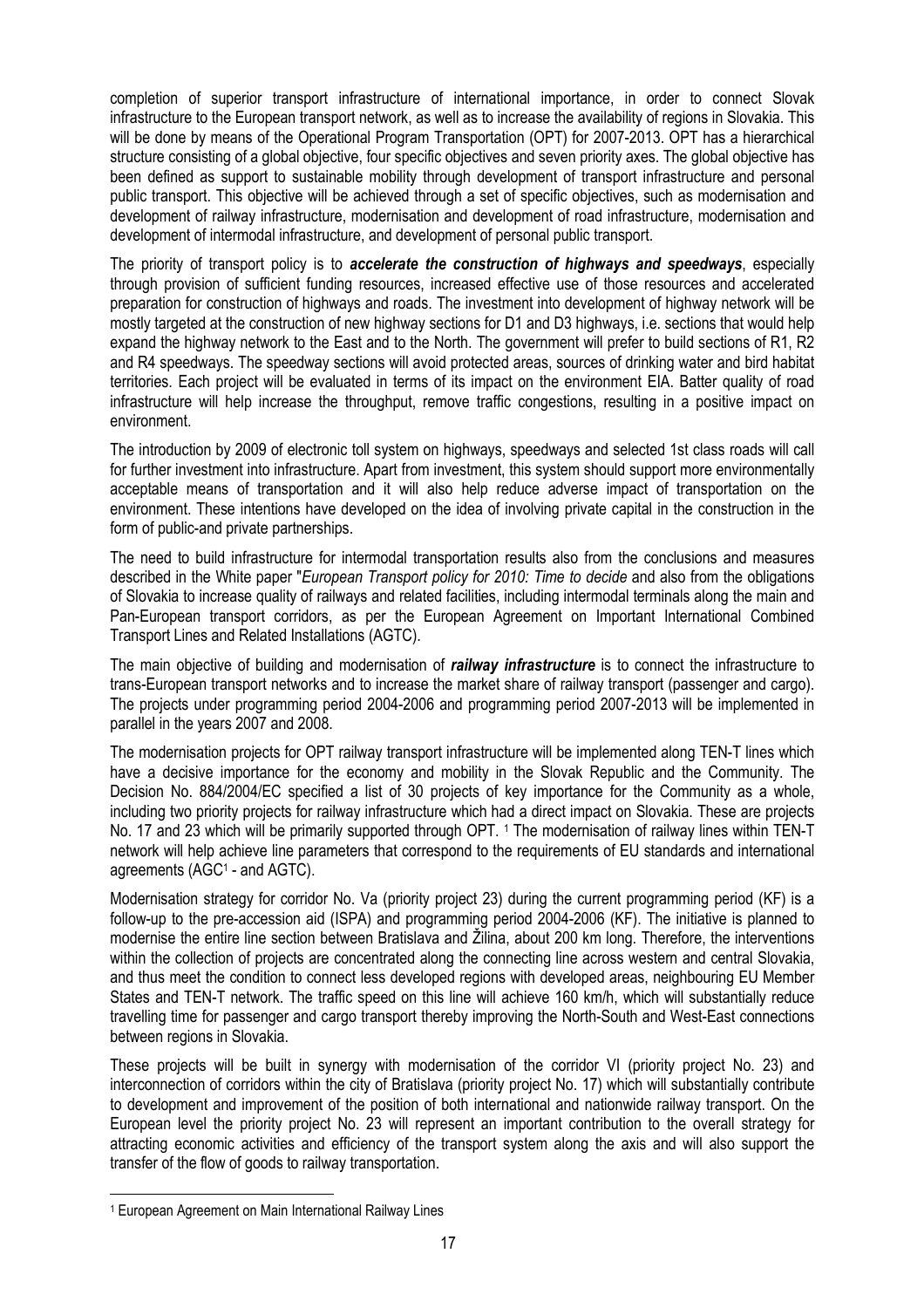Other important projects of railway transportation are aimed at development of fixed infrastructure for railway transportation, i.e. lines and stations, they strive to improve the technical condition of railway infrastructure through modernisation of railway stations, faster services, improvement of safety and reliability and reduction of the environmental impact. At the same time, modernisation will provide capacity for increased use of cargo and passenger railway transportation. The implementation of projects aimed at reduction of travelling time will have a favourable impact on employment in regions.

The strategy of public passengers transportation is mostly focused on the integration of city, suburban, regional and interregional public railway transport, its prioritisation within integrated transport systems on a city and region level and its coordination with regional, nationwide and cross-border railway passenger transport.

The program has been designed to achieve the global objective - supporting sustainable mobility through development of transport infrastructure and personal public transport. This objective will be achieved through a set of specific objectives, such as modernisation and development of railway infrastructure, modernisation and development of road infrastructure, modernisation and development of intermodal infrastructure, and development of personal public transport.

The efforts in the coming period in the field of electronic communication will focus on further development of market competition linked to the liberalisation of access to communication networks and will need to support growth of new technologies, especially in the area of digital broadcasting and broadband access.

In the area of **digital TV and radio broadcasting** it is necessary to kick off the process of transition from analogue to digital TV broadcasting in order to achieve the shortest time possible for financially demanding parallel operation of analogue and digital TV broadcasting. The objective is to switch off analogue broadcasting, at the latest by 31 December 2012, as requested by the European Commission.

It is important to focus on further development of broadband access through support to competition, efficient use of frequency bandwidth and through building of high-speed broadband networks also in rural areas.

Slovakia has also become a party to **Galileo**, the first European space programme using global satellite navigation infrastructure for civil purposes. The security issues of Galileo system are dealt with by the National Security Authority (NSA) which acts on behalf of the Slovak Republic. NSA represents Slovakia in the Galileo Security Committee as well as in the System Security and Protection Committee. Slovak Republic is involved in the expert discussions of the Working Group for Protection of Classified Information through an NSA representative. An inter-departmental commission for coordination of support, provision and use of Galileo system and respective applications has been working on the level of the Ministry of Transport, Posts and Telecommunications. The Commission also deals with the key issues regarding coordination and involvement of the Slovak public in the project. MTPT SR represents Slovakia in the board of the European GNSS Supervisory Authority and in the EU Council Working Group on Intermodal Issues and Networks.

 Slovakia has prepared for full liberalisation of Postal Services in line with the EU strategy which could bring about increase in quality of postal services due to increased competition in this area. The preparations for full opening of postal market services have continued in 2007. Negotiations are under way regarding approval process for the draft Directive of the European Parliament and of the Council to amend Directive No. 97/67/EC; to complete development of the internal market of Community postal services, in both the European Parliament and European Council. The Ministry of Transport, Posts and Telecommunications will prepare a regulation model in 2008. Once approved, the model will be used as a basis for transposition of the above directive.

#### 3.2.5 Development of sustainable integrated European energy policy

Slovak Republic has welcomed detailed development of draft measures for EU energy policy. In-line with the conclusions of the spring session of European Council in March 2007, Slovakia has been involved in the development of future **European Energy Policy**, it cooperates with other Member States, and presents comments and opinions on the sessions of Working Group for Energy and Council for Transport, Telecommunications and Energy. Slovak Republic supports priority areas confirmed by the spring session of the European Council, especially the requirement to develop energy policy for Europe which should bring about a balanced solution for three objectives: energy safety, competitiveness and sustainability in the area of environment, as well as the emphasis on need to develop renewable energy sources. The Action Plan included in the Annex I to the conclusions of European Council is focused on support to the internal gas and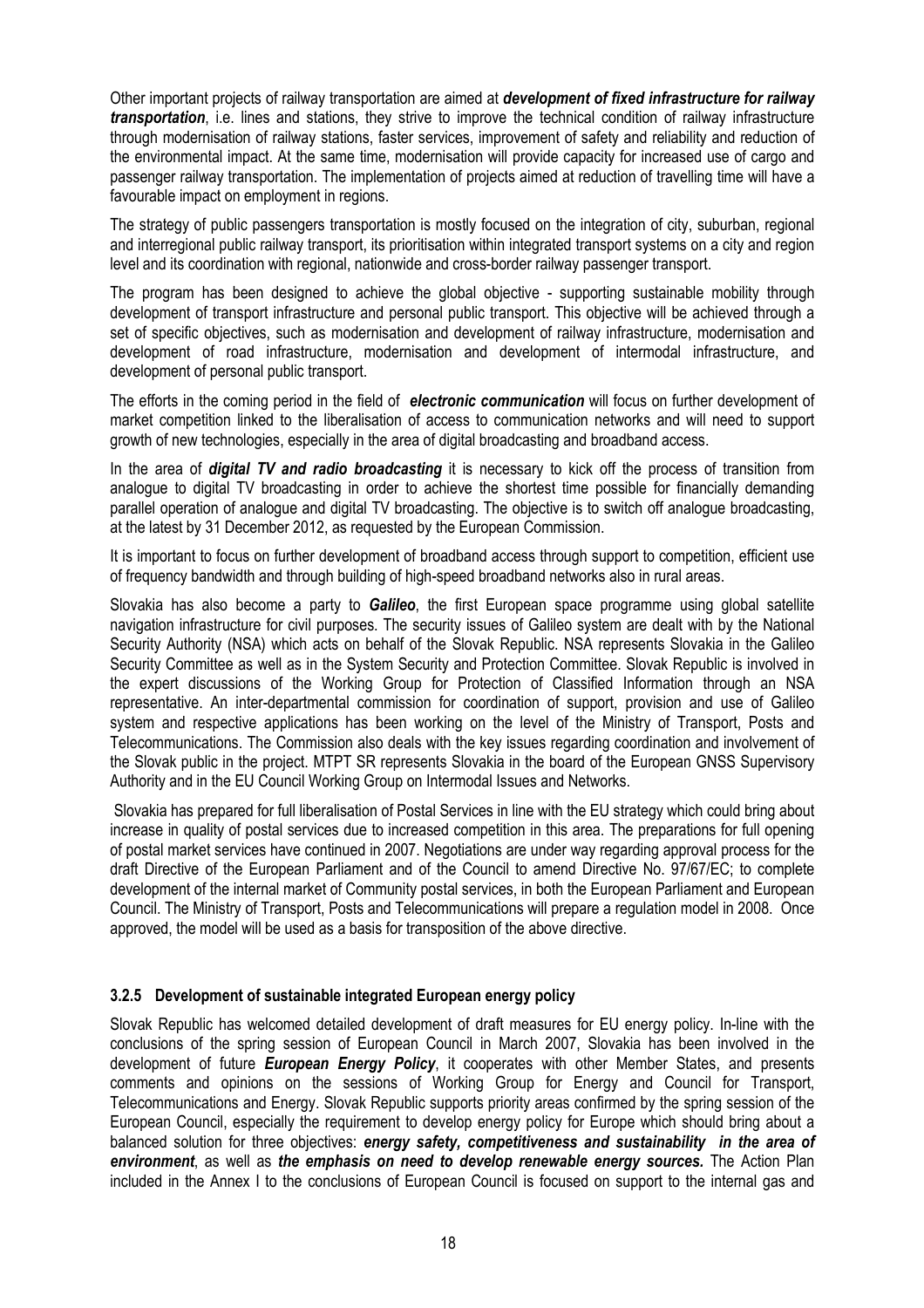electricity market, security of supply, international energy policy, energy efficiency, energy from renewable sources and energy technologies.

The area of internal market in gas and electricity was transposed and implemented by the valid legal regulations of the Slovak Republic. The Regulation Council was established to improve the position of national regulator. Slovak Republic supports cooperation of national regulators, negotiates possibility of electricity import with neighbouring countries to help improve the performance of regional electricity market and cross-border cooperation. Slovak Republic joined the group of countries which do not support ownership unbundling as part of the third liberalisation package that is now being prepared.

Detailed concept for development of gas and electricity industries will be provided in the *Energy Security* Strategy for the Slovak Republic which will be submitted for the session of the Government in autumn 2007. This document will include detailed strategic measures for individual sub sectors of energy industry, with an outlook until 2030. In addition to gas and electricity industry the Strategy will also develop other parts of Action Plan for Energy (security, research and development, international policy, energy from renewable sources, and efficiency). The measures described in the part of Energy Efficiency and Energy from Renewable Sources were incorporated in strategic documents- Strategy for Greater Use of Renewable Energy Sources in Slovakia (approved by the government on 25 April 2007 and Concept for Energy Efficiency in the Slovak Republic (approved by the government on 4 July 2007) whereby the Action Plan was used as a basis for creation of both documents.

#### 3.2.6 Development of sustainable integrated European environmental policy

Sustainable development is one of the key EU objectives which are driving all its policies and activities. In addition to dynamic economy with full employment, high quality education, health protection and social and territorial cohesion, it also offers high level of environment protection. The respect to sustainable development has been integrated into all strategic objectives of the Slovak Republic addressing increasing employment, competitiveness and performance of Slovak economy across regions.

It is the global objective of the Slovak environmental policy to improve the environment condition, to achieve more efficient use of resources and to strengthen the efficiency of environmental component of sustainability in line with EU's intentions in this field. A key condition to achieve these objectives is to complete and improve the quality of environmental infrastructure.

The Spring European Council laid down three priorities in the field of creation and protection of the environment: Climate protection, biodiversity and waste (including old environment loads).

Slovakia, as well as the EU, consider *climate change* as one of its environmental priorities and in order to meet the obligation under Kyoto protocol, the country transposed into the national legislation the Directive 2003/87/EC of the European Parliament and of the Council establishing a scheme for greenhouse gas emission allowance trading within the Community; through the Act No. 572/2004 Coll. on greenhouse gas emission trading. The Act serves as a basis to allocate emission quota through the **National Allocation Plan.** 

Slovak Republic makes up for about 0.2% of the global anthropogenic emissions of greenhouse gases. The annual volume of CO2 emissions per capita currently achieves 7.7 t/year which ranks Slovakia among the countries with the highest relative volume of emissions in Europe. Total emissions of greenhouse gases expressed in equivalent of CO2 dropped down by almost 33% against the base year of 1990. Therefore, is expected that the requirements under Kyoto protocol will be met by adopting appropriate measures.

However, the expected dynamics of economy growth will lead to further substantial increase in CO2 emissions. At the same time, Slovak Republic will have to define and use wider framework of measures to curb CO2 emissions and implement these measures on a wider scale in order to meet the current strategic objective of the European Union, i.e. to reduce emissions by 20% until 2020 against 1990 levels. To this end, it is also necessary to support the measures to improve air quality, as well as the measure for reduction of greenhouse gas emissions.

With regard to obligations for reduction of greenhouse gases and air quality improvement, the country will support efforts targeted at the reduction of greenhouse gas emissions, as well as emissions of basic and other air pollutants, especially solid pollutants(PM10, PM2,5), SO2, NOx, benzene, VOC, NH3, heavy metals, and PAH).

Since fossil fuel burning is the most important source of greenhouse gas emissions, renewable energy sources represent an efficient way to curb the emissions of greenhouse gases. With regard to the fact that in most cases the reduction in greenhouse gas emissions is accompanied by reduction of basic pollutants; the support of this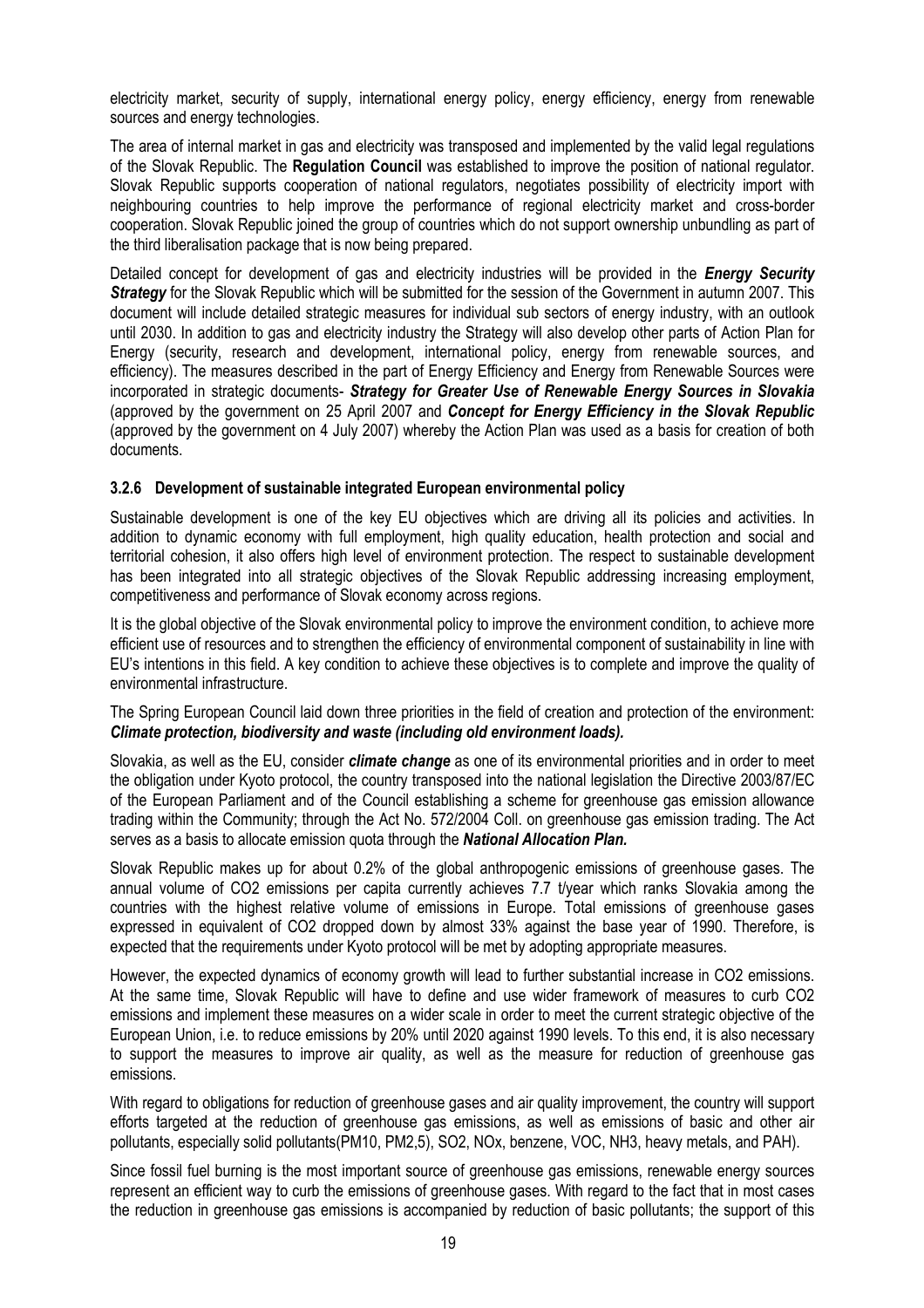effort has become an environmental priority. The implementation of the priority will help better and more efficiently achieve the resulting positive environmental impact.

The heat generation sources (burning process in heating plants), including small sources (households) largely contribute to the production of greenhouse gas emissions due to their large-scale utilisation and distribution. Therefore, in the interest of air protection and prevention of adverse climate changes it is necessary to focus on heat generation, namely through the shift in fuel base towards fuels with less contents of carbon and renewable energy sources (biomass, solar energy, geothermal energy). The state will also support projects involving installation of thermal pumps in order to replace generation of heat and hot water from non-renewable sources.

## 3.3 Strengthening the internal market and European competitiveness

In the area of internal market Slovak Republic prepares the transposition of Directive 2006/123/EC of the European Parliament and of the Council on services in the internal market, which took effect on 28 December 2006. The Member States are obliged to transpose the Directive to their national legislation by 2009. Slovakia prepared a screening of national legislation and evaluated possible obstacles in provision of services which are not consistent with the requirements resulting from the Directive on services in the internal market. The directive will be transposed into the Slovak legal system by means of a framework Act on Services and amendment of other acts.

The multilateralism principle - WTO should continue to remain the priority for the EU common trade policy and must remain at the core of international efforts for trade liberalisation. Therefore, it is necessary to restore and to successfully complete multilateral WTO negotiations under the "Doha Development Agenda (DDA)". Slovakia believes that the original deadline for completion of negotiations under Doha should be maintained. Additional trade policy schemes should be adopted in parallel to multilateral WTO rules to cater for competitiveness and justified interests of our businesses that will be applied mostly in communication with our major business partners. The schemes should mainly address the issues of removal of trade barriers, enforceability of intellectual property rights, public procurement, investment and domestic subsidies. At the core of these efforts should be the free trade agreements that are compatible with WTO rules. To this end, Slovakia supports an early launch of free trade negotiations with ASEAN countries, India, South Korea and also with Russia and Ukraine once they enter WTO. At the same time it is necessary to improve trade liberalisation with those countries where EU already made preferential trade agreements.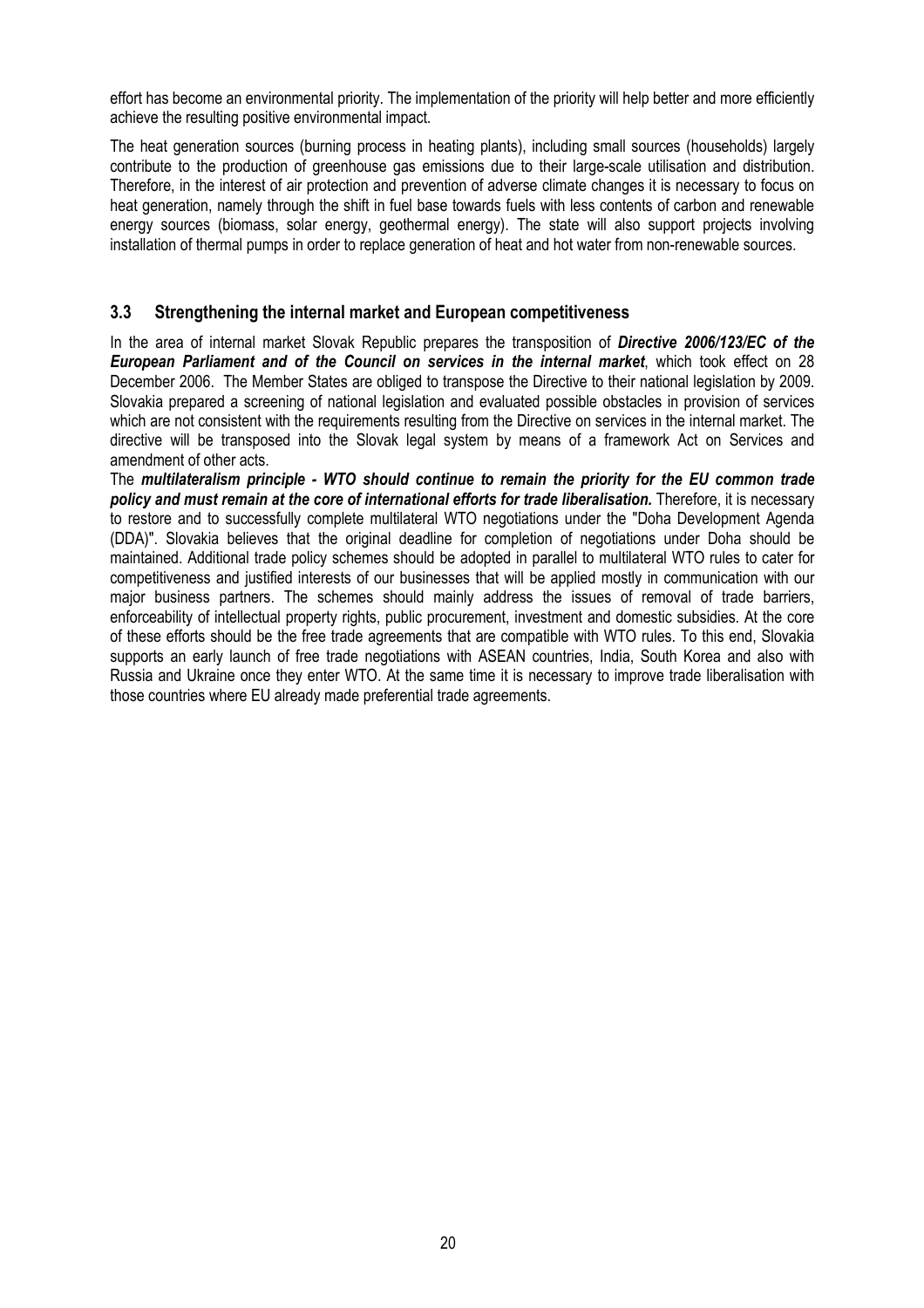# 4 Overall progress assessment of measures under National Lisbon Strategy of the Slovak Republic, since the beginning of programming period of the National Reform Programme

# 4.1 Employment policy

#### 4.1.1 Employment

High economic growth of Slovakia has also helped accelerate the employment growth which increased to 3.8% in 2006; of which 2.2% growth was achieved in Slovakia, whereas almost 160,000 persons worked abroad, which was by almost a quarter more than in 2005. The employment growth slightly slowed down in 2007 (employment during the first quarter rose by 3.1% against the same period previous year, by 1.9% in second quarter and the number of workers abroad increased to 174,000). The unemployment dropped down substantially in second half of 2006 when the rate of registered unemployment achieved historical minimum and dropped down below 10% limit for the first time ever since 1997. This trend has continued in 2007 and in August the rate of registered unemployment achieved 8.2% which is 1.7 ppt less than the previous year. According to the international methodology the rate of unemployment dropped down to 12.0% by the end of 2006, whereas the average unemployment rate in 2006 achieved 13.3% The unemployment rate in second quarter of 2007 dropped down to 11.1%. The long-term unemployment rate has continued to remain at a high level. Substantial differences between the monthly wages earned by women and by men continue to remain in place and women were paid 27% less than men in 2006. Real wages in 2006 grew by 3.3% which is 50% less than in 2005. The real wages increased in second quarter of 2007 by 4.1% (4.0% in second quarter of 2006). The high rate of labour productivity growth in 2000-2006 was accompanied by a relatively low employment growth rate and this trend has continued in 2007.

The employment growth was also driven by increasing overall employment rate of persons aged 15-64 years which achieved 59.4% average rate, representing a 1.7% year-on-year increase. The unemployment rate increased in the group of men as well as in the group of women. The unemployment rate for persons aged 15-64 years achieved 60.4% in the second quarter of 2007, of which 67.9% was recorded in the group of men and 52.9% in the group of women. As a result the Lisbon objectives weren't yet fulfilled (total unemployment 70%, 60% for women). The increase in employment of elderly people and active aging principles are currently implemented under separate policies (Active Labour Market Policy - ALMP, Pension Policy, Lifelong Learning strategy). The employment of elderly persons in Slovakia increased from 24.5% in 2004 to 33% in 2006 and 35.2% in the second quarter of 2007. The Lisbon objective (50%) was already achieved in the group of elderly men with 51.6% employment in second quarter and the employment rate for women achieved 21.2%. This was made possible mainly through increasing retirement age to 62 years (the increase in retirement age for men was distributed over a period of 2004-2005, and the retirement age for all men was established at 62 years since 1 January 2006; 62 years' retirement age for women is scheduled to be achieved by 2014), through overall reduction in unemployment in this group, reduction in insurance contribution burden for employers who employ elderly citizens and through abandoning the "pension or salary" principle which means that the senior citizens may continue to work and receive old-age pension at the same time.

The employment growth in 2006 was recorded in all age groups (with the exception of 15-24 years age bracket) and highest increase was experienced by persons aged 55-59 years. The number of workers aged 15-24 years has declined in the long run, due to increasing number of persons preparing for their first job, as well as due to increased number of persons on maternity leave over the last two years. The dynamic growth in the number of workers aged 55-59 years was mostly caused by the increase of the retirement age.

The highest specific employment rate was achieved by persons with second and third level higher education (more than 80% and 90%, respectively). On the other hand, persons with primary education achieved specific employment rate less than 15%.

The Slovak employers strive to reduce the cost of labour in order to achieve a comparative advantage for their business interests. Combined with higher mobility of Slovak people abroad, there is a room to attract cheaper workforce into Slovakia, even though that did not take place yet, since only about 7000 foreign nationals currently work in Slovakia most of whom are EU citizens. On the other hand, the increasing number of inhabitants of Slovakia seek work abroad (some of them leave the country with their children), due to lower cost of labour in Slovakia and higher pay abroad. The low mobility of workforce within Slovakia is a contributing factor to the low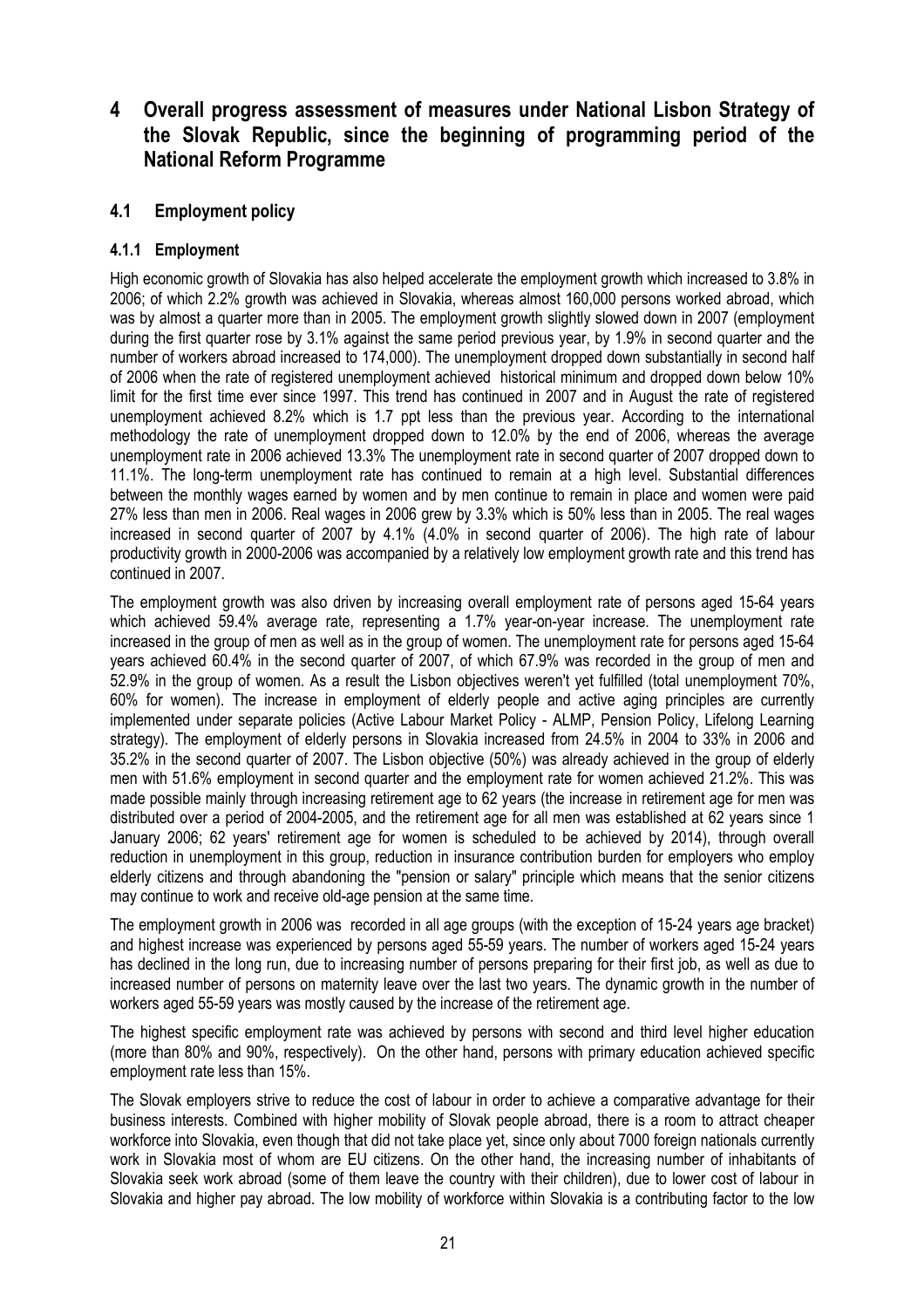rate of employment in eastern regions, high structural unemployment and slow transition of young people from school to job.

The **amendment of the Labour Code** entered into force on 1 September 2007 and it laid down the provisions to:

- increase flexibility of work legal arrangements;
- introduce option of tele-work;
- establish option to make contracts for work and work performance agreements between the employer and employee to the extent of 350 hours of work a year;
- support qual pay to men and women;
- increase protection of part-time employees and employees with multiple jobs
- **EXECT** increase protection of employees from unreasonable layoffs.

In order to reduce gender differences in pay for work, the number of executive staff in labour inspectorates was increased by 1 September 2007, as part of the overall reorganisation of the National Labour Inspectorate system of performance. This made it possible to increase the level of control over employers, as regards pay received by men and women; together with strengthening general preventive actions carried out by the labour inspection.

The Labour, Social Affairs and Family Offices continued to promote **active labour market policy** in 2006 by means of the Act No. 5/2004 Coll. on Employment Services, mostly through national projects; the aim of which was to:

a) increase employability of job applicants, with particular attention to disadvantaged groups, in the form of

- education and training for labour market,
- **Professional consultancy services;**
- work internships for graduates.
- **EXECUTE:** activation activities
- work commuter benefit:

b) support employment of job applicants, with particular attention to disadvantaged group through benefits to support

- self-employment;
- **EXECUTE:** employment of disadvantaged jobseeker ;
- **EXECT** building and preservation of a sheltered workshop and workplace
- disabled citizens to operate their own business, or to become self-employed;
- to cover costs of operation in a protected workshop or protected workplace, and to cover transportation costs for employees.

The measures and instruments to increase employability affect professional and territorial mobility of the workforce. The Labour, Social Affairs and Family Office used active labour market instruments to activate a total of 333,545 jobseekers in 2006; which represents 53% of the jobseekers who were eligible to active labour market policy over the same year. Compared to 2005 the number of activated job applicants increased by more than 73,000 persons, and, at the same time, the number of job applicants eligible to active labour market policy dropped down by 66,864 persons. The demand-driven projects were carried out in parallel to these activities.

The amendment of the Act on Employment Services should take effect in 2008 and shall lay down provisions for new ALMP instruments and measures, in addition to provisions for current instruments of active labour market measures supporting employment and employability of disadvantaged applicants, including long-term unemployed. New active labour market measures are aimed at:

- support to increased employability of iobseekers:
- support to disadvantaged jobseekers, especially long-term unemployed in order for them to enter and maintain their position in the labour market;
- help maintain jobs for long-term unemployed citizens, citizens with health disabilities and citizens with low qualifications who were hired for low-paid jobs;
- improved targeting of new measures of active labour market policy at disadvantaged groups of job applicants;
- extended scope of support provided to larger groups of disadvantaged job applicants;
- activate regional and local partnerships with the aim to address regional employment issues, especially on the basis of projects or programs;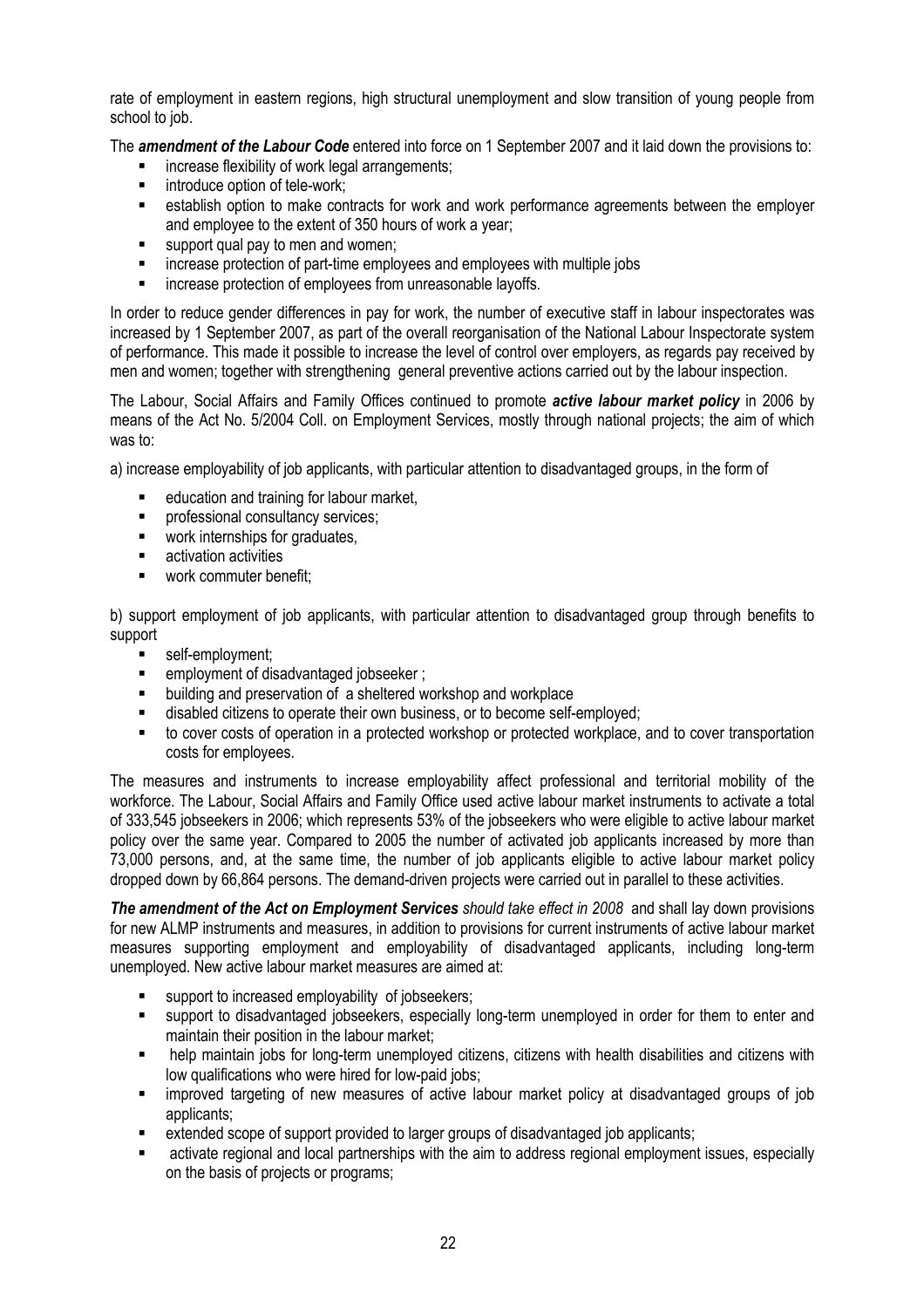- involve towns, municipalities and establish associations of towns and municipalities to tackle unemployment of local inhabitants;
- enlarge the scope of responsibilities for public employment services with the purpose to accelerate the turnover of registered job applicants.

New active measures in the labour market will help motivate both the employers to employ disadvantaged jobseekers, as well as long-term unemployed applicants, especially those in material need to be involved in the activities and programmes of active measures in the labour market. This will create a capacity for more intense provision of public employment services by introducing a duty for the of Labour, Social Affairs and Family Office to provide, at least once a month, active labour market measures to a job applicant, including active search of available job positions, selection, education and training for labour market of a jobseekers in line with the employer's requirements. A number of changes has been proposed in the area of education and training for labour market, with the aim to increase state of preparedness of the workforce for labour market and to mitigate the disparities between demand and supply at the labour market. The Labour, Social Affairs and Family Office shall provide education and training for labour market of job applicants based on their education with respect to their interests and employers' requirements. The proposal also relies on extension of duration for labour market education and training processes, in order for the job applicants to obtain professional skills and practical experience, with regard to lack of qualified workforce in a number of professions at the labour market. The involvement of a jobseekers in long-term education programs should be supported through awarding of benefits during the process of education and training for labour market, with the aim to motivate job applicants to increase their qualification flexibility. It is also planned to extend the use of employment services provided by external suppliers and aimed at integration of jobseekers in the labour market; to support creation of partnerships on a regional and local level, with the aim to address the issue of regional and local employment; mainly on the basis of projects and programmes.

A set of special measures shall focus on increasing the employability of jobseekers (especially long-term unemployed) through activation efforts with the aim to help applicants maintain their work habits; by performance of minor public and volunteer services for municipalities. At the same time it is proposed to pay out benefits to help low-paid employees maintain their jobs, if such employees were registered with the Labour, Social Affairs and Family Office for at least three months before they were hired for the job. The aim of the benefit is to cover the amount of insurance contributions payable by the employee and employer, either in full or in part, as well as to cover training costs at the employer's premises for disadvantaged job applicant, for a period of three months ("trial" employment). It is proposed to create legal framework for establishment of social enterprises that will help address the employment of disadvantaged job applicants in these enterprises.

It is also proposed to prepare a new system of support to employment for disabled citizens, such as placing an order rather than to employ a mandatory limit of disabled citizens. The new provisions for such orders also include a new amount of insurance contributions if the employer is unable to meet the mandatory employment limit for disabled citizens.

New allowances are proposed to support move for work and help cover the employer's costs of employees' transportation to and from the work; in order to reduce burdens to greater professional and territorial mobility.

A new instrument for active labour market measures is suggested to support the employment of elderly citizens and school graduates. The proposal calls for benefits payable to employers if they employ citizens older than 50 years of age or secondary school graduates who attended labour market education and training programmes.

#### As part of the Operational Programme Employment and Social Inclusion MPSVR SR has also negotiated the following:

- **IMPLEMENTATION FRAMEWORK FOR EUROPEAN EXCLUSIVE NATIONAL PROPERTION FOR A LIM** Create 5,000 job positions;
- framework to implement transnational projects to transfer best practices examples in the area of local employment and job positions on a local level, in collaboration with partners from EU Member States;
- support establishment of Social Dialogue Centre that will provide a professional background for initial negotiations, especially on a central level and later on the sectoral and regional level; and support to development of **partnerships** to tackle local unemployment;
- establish material and financial framework to implement system solution of long-term unemployment in difficult regions, mainly through the National Project to integrate disadvantaged jobseekers in the labour market and through modification of the **organisation and personal structure of the** Labour, Social Affairs and Family Offices; in order to implement this priority of the Manifesto of Government;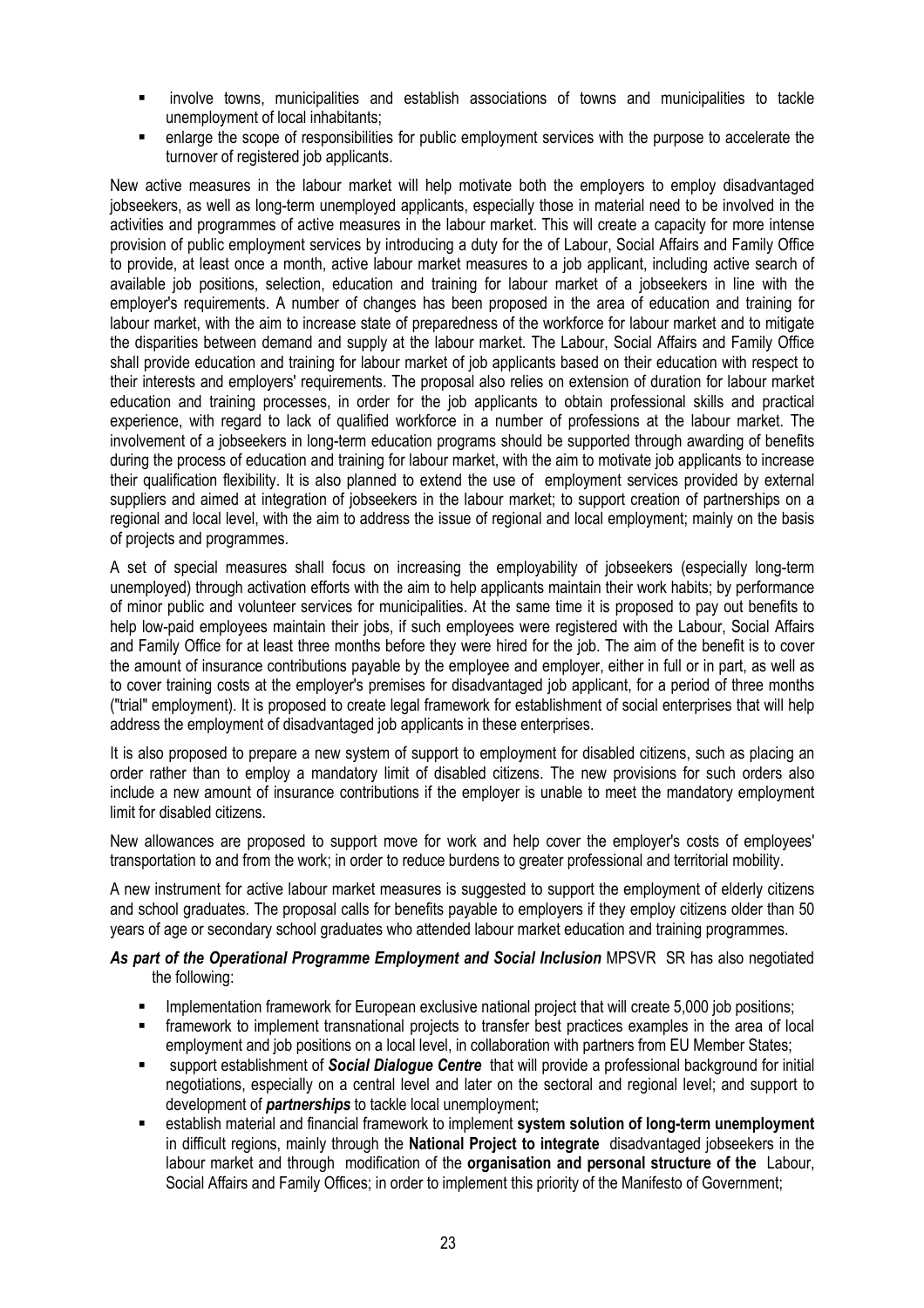**EXECT** support to implementation of the national project for establishment of the **National System of Jobs** that will be based on the National System of Qualifications (project funded by the Ministry of Education) and will help establish training for future jobs mainly at the secondary schools in response to the needs of the employers' sector.

The most substantial increase in the state budget sources in 2008 is expected in the field of implementation of the national ALMP programmes which are expected to help reduce the unemployment rate. This increase consists of funding scheduled for investment incentives. The budgetary chapter received 831.6 million SKK to meet the objectives of the Government's Program Declaration in the field of employment. The draft budget has covered all the approved investment projects (the amount of benefits varies with the unemployment rate and thee aim of the benefits is to: support job positions and education). These incentives also act as an instrument to mitigate regional disparities.

# 4.1.2 Demographic changes

A number of changes took place since 2006, as part of fine tuning of the pension system reform:

- introduction of more stringent conditions for awarding early pension;
- the insured persons who receive old age pension, early pension or disability pension and their ability to make income dropped down by more than 70% are not obliged to pay mandatory excess on their medical insurance policy since 1 August 2006;
- individuals who take due care of a child with a long-term health problem shall enjoy coverage by state of the child's old age insurance and state benefits towards the old age pension saving scheme until the 18th year of child's age (previously, until 7th year of age). The state also pays for the insurance premium and insurance contributions for an individual who takes care of a child until the child's sixth year of age; if they meet conditions laid down by law.
- since 1 August 2006 the group of state-insured persons was extended to include individuals who receive cash benefits for providing care;

One of the most important tasks associated with maintaining the financial stability of pension system will be to obtain financial sources in the following years for the pension system funded on an ongoing basis. Based on the results of detailed analysis into the impact of the second capitalization pillar on the performance of Social Insurance Company from 2005, with outlook until 2010, a series of measures will be adopted to stabilize the budget of the Social Insurance Company. Measures will also include harmonisation and overview of insurance premium rates for individual basic social insurance funds and adjustment of the maximum limit of assessment base to pay insurance premiums and contributions towards the old-age pension saving scheme. Approved measures will have to be incorporated in the draft Act amending Act No. 43/2004 Coll. on Old Age Pension Savings and Act No. 461/2003 Coll. on Social Insurance.

Despite numerous amendments of relevant legislative acts, the pension system reform cannot be deemed finished; also due to the fact that this is an opened system affected by many external factors (demographic development, employment rate, EU membership, etc.). Therefore, the system must be adapted to changing conditions. Most recent amendment of the Act on Social Insurance and Act on Old Age Savings was approved by the Government on 22 August 2007 and this will be submitted to the National Council of the Slovak Republic in September 2007. The amendment is proposed to take effect by 1 January 2008.

The said amendment includes the following essential changes:

- Early pension scheme was introduced into the social insurance system by 1 January 2004, with the purpose to allow persons close to pension age to retire early, because they are less likely to find a job at the labour market. Experience has shown that this aim has failed to materialise and in most cases the early pension became an attractive alternative of regular income activities. As a result, this largely eliminated the effects of an important reform step, namely the raising of retirement age. This has a negative effect on the budget performance of the Social Insurance Company and on the entire pension system funded on an ongoing basis. Therefore, it is suggested to introduce more stringent legal framework for early retirement which awards the claim no earlier than 2 years before the pension age and the applicant must stop earning regular income.
- In order to increase the social solidarity of persons with higher income to help finance the funds of Social Insurance Company, it is suggested to *increase maximum assessment base* to calculate the old age pension insurance premium, unemployment insurance and insurance for reserve solidarity fund; from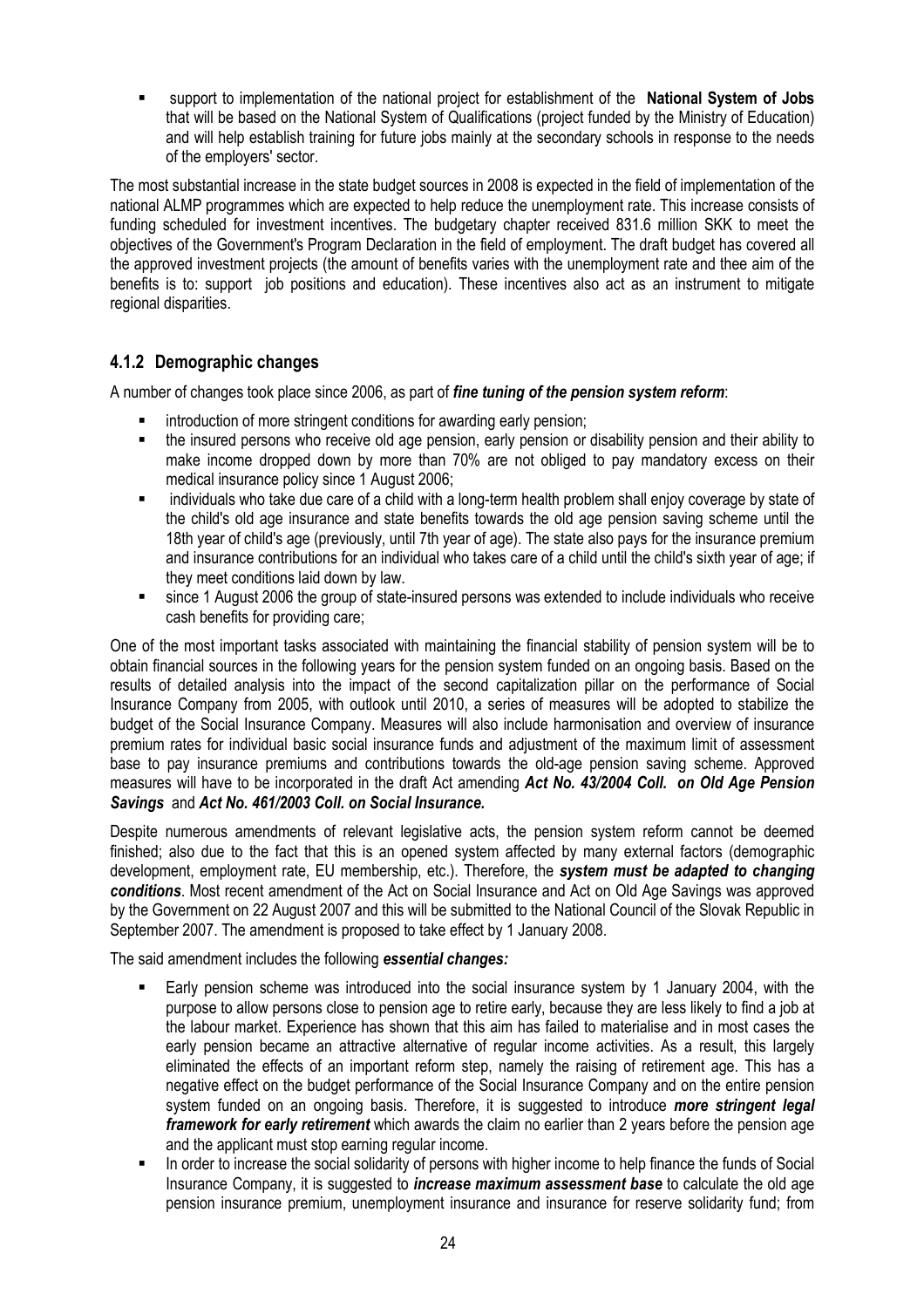the current multiple of three of the average wage in the national economy to multiple of four of the average wage; while the limitations for amount of social insurance premiums should be maintained.

- The amendment is addressing the situation of those savers for whom the old-age pension saving scheme (second pillar) is not advantageous. These savers can now return back only to the system of old-age pension insurance (first pillar) under exactly specified conditions and in a specified time frame. These individuals (savers) will be given an option to notify the Social Insurance Company in writing that they are no longer interested in further participation in the old-age pension saving scheme.
- On the other hand, the persons insured with the Social Insurance Company who did not decide to participate in the old-age pension saving scheme until 30 June 2006 will be given the option to enter that scheme. It is suggested that the system of old-age pension saving scheme will be opened for the above individuals until 30 June 2008.
- Those individuals who do not make any income and who receive state coverage of their contributions towards old-age pension saving scheme (because they take due care of a child or person with serious disability) are suggested to be excluded from the groups of persons who are obliged by law to be involved in the old-age pension saving scheme. On completion of such care these individuals will have to further participate in the old-age pension saving scheme due to their income activities or they may be involved in a voluntary old-age pension insurance scheme. Further, it is suggested to exclude from the above group any individuals who are currently required to participate in the saving scheme only because they receive disability pension and whose contributions towards old-age pension saving scheme are covered by the Social Insurance Company from the basic fund of disability insurance. If a person receiving disability pension is also a saver and makes income, they will further have to participate in the old-age pension saving scheme because of their income activities.

#### 4.1.3 Reconciling family, work life and equal opportunities

In 2006 the Government approved Measures for the Reconciliation of Family and Working Life as the basic strategy of the Government until 2010 to streamline the family-friendly policy and gender equality policy which have been implemented on an ongoing basis.

The conditions for reconciliation of family and work life are also laid down by valid legislation, such as the adjustment of state social benefit - parental allowance which make it possible to extend the full amount of parental allowance even if parents make income and another individual or corporate organisation take care of their child up to their third or sixth year of age. This measure makes it easier for the parents to return back to their job after the child is born and it also leaves an option for the parents to decide as to how long they plan to provide care to their small child by themselves. Effective from 1 September 2007 the amount of parental allowance had been adjusted to 4,560 SKK per month.

One of the specific measures supporting young parents in their decision to create a family is a one-off state allowance in the amount of 11,000 SKK payable after their first child is born. As of 1 January 2008 an allowance increase worth 9,440 SKK is proposed. The overall amount of the allowance for the first child would thus represent 25,000 SKK.

As part of the EQUAL Community Initiative a number of activities took place in 2006 under the project Slovakia on the Road to Gender Equality, such as complex sociology research consisting of qualitative and quantitative research and analysis of gender aspects in collective agreements and in the process of collective negotiations. The conclusions were published in the first half of 2007.

The implementation of projects under EQUAL Community initiative helped substantially improve the cooperation with non-governmental organisations in this area, such as the Union of Mother Centres.

ESF projects helped create and maintain numerous facilities for children and also for outside school activities. Support was extended to parents and child care was provided during the time of education and training activities for parents.

As a result, the projects helped improve the offer by employers in the area of flexible forms of work, mostly through tele-work.

The state will also continue to support activities supporting reconciliation of work and family life through the legislation in the area of employment services (improve access to active measures in the labour market for unemployed persons who take care of children).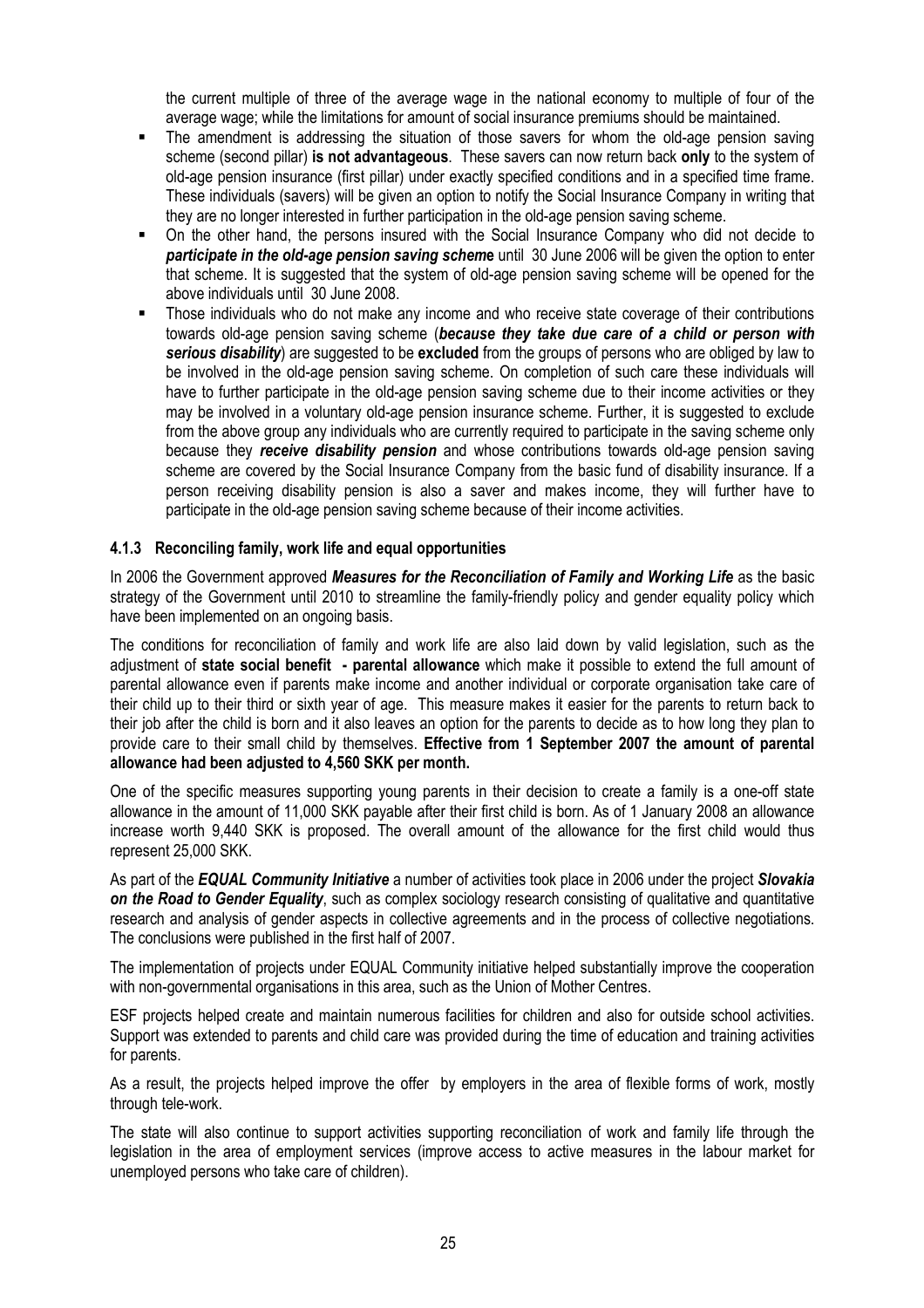6th year of the contest Best Family Friendly Employer was evaluated in May 2007, as part of the international Conference on Family-friendly Employers and Gender Equality.

The Gender Equality Strategy is now being prepared and it will address the issue of reconciliation of work and family life and the issue of unbalanced sharing of household and family duties among men and women, equal opportunity possibilities and other factors. In order to perform the tasks under the Manifesto of Government, MPSVR SR prepared a material for interdepartmental commentary process that proposed to establish Government Council for Gender Equality with the aim to create coordination and institutional structures that would promote equal opportunities.

The support to reconciliation of family and work life became one of the specific objectives in the **Operational Programme Employment and Social Inclusion** to support efforts aimed at creation of flexible job positions, enhanced capacity for the use of infants' care services, thus allowing parents and especially mothers to return to labour marker more fast and easily.

#### 4.1.4 Social inclusion

Political measures to tackle poverty and social exclusion are included in the National Report on Strategies of Social Protection and Social Inclusion in 2006-2008. The priority objectives in the area of social inclusion are as follows:

- to reduce children poverty and address the issue of reproduction of poverty between generations; through preventive measures and support of families with children;
- to increase inclusion and fight against discrimination of vulnerable groups of population through support to availability of public services, development of local solutions and through increased participation of excluded groups in the societal life;
- to improve access to labour market and increase employment and employability of population groups which are put at risk of exclusion;
- to strengthen management, implementation and monitoring of political measures on national, regional and local level.

In this case the Slovak Republic also based its efforts on vigorous promotion of social dimension in the Lisbon strategy and development of links between economic, employment policies and social inclusion policies to support social cohesion in the EU.

In order to provide adequate resources for everyone and to protect those that cannot increase their income by their own efforts and in the interest to prevent poverty reproduction between generations and exclusion; the financial aid to persons in material need increased in parallel with the growth of living costs in low-income households and development of the overall inflation; as did the *state social support benefits for children and* families. At the same time the principle of activation and motivation for labour market inclusion was taken into consideration; and the financial aid was linked to active labour market measures supporting improved employment and employability of excluded persons or those at risk of exclusion. Additional changes to strengthen these objectives shall be implemented in 2008. Important preventive instruments in the field of protection from poverty of children include the alimony benefit scheme. Draft Act on Alimony Benefit is currently in the legislation process. The draft Act is a response to over two years of application experience and also to the amendments in the Civil Court Order. Among other issues, the amendment laid down provisions for increasing the scope of eligible persons and simplifying the awarding process for the alimony benefit.

Currently there is legislation process under way for child allowance scheme, introducing a 300 SKK surcharge per month on the child allowance, effective from 1 February 2008. This amendment responds to the need to support families with dependent children, if the parents receive old-age or disability pension and they do not receive any income for objective reasons and, as a result, they are unable to claim tax bonus for the dependent child. Child allowance shall be awarded for each dependent child up to the child's 25th year of age; in the amount of 540 SKK a month. Annual costs of this measure are expected to achieve 120 million SKK.

The financial aid to foster care has been made available through one-off and regular allowances to support child's foster care. The amount of foster care allowance was changed by the Measure of the Ministry of Labour, Social Affairs and Family of the Slovak Republic effective from 1 September 2007. When the child is placed into foster care, foster parents are eligible to a one-off foster care allowance worth SKK 9,550; and additional one-off allowance of SKK 23,910 when the child in foster care will have achieved adulthood. Regular child allowance amounts to SKK 3,590 per month and SKK 4,560 per month are paid to the foster parent. The foster parent may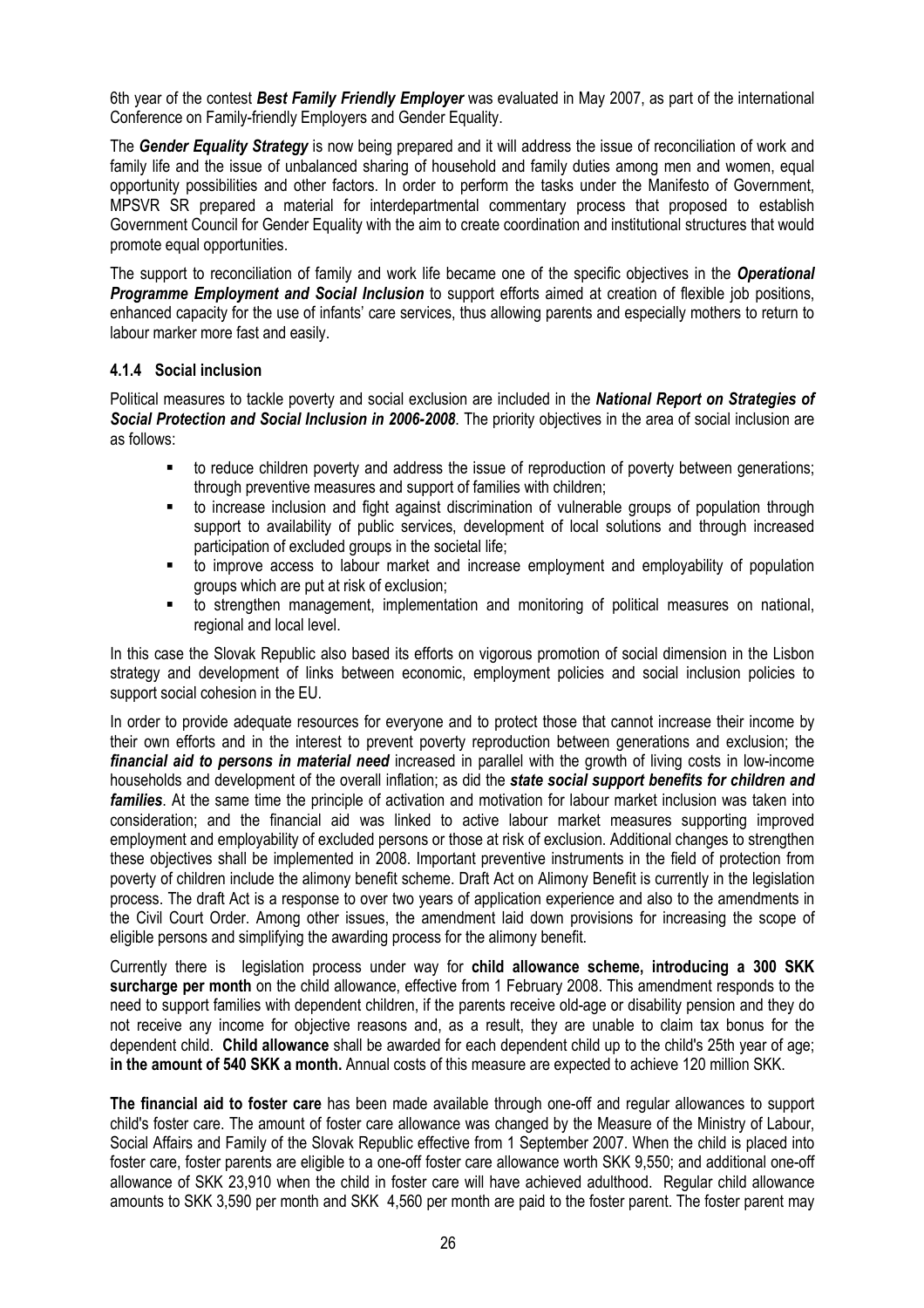receive an increased regular allowance (increase by SKK 3,240 per month) if they take care of three and more children; and such parent is eligible to special regular benefit in the amount of SKK 1,880 per month if they take care of a child with serious disability.

Families with more children are eligible to parental benefits if three and more children were born in the family or if twin babies were repeatedly born over the course of two years. This is a one-off financial benefit which is awarded once a year for each child aged 1 to 15 years. The Government's decision that took effect on 1 September 2007 adjusted the amount of parental benefit for a child up to 6th year of age to SKK 2,470; SKK 3,050 for a child aged 6 to 15 years; and SKK 3,240 for a child aged 15 years.

A system of subsidies is used to continue to support access to education for children from low-income families; starting from the level of pre-school education.

According to the preliminary monitoring results for *implementation of new legislation in the area of social* **protection and social care** it is possible to state that positive development has been achieved in this area. Currently the final stage of preparations are under way for harmonisation of the institutional care - transfer of reeducation facilities under the responsibility of the Ministry of Labour, Social Affairs and Family (in 2008). Therefore, the first complex evaluation of impacts can be presented in April 2008. A number of measures is prepared for social inclusion of long-term unemployed persons, such as proposed enlargement of the group of disadvantaged job applicants, e.g. inclusion of released prison inmates, young adults after completing institutional care and protective childcare, or drug addicts (proposed entry into force by 2008). The enlargement of the disadvantaged group allows to streamline the active labour market policy measures in a more complex and vigorous way and combine them with social inclusion measures; and apply those measures in groups of excluded population or those at risk of exclusion. The Ministry will prepare a plan by early 2008 to increase quality and efficiency of measures for legal child protection and social care measures including a proposal of measures to improve labour market access for jeopardised and marginalized groups of population in the context of active social inclusion measures. The plan will become a basis for formulation of tasks for the Ministry of Labour, Social Affairs and Family that will be included in the prepared National Action Plan for Children.

The draft Act on Social Services which is supposed to enter into force on 1 January 2009 shall quarantee decent life conditions to the recipients of social services and shall promote their activation. The Act lays down provisions for new social services aimed at increasing quality, availability and flexibility of services for everyone. The Act shall provide a link between social services and healthcare system and will also lay down provisions for their funding.

The draft Act on Compensation of Social Effects of Serious Health Disabilities is expected to take effect on 1 January 2009 and is to lay down provisions for individual compensation instruments for citizens with serious health disability and conditions for award of such compensations; it further includes categorization of aids and lists of construction works, materials and equipment, provisions for personal assistance, and individual benefits are valorised. The aim of the legislation is to preserve, restore or develop the ability of individuals and their families to live a full life and to create conditions and support societal integration of individuals and their families, based on their active involvement in the process.

A series of *programmes targeted at regions lagging behind* is implemented through the Social Development Fund, in order to support the social cohesion. These programmes are aimed at community development in the given region or location, supporting efforts seeking direct involvement of excluded groups, increasing their selfsufficiency and their involvement in the decision-making process.

Decentralization of additional responsibilities in the area of assistance in material need is expected to strengthen the local efforts to address poverty and social exclusion. A number of legislative changes will be adopted in order to adjust the position of special recipients eligible to aid in material need. Legislative changes in this area will be completed in 2008. However, this step is not a definitive one.

The projects implemented in cooperation with the World Bank strive to *improve the functionality of the* institutional framework in the field of social affairs. As part of the task Assistance in Improvement of Institutional and Personal Capacity for Social Inclusion Services a series of measures will be proposed to improve process and material conditions for performance of services and social inclusion measures. A consultancy contract is currently being prepared for the project and implementation of the project is scheduled for 2007-2008.Growth of employment and social inclusion through development of availability, quality and efficiency of social protection and social care measures, social services community development and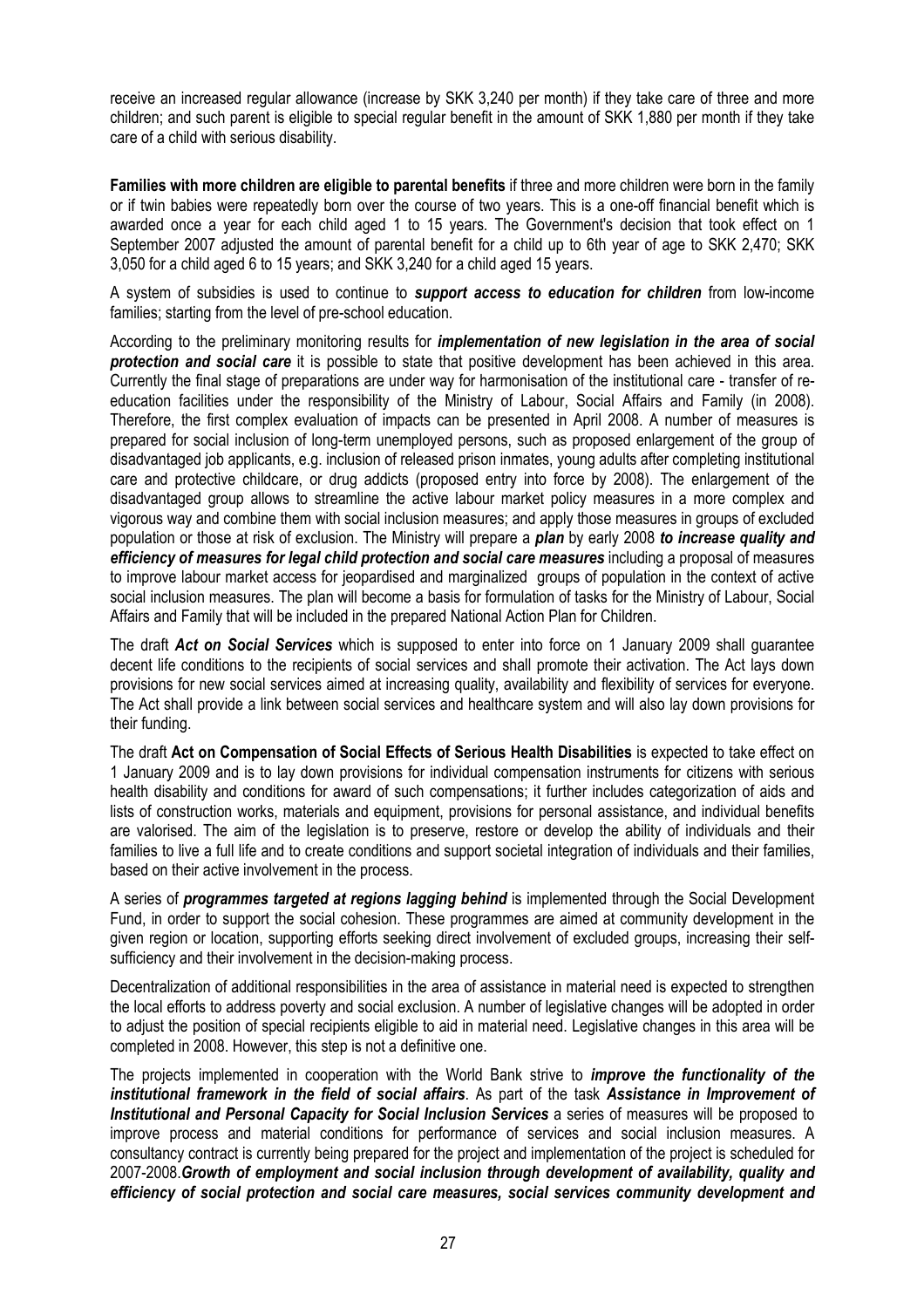other programs for inclusion in the labour market and society; and massive investment into human resources of service providers and measures, as well as for excluded groups and communities will be implemented in 2007-2013, also through the Structural Funds (the Operational Programme Employment and Social Inclusion is currently being approved by the European Commission).

# 4.2 Education Policy

## 4.2.1 Modern education policy

The key goals of the reform of the primary and secondary school system as part of the modern education techniques are laid down in the National Programme for Education and Training in the Slovak Republic for the next 15 to 20 years. This program outlines the intended changes that will take place in several areas.

The passing of the Act on State Administration in School System and School Self-administration established realistic conditions for a competitive education environment created by founders of schools and school facilities. The passing of the Act on the Financing of Elementary Schools, Secondary Schools, and School Facilities established clear rules for owners of schools and school facilities to motivate them to more effective use of funding in the process of education and training.

The current public administration reform also changed the method of financing the responsibilities municipalities and self-governing regions in the field of school system. Since 1 January 2005 the self-government in the area of school system has been funded from the own income of territorial self-government with most of the income stemming from the income tax of natural persons. This strengthened financial independence of the regions, and it also increased the responsibility for activities developed by elementary schools of art and school facilities founded by the self-government.

A number of municipalities and self-governed regions started to adopt measures to rationalise the operation of their schools and school facilities due to reduced number of children and pupils attending their schools and school facilities, and in order to streamline the funding of the regional school system.

The education reform has laid emphasis on learning and on development of knowledge and information in the learning process, especially on development of competencies for pupils. This means the pupils should be able to combine their knowledge, skills and attitudes when solving specific situations and practical issues. Effective grasp of key competencies requires essential change in the contents and methods of teaching process and strategies which should motivate pupils to be actively involved in the learning process.

There were three main objectives defined in the area of information and communication technologies within the modern education policy.

As part of the *first objective* the pupils in elementary and secondary schools should be able to get a grasp of information and communication technologies in order to be able to develop creative and critical thinking patterns and work in a cooperative way. Therefore, multi-stage training sessions for teachers should take place in Slovakia and these should develop innovative pedagogy approaches to the use of ICT in the teaching process, alongside establishment of innovation centres and their integration into education networks.

Majority of teachers already attended the training process (53,000, i.e. 66% of teachers gained basic computer literacy, and, at the same time, a project was launched to achieve functional literacy for 40,000 teachers, i.e. 50% of teachers). At the same time a series of curriculum sets were prepared for informatics education at elementary school which will make it possible for the pupils to gain elementary computer literacy before graduation. The performance of this task depends on sufficient financial coverage of basic education by preparing a normative standard per pupil. In January 2007 a government's decision took effect which approved increase in normative standard for pupils in classes with extended teaching of informatics, same as in classes with extended teaching of other subjects. These classes are currently attended by about 10,000 pupils, i.e. 1%.

Second objective is targeted at completion of ICT infrastructure at schools. The ICT infrastructure in schools will have to be raised to the European level by 2010. No progress has been made so far in performance of this task because the required funding had not been made available. The resources gained from Structural Funds will not have a decisive impact on the situation. Slovakia ranks in the bottom half of the list of EU countries as regards number of pupils per computer. The situation is better at secondary schools (10 pupils per computer) than at the elementary schools (18 pupils per computer).<sup>2</sup>. Most schools are already connected to the Internet, although

l

<sup>2</sup> Source: ÚIPŠ 2006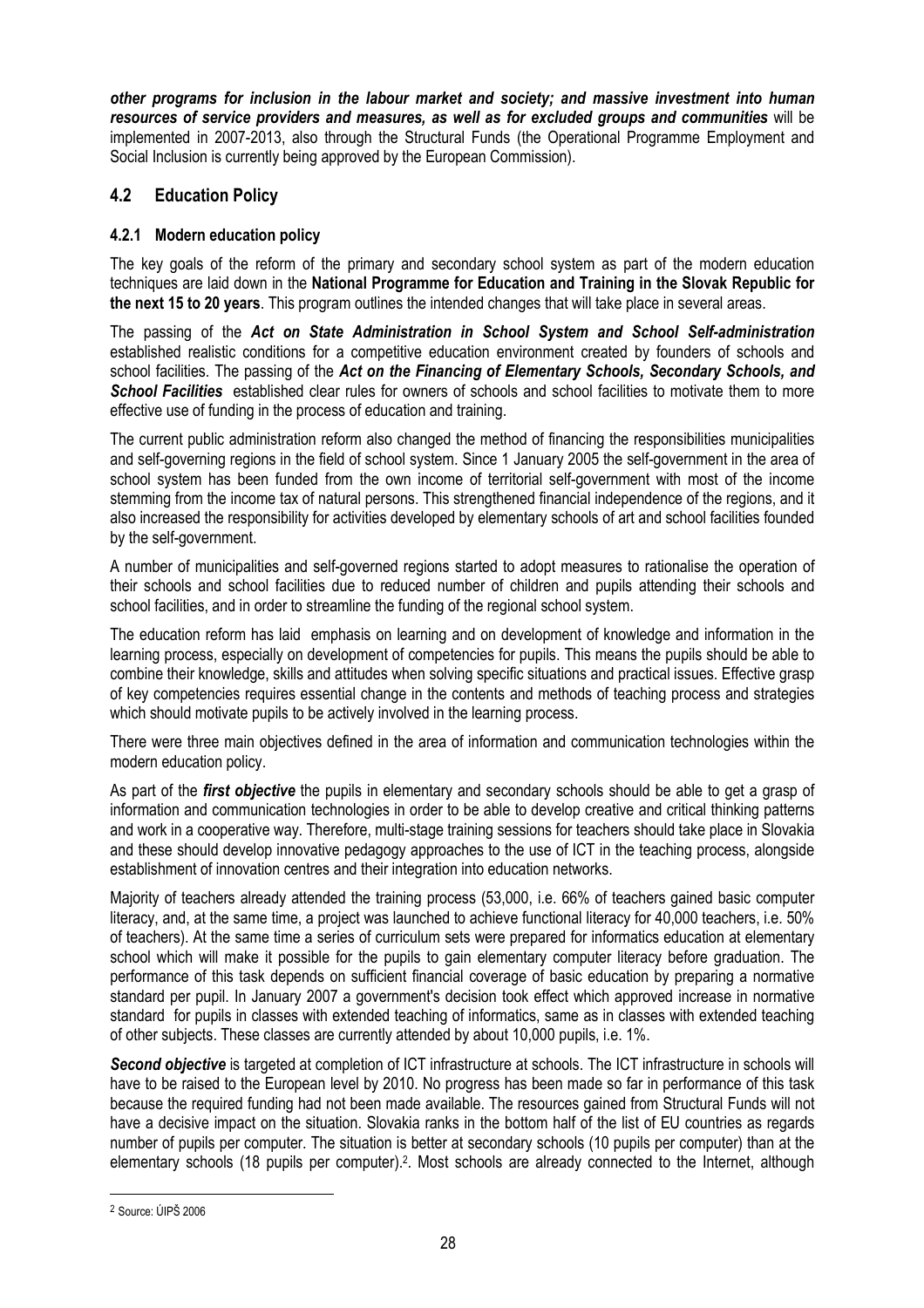Slovakia is lagging behind in building up high speed Internet infrastructure (58% of secondary schools and 40% of elementary schools).<sup>3</sup> .

The aim of the *third objective* was to introduce motivation tools to attract qualified teachers of informatics and to motivate teachers to integrate innovative teaching methods using ICT technology The task is a follow-up to the passing of the Act on the Status of Pedagogical and Non-Pedagogical Employees of Schools and School Establishments and the Concept for Professional Development of Teachers within the Career System approved by the Government.

As part of the national project Effective and Improved Teaching of Foreign Languages in Primary and Secondary Schools an analysis was prepared into the current condition regarding teaching of foreign languages. The analysis will be used to complete the output for this project.

## 4.2.2 Reform of elementary and secondary school system

An important part of the reform of the secondary school system was the introduction of a new concept for school leaving examinations. New concept of school leaving exam has brought about increased objectivity and more objective value, through preparing a single set of knowledge and skills requirements on a nationwide level and increased acceptability of the school leaving exam results by higher education institutions, employers, as well as by the foreign institutions. The change in contents and format of school leaving examination has made it comparable with similar examinations in the EU Member States.

The reform of primary school system also includes monitoring of language and mathematics knowledge gained by the pupils of the ninth year at the elementary school - Monitor 9. The aim of the monitoring is to verify the ability of pupils to meet the knowledge and performance education standards. The results can be used as acceptance criteria for secondary schools.

The reform of elementary and secondary school system is associated with a number of legislation changes in generally binding legal regulations which established legal framework for introduction of a transparent normative means of financing, transformation of the state administration system, introduction of a new concept of school leaving examination, Monitor 9, free choice of education opportunities, independent state school inspection, free choice of the education path, matching of curriculum sets with labour market requirements and introduction of Internet and computer classes in each school. In the field of the model of working with talented pupils, a draft concept of developing talented youth was prepared in 2006 and it is expected to be passed by the end of 2007. As part of the new model, the effectivity of education process for talented youth will be increased.

The intentions of the National Reform Programme of the Slovak Republic in this area failed to materialise because the important **Education Act** was not yet approved. This Act affects the entire society and calls for farreaching consensus of the general and professional public. The Act is expected to be passed by the end of 2007.

#### 4.2.3 Higher education system reform

The transition from study fields to study programmes was completed in 2005-2006 thereby unlocking the potential for improved response of the higher education process to practical needs and development of knowledge society. Emphasis was laid on expansion of capacity and substantial improvement in the quality of higher education institutions; in compliance with the Guideline no. 23 of the EU Council Increased and Improved Investment in Human Capital. New motivation components the purpose of which is to enhance the capacity of higher education institutions and increase their quality were introduced through updated methodology for awarding state subsidies to public higher education institutions in 2006. The methodology instruments were also targeted at support to research and development higher education institutions, as a key condition for improvement the quality of those institutions.

A set of basic criteria and plans was introduced in 2005-2006 to support the quality of higher education institutions and in order to launch and develop a complex accreditation of higher education institutions, thereby preparing a basis for assessment of their quality and for quality differentiation (universities, higher education institutions other than universities, research universities/universities). The amendment of the Higher Education Act was passed in 2007 and split the schools into universities, higher education institutions and professional higher education institutions.

l 3 Source: LearnId 2006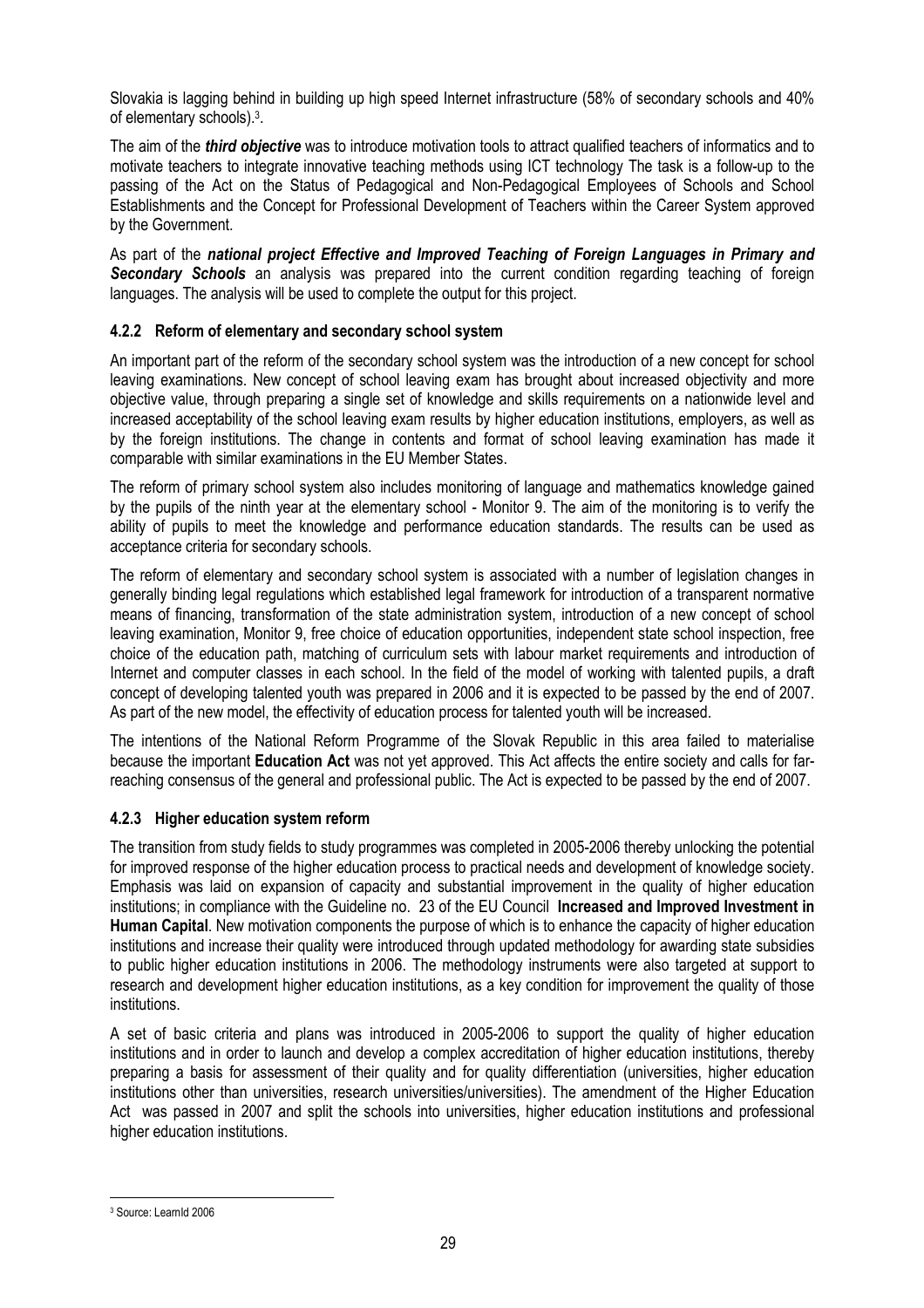The development of higher education quality was also supported by legislative measures (passing of the amended Higher Education Act, publication of the Notice on Social Scholarships) and subsidies to introduce and award motivation scholarships to the best and most active students at higher education institutions. The passing in 2006 of the new Notice on Social Scholarship increased support to equal opportunities regarding access to higher education studies.

By creating a national scholarship programme to support the mobility of students, PhD students, and pedagogic and scientific staff, and by starting its practical implementation by an independent institution, additional practical opportunities were created to support mobility in the same extent for both domestic as well as foreign students. The Programme thus also contributed to the need for creation of the European higher education space. New methodology tools for financing of higher education institutions created capacity for substantial support to central development projects and higher education projects aimed at the development of information technologies, in the area of higher education and management of higher education institutions. An important part of the development projects was focused on application of information technologies in academic libraries and their implementation helped increase the quality of education and research efforts among students, teachers and researchers at higher education institutions.

The creation of a scholarship programme to attract the graduates in best universities around the world to work in the public administration (M. R. Štefánik's scholarship) and its practical application by an independent institution made it possible for extremely talented young people to receive education at one of the best universities worldwide and the public administration received the possibility to hire those graduates.

The scholarships under the National Scholarship Programme were for the first time awarded not only to the domestic scholarship holders, but also to foreign students, PhD students, university teachers and researchers from 23 countries. Some 351 applicants from public higher education institutions applied for this scholarship in 2006. The scholarship was extended to 168 individuals, with an average 4.9 month in duration of their stay at the university. In addition some 133 travel grants were awarded. 100 foreigners applied for support in 2006 to be able to work at one of the public higher education institutions. Of those, support was awarded to 31 students and 51 teachers/researchers, with average length of their stay amounting to 4.7 month.

#### 4.2.4 Funding of schooling activities through ESF funds

A number of projects was approved in 2006 through the Sectoral Operational Programme Human Resources and Single Programming Document NUTS II Bratislava Objective 3, funded through ESF. The education area received some SKK 585 million and these projects will be implemented in 2007-2008. As part of the additionality rule the state budget covered 25% of these activities (50% in projects for the area of Bratislava NUTS II).

The education activities in 2007-2013 under the National Reform Programme of the Slovak Republic were funded through ESF, as part of the Operational Programme Education. These will be targeted at four key areas:

#### area of primary and secondary school system

- support to reform and development of general education at elementary and secondary schools and development of professional education and training;
- support to training of teachers and additional education of pedagogical employees,
- support to education and career consultancy in elementary and secondary schools;

#### area of higher education institutions

- increase effectivity of institutional management;
- support to human resources development in R&D;
- support to active cooperation of higher education institutions and private sector in re-evaluation of study fields and programmes during the teaching process;
- **EXECT:** increased involvement of higher education institutions and other research and development organisations in the international cooperation and development and innovation networks;
- development of innovative forms of education, rationalisation and increase in quality of study programmes at the higher education institutions;

#### area of lifelong learning;

- increase in the quality of lifelong learning;
- development of human resources in additional education;
- support to learning regions and create networks in lifelong learning;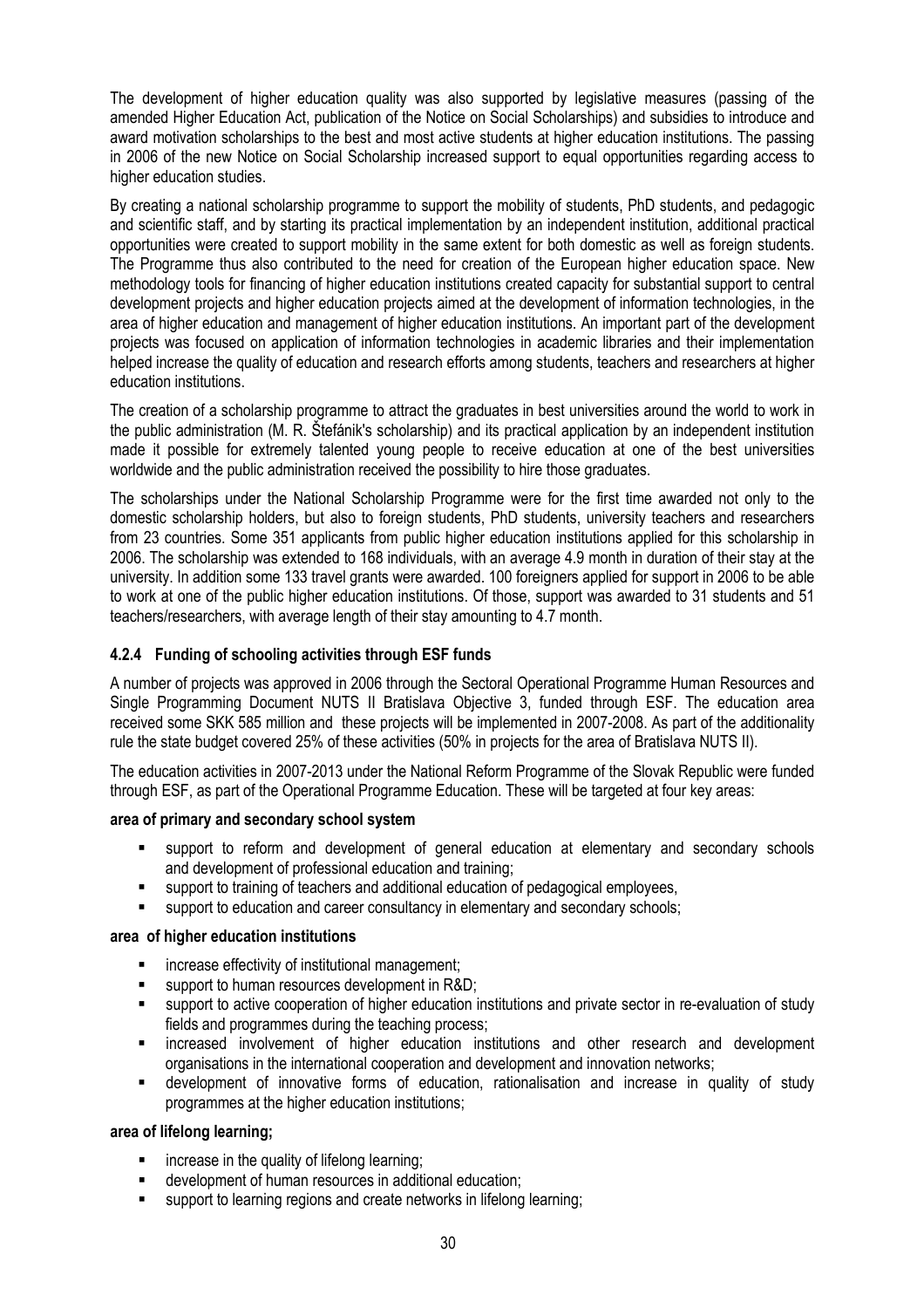**EXECO improve access to lifelong learning;** 

#### Horizontal priorities of education

- development of key competencies through lifelong learning;
- improve communication between sectors and levels of formal and informal education;
- support to access to education and additional education for persons with special education needs, including members of marginalised Roma community across all school levels.

# 4.3 Microeconomic Policy

 $\overline{\phantom{a}}$ 

#### 4.3.1 Entrepreneurial Environment

The goal of the measure entitled, *Introduction of the Regulatory Impact Assessment System (RIA –* Regulatory Impact Assessment) is to reduce the administrative burden of entrepreneurs by 25% until 2012 with help of the Action Plan for Decreasing the Administrative Burden of Entrepreneurs Based on the Quantification of Administrative Costs. The Ministry of Economy in cooperation with the Republican Union of Employers has prepared the report entitled, Assessment of the Influence of Administrative Barriers to Business as a Result of Selected Laws for the fulfillment of the above mentioned task. The first part of the assessment identifies the list of selected legal regulations which most influence the entrepreneurial environment and presents their characteristics; the second part focuses on the assessment and quantification of their impact on the entrepreneurial environment.

The Education Programme is closely related to the fulfillment of the above mentioned goal. It focuses on the methodological preparation of training for state administration personnel. It is the national project of the European Social Fund entitled Horizontal Education Programme Targeted on Legislative Skills and on the Elaboration of Strategic, Conceptual and Legislative Documents including an Assessment of Their Impact, the objective of which is to improve the quality of legislative documents in terms of increasing the qualifications of civil servants in the preparation and elaboration of strategic, conceptual and legislative materials including the assessment of their impact.

The specific goals of the project are targeted on the educational support of civil servants and the increasing of their qualifications, an introduction of the system of life-long employee education, improvement of communication and team work among civil servants in material and legislative divisions in elaborating legislative documents and the deepening of the knowledge and skills of civil servants in the creation of public policy and integrated methods in elaborating impact clauses. Furthermore, the education programme will contribute to the knowledge of civil servants in the methodology for the approximation of laws and the legislative process of the European Union; in the process of the creation of legal regulations it will improve the skills of civil servants in the selection of legislation, adjusting of executive regulations and in formulating of normative texts; it will improve the negotiation skills of selected civil servants and improve their skills in the process of the creation of international agreements.

The Education Programme is a pilot project which will train 720 of the total of 3,000 civil servants. The other civil servants of the target group may be trained after completion of this pilot project within the framework of another project. The trainees are divided into 3 target groups which will be trained in 2007 and 2008. The introductory phase will begin by the end of September 2007. Classical training methods, such as lectures, discussions, "best practices", case studies and group work will be used in this Education Programme. However, interactive methods such as group work, guided discussions, structured exercises, case studies and simulations will be the main training tools.

The draft syllabus will be discussed with the Ministry of Justice, directors of the Legislative Divisions of the Office of the Government of the SR, some ministries<sup>4</sup> and representatives of the Legislative Council of the Government of the SR and the Institute for the Approximation of Law. Based on their proposals the syllabus will be adjusted and completed. The training will be implemented through two modules:

 Module A will target the elaboration of strategic, conceptual and legislative documents and the assessment of their impact. Individual parts of the module will focus on the improving of communication skills and building team work among employees of the legislative and material divisions. Since employees of the legislative and material divisions must cooperate on the elaboration of legislative documents, it is essential that they be mutually informed of their work.

<sup>4</sup> Ministry of Economy of the SR, Ministy of Education of the SR, Ministry of Labor, Social Affairs and Family of the SR, Ministry of Finance of the SR, Ministry of Environment of the SR, Ministry of Foreign Affairs of the SR and Ministry of Interior of the SR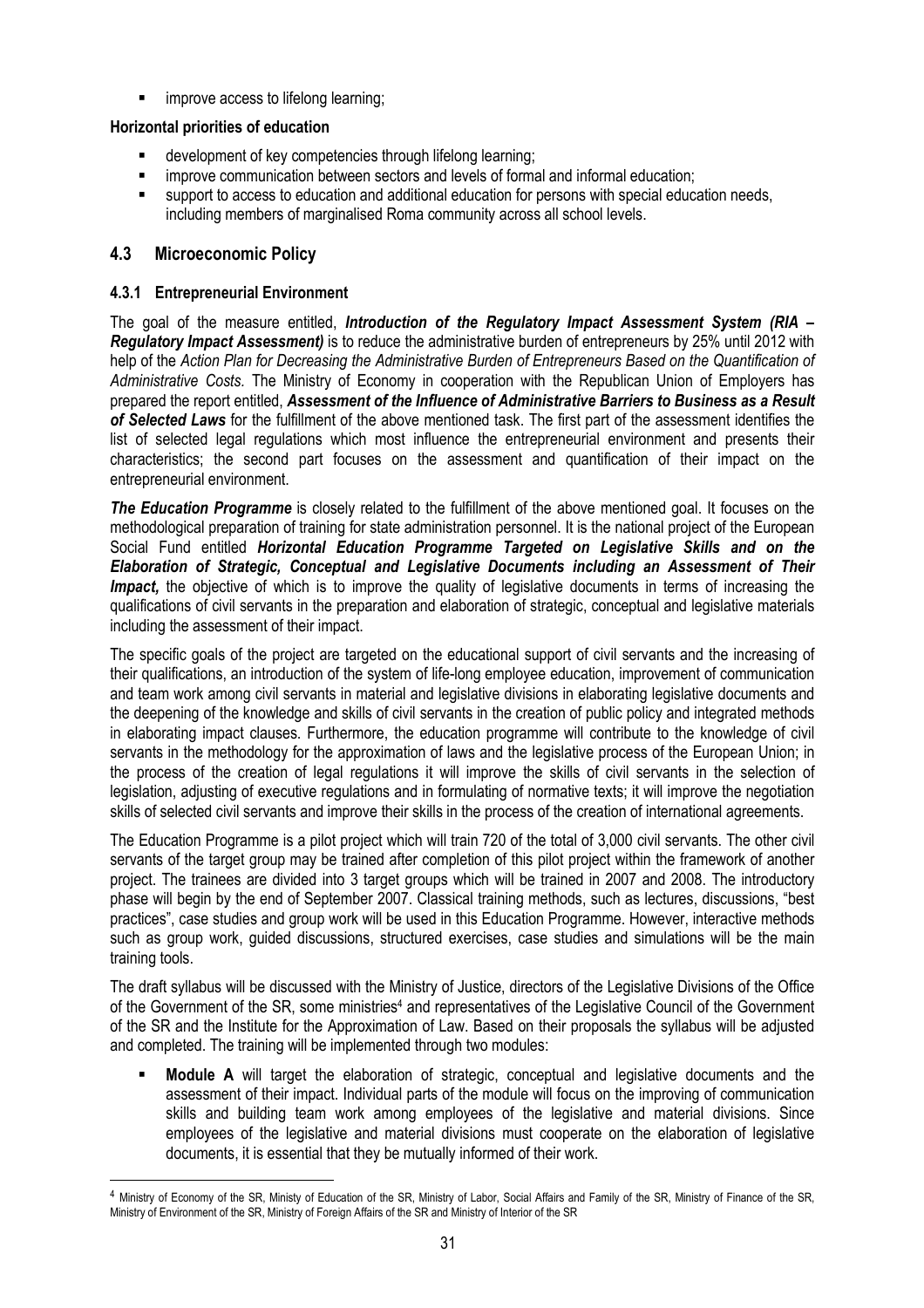Module B will target methodologies for the elaboration and assessment of Impact Clauses. The target group of this module is comprised of the civil servants of the ministries and other central bodies of state administration (OCBSA) responsible for the elaboration of Clauses at their offices (we are particularly referring to employees of material divisions).

The entrepreneurial environment should allow for the effective competition of entrepreneurs and the public institutions should enhance and simplify this competition. The *Index of Legislative and Regulatory* **Environment,** which is compiled by the Business Alliance of Slovakia, is a suitable qualitative tool for the assessment of the level of influence of public institutions on the entrepreneurial environment. This indicator was designed with the goal of establishing the quality and process of the regulatory environment which may become accelerators for or barriers to the development of entrepreneurial activities, competitiveness and overall economic growth. The goal is to improve the quality and availability of legislation.

## 4.3.2 Strengthening of Competitive Advantages of the Industrial Base

The goal of the Slovak Republic is **to profit from the advantages of globalization**. The accession of the Slovak Republic to the European Union brought the need to adapt its business environment to the dimensions of the European economic environment pursuant to the goals of the common business policy of the European Union. As a result, the Pro-export Policy of the SR for 2007 – 2013, approved by the Government of the SR on July 27, 2007 through its resolution No. 561/2007, is based on the strategic material of the European Commission regarding the external aspects of the competitiveness of European products entitled. Global Europe – Competing with the World. Some goals of this strategy – providing for open and competitive external markets, strengthening and broadening European infrastructures and enhancing investments are elaborated within the framework of integrated guidelines and their priorities. Their implementing should create a stable support pillar for active foreign trade policy targeted on the support of Slovak exports and the competitiveness of Slovak companies. This material defines the targets and goals of the pro-export policy, particularly projects and measures for implementing goals and the criteria for the assessment of their success. A new element is in itself a subject of interest. In addition to the export of goods and the influx of foreign investments to the Slovak economy, it also emphasizes the development of Slovak trade in services, investments of Slovak entrepreneurs abroad and stronger support of exports of small and medium-sized business. Structural Funds in the amount of Euro 250 million and state budget funds of SKK 45 million will be used for the financing of the pro-export policy.

Strengthening the competitive advantages of the domestic industrial base aims to improve the position of Slovak industrial production in terms of effectiveness. This effort is clearly related to the partial restructuring which is based on the participation of domestic producers in sub-supplies for large investments implemented in industry and the support of innovations in industrial production. These innovations will provide economic benefits in the form of increased effectiveness in the use of materials and energy, but will also favorably influence the environment. At the same time it will be necessary to optimize the assessment of incurred labor costs with the goal of maximizing added value growth.

In this sense, the measures of the **Competitiveness and Economic Growth** Operation Programme are targeted on measures of Innovations and Technological Transfers and Support of Innovation Activities in Business which are directed to the support of technological transfers and innovations including the provision of new jobs.

The goal of the *Innovations and Technological Transfers* measure is to focus the attention of the private sector on the innovation of production equipment and support of new production capacities targeted on strengthening the competitiveness of businesses and improving the selection of innovative products and subsequently establishing an environment for the continual strengthening of innovation capacities in the private sector. The goal of the Support of Innovation Activities measure is to increase the competitiveness of industry through the support of applied research and innovation activities of entrepreneurs, i.e. by supporting the introduction of innovation in the field of technology and products. By introducing innovation into practice, entrepreneurs may apply for financial means or compensation for costs of experts in the relevant area. At the same time, the implementing of best international procedures and production methods in new and already existing companies will be promoted (for example, the introduction of quality management systems or other systems – such as the certification of products by the Keymark European brand of compatibility, protection of intellectual property, industrial design, which enhances the competitiveness of entrepreneurs) and decreasing of costs related to increased demands for the introduction of products on the market under the terms of the new regulations of the European Union related to increasing health and environmental protection.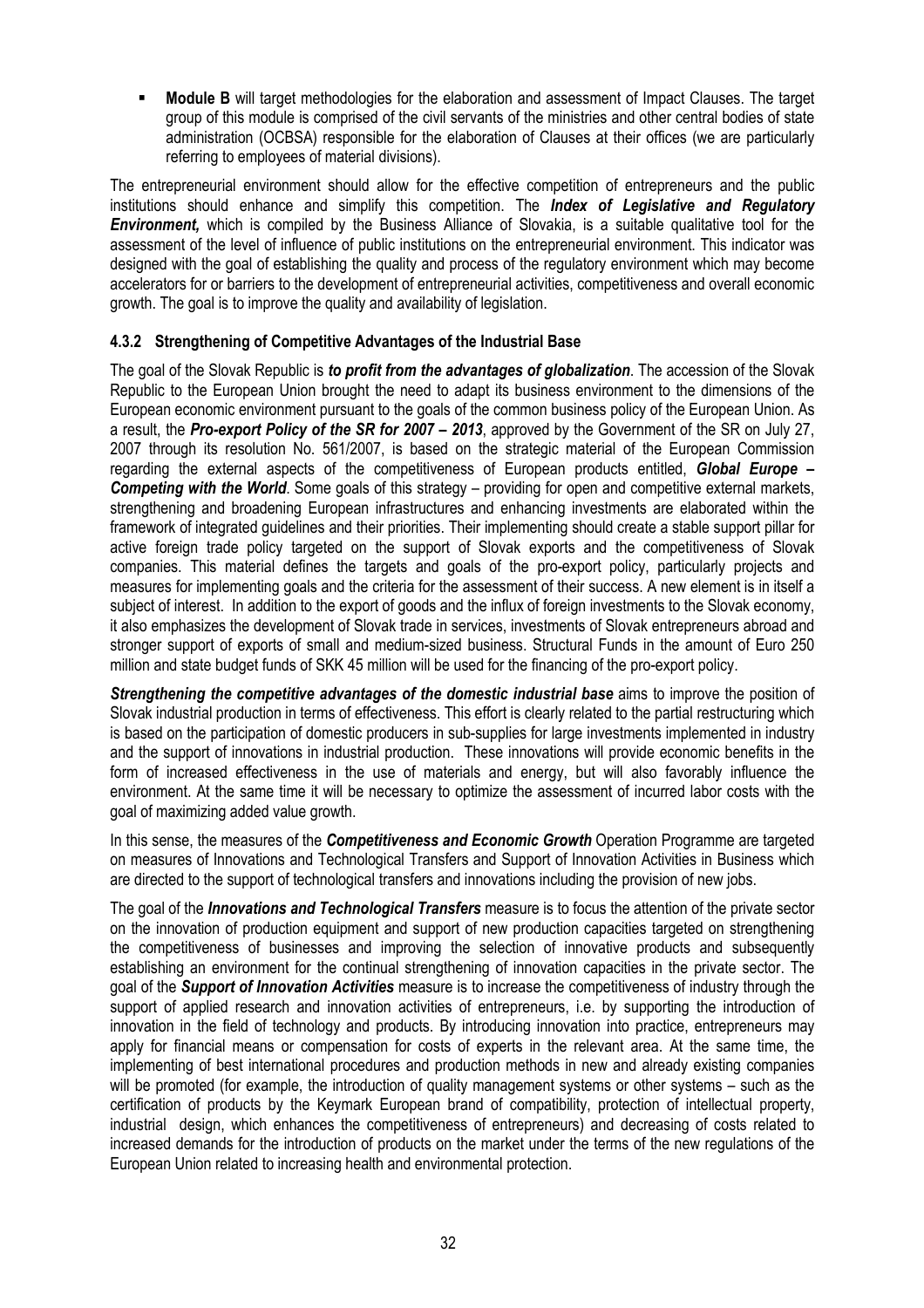Implementing these measures will contribute to the creation of new jobs, added value growth, increased effectiveness and the reduction and elimination of negative influences on the environment. This will be provided through support for the introduction of innovation and technological transfers and the creation of new jobs through business development with the possibility of supporting large and individual projects. The strengthening of competition advantages of the industrial base is solved through the support of innovation activities from public and private resources.

Pursuant to the Manifesto of the Government of the SR, the Ministry of Economy elaborated the New Strategy of **Tourism Development until 2013**, which was approved by the Government of the SR through its resolution No. 417/2007 in May 2007. Its strategic goal is to increase the competitiveness of tourism and to make better use of its potential in removing regional differences and creating new jobs. The Strategy includes the draft for the establishment of a system of support programs for tourism activities. As a result, the **Principles of the Tourism State Policy** will be elaborated which and submitted for the session of the Government of the SR. According to estimated statistical data, active tourism's share of the foreign currency income of GDP grew from 2.5% in 2005 to 2.7% in 2006. During this period, the balance of foreign tourism grew by 20.7%. Positive developments were also recorded in the category of overnight stays, which grew by 3.8% for foreign visitors and 3.1% for domestic visitors.

#### 4.3.3 Public Institutions as a Partner and not a Burden

In 2006, the preparatory work related to the establishment of One-stop Shop (OSS) was carried out. Negotiations with the bodies of state administration and institutions, which will be affected by the OSS's establishment took place. The frequency of interest for these services, the scope of required information and the length of time it took in processing information and providing OSS services were tested at the pertinent trade offices of the regional towns which are to be OSS hosts. The scope of data established by the pertinent laws which an entrepreneur is obliged to submit not only in connection with the issuance of the trade license and in connection to other bodies and institutions whose competencies the entrepreneur is affected, especially after starting his/her business was continuously analyzed. On April 11, 2007, the Government of the SR approved the Act on the Amendment of the Trade Business Code submitted by the Ministry of Interior which is responsible for establishment of the OSS. The Amendment also incorporated provisions regarding unified focal points. Since the first stage of provision of OSS services is targeted on free trade license holders, it is expected that by the second half of the year they will be able to use these services.

On June 26, 2007, the National Council of the SR approved the amendment of Trade Business Code No. 358/2007 Coll. which will enter into force on October 1, 2007, the establishment and first operational stage of the OSSs will thus acquire legislative support. The amendment transposed part of European Regulation No. 2006/123/EC on services on the internal market, whose implementation in the SR is in the competency of the Ministry of Economy based on SR Government Resolution No. 294/2007.

The first stage will ensure the issuance of free trade licenses, registration with the pertinent income tax administrator and health insurance company (HIC) or the reporting of changes of HIC, for Slovak physical entities, documents on integrity free of charge, information directly related to starting and running a business, automatic allocation of an identification number which will be a constant for a physical entity also in case that he/she terminates and/or re-establishes a business for all physical and legal entities, simplification of access to some services through the liberalizing of the terms of some trades – lowering the amount of practice or the complete abolition of proof of practice in the area of business and significant reductions in fees for the issuance of the documentation for free trade licenses connected with the change of the mechanism of the issuance of fre trade licenses, i.e. one subject of business = one trade license or license list. The goal of this measure is to improve the quality of the provision of services so that only those activities which a free trade license holder actually carries out will be registered; it is expected that this approach will decrease the administrative work and transparency of the issuance of free trade licenses. Practice has shown that many free trade license holders have 50 to 60 activities on one free trade license and that these activities are not related and in fact a majority of these activities are not carried out. For citizens with permanent residence and seats outside the territory of the SR, the OSS will operate in the regional seat, i.e. at 8 district offices.

Communication among affected bodies will be carried out electronically with the use of electronic signatures. It will also adopted to a database regarding free trade license holders for starting up and operating a business and which for the affected bodies is relevant in starting a business pursuant to pertinent legal regulations. This will simplify access for free trade license holders and avoid repeated submission of the same data and documents. Data will be provided by the free trade license holders to the employee of the district office or department of fre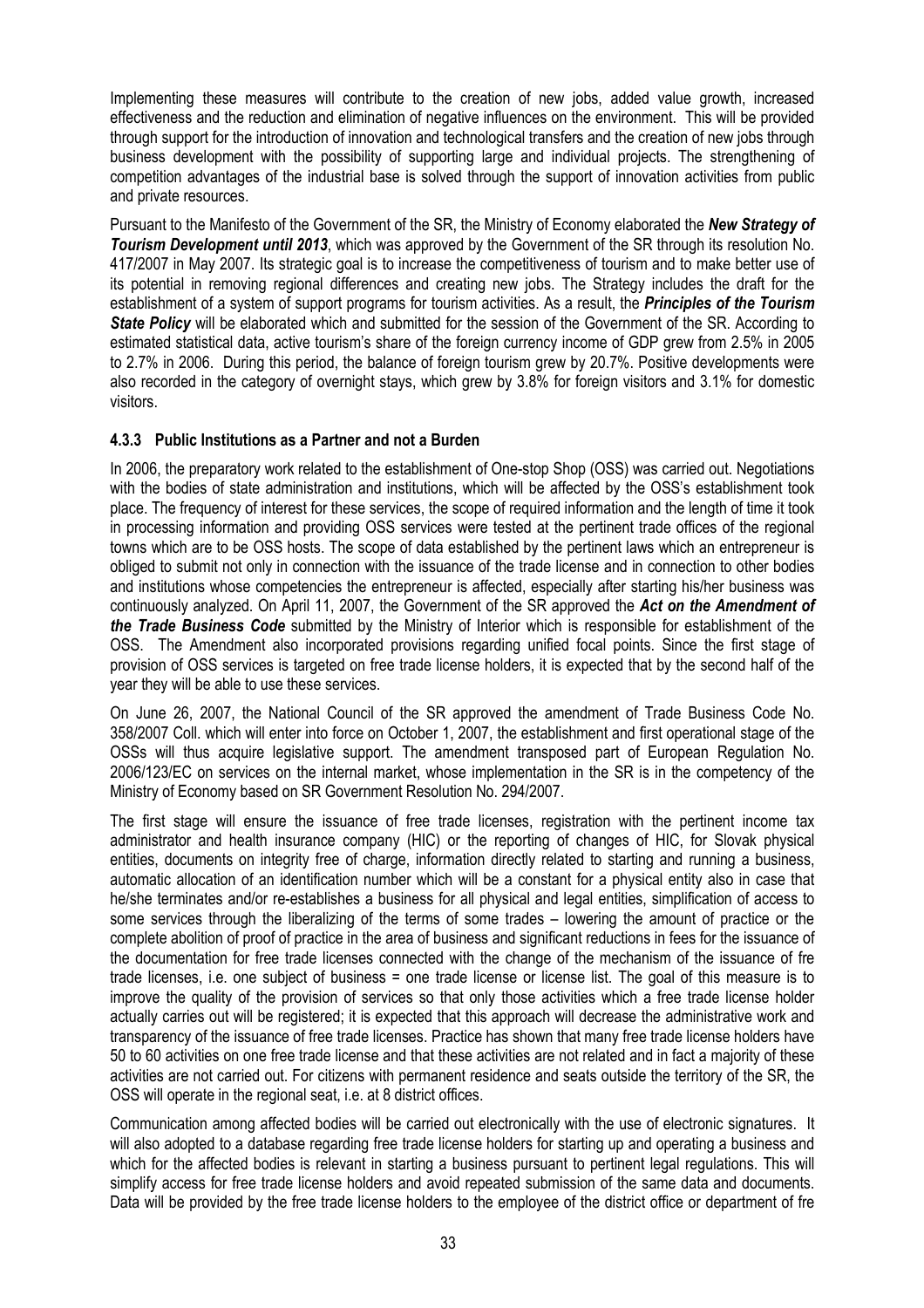trade who will enter it into the system. Free trade license holders will also be able to submit this information in writing, on the required form containing the same data – the so-called unified form. The form will be available at the OSSs and on the web pages of the Ministry of Interior and the Ministry of Economy in addition to other web sites. Services carried out by OSSs are free of charge.

A manual containing information related to the obligations of free trade license holders when starting and operating a business including the contact addresses of relevant institutions, web pages and the pertinent legal regulations was elaborated for consulting and information purposes (as one of the OSS activities) for the needs of employees of trade offices which are also located at OSS sites. It will be also available on several web pages. Presently, the basic information on individual focal points is published on the web page of the Ministry of Economy (also in English).

#### 4.3.4 Strengthening the Internal Market

In the interest of introducing the *Internal Market Information System – IMI Project in the Slovak Republic*, which was created based on the initiative of the Commission's Internal Market Advisory Committee in Brussels (IMAC) the conditions for its introduction in the Slovak Republic were analyzed. The need for the introduction of the IMI project was based on Articles 28 and 29 of the Regulation on Internal Market services. The goal of this information system is to provide long distance communication between bodies of individual member countries with the same competency which are participating in the management/introduction of the free movement of services and persons in the internal market. Work is carried out pursuant to the directives of the European Commission and the guidelines of the national coordinator. Due to the fact that the implementation period for regulation No. 2005/36/EC on acknowledgment of expert qualifications ends in October 2007, work on the IMI system is presently focused on the module for the acknowledgment of expert qualifications.

The IMI System pilot project is implemented for four regulated occupations: physicians, pharmacists, physiotherapists and accountants. The mutual acknowledgment of documents on education and other documents in the provision of services to entrepreneurs from one member state in another member state constitutes an anticipated contribution to this project. A special working group, whose members are representatives of the Ministries of Economy and Education, and who at the same time are the national and delegated coordinators for the IMI project, was established for the acknowledgment of qualifications. On February 27, 2007, another session of the Working Group for the IMI project took place in Brussels, where issues related to the protection of personal data in this information system were discussed. A sample set of 15 competent institutions of the Slovak Republic which should be participating in the IMI project was sent to the European Commission. Negotiations between the affected bodies and institutions of the Slovak Republic regarding the methods of the IMI project introduction are underway. Their goal is to provide information regarding the tasks related to the functioning of the IMI project. Information exchanges among individual member countries are also taking place.

Present activities connected with the development of the internal market information process are being carried out according to the instructions from the last session of the IMI project working group which took place in Brussels on May 31, 2007. An analysis of the pertinent bodies which will participate in the IMI project was carried out. According to the competencies of individual state bodies, the following three working groups were established: approval bodies which issue permission for businesses; acknowledgment bodies, which acknowledge qualifications and control bodies, which continually supervise adherence to the terms of the pertinent law. The representatives of the above mentioned bodies will be nominated to these working groups. The building of the IMI system in the Slovak Republic will be coordinated by the Ministry of Economy.

A meeting with Nick Leapman, the Chairman of the Committee for the Development of Internal Market Information Systems at the European Commission is being prepared. This meeting will include representatives of individual permission, acknowledgement and control bodies and representatives of other relevant bodies which will be affected by IMI activities. The Slovak Republic will present its practical experience with the operation of the IMI system at this meeting. Since the acknowledgment of expert qualifications is one of the competencies of the Ministry of Education, delegating it as the coordinator for the IMI project is being considered.

The legal analysis of the impact of the regulation on internal market services on already existing legislation of the Slovak Republic was elaborated in advance so that amendments of affected valid legal regulations could begin to take effect from the moment of approval of the regulation. All of the technical and institutional means for the effective implementing of regulations in the national legislation, including the activation of the entrepreneurial sector and its participation in the creation and processing of legal regulations in working groups will be used. The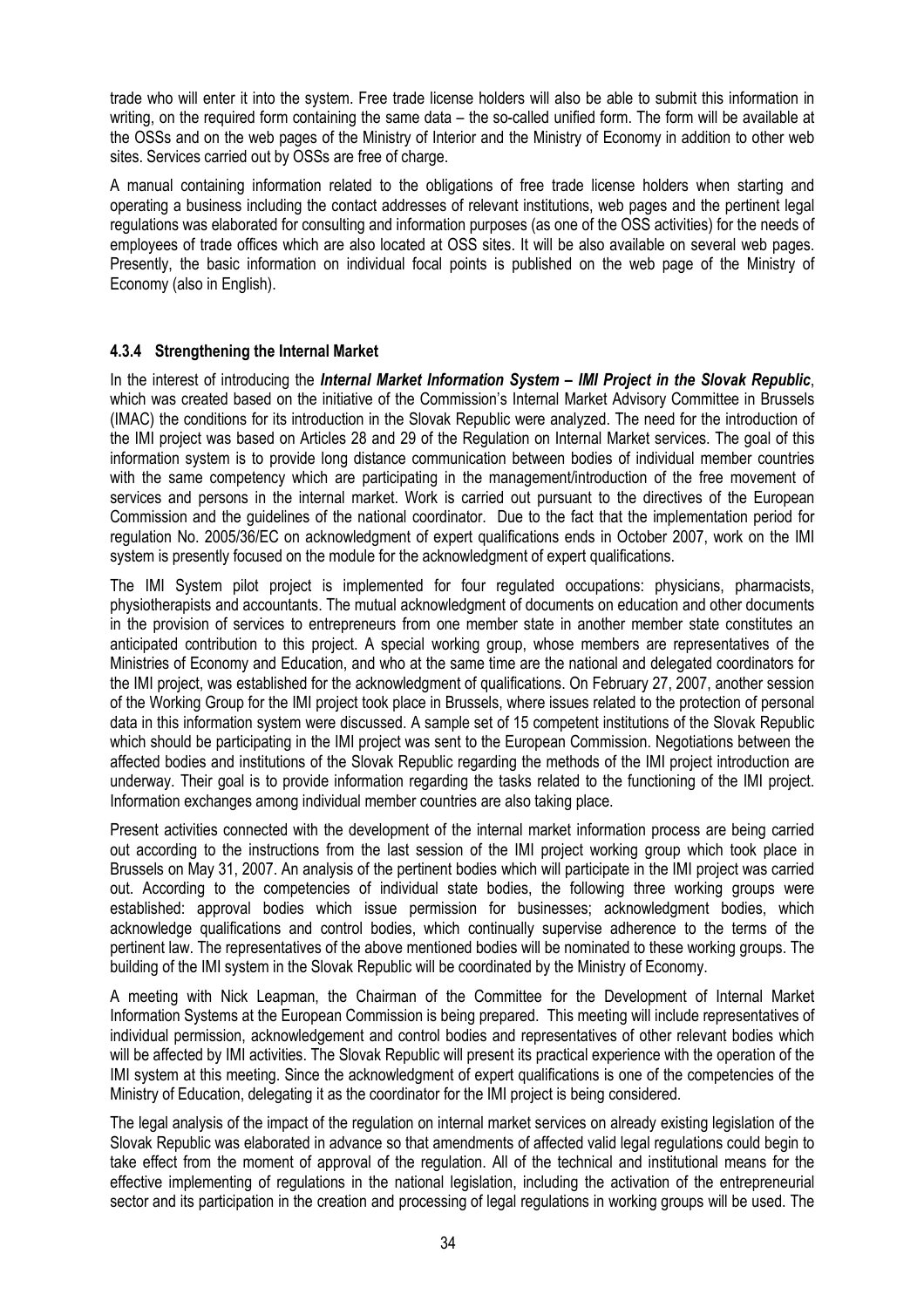European Business Test Panel (EBTP) appears to be an ideal solution. It is a consulting mechanism of the European Commission. The European Commission is informed of the opinion of the entrepreneurial public of the member countries of prepared legislation and policies of the European Union through this consulting mechanism. Slovak companies will have the opportunity to participate in the preparation of European legislation through the participation of the Slovak entrepreneurial subjects in the EBTP consulting mechanism and especially by presenting their opinions on and indicating the potential impact of the prepared legislation on their activities. At present, 16 business subjects are officially registered at the EBTP headquarters, and on August 31, 2007 another consulting process with the topic of Anti-discrimination in the Labor Process began. It should be evaluated in September 2007.

Regulation No. 2006/123/EC on internal market services (hereinafter the "Regulation") as one of the fundamental legal acts of the EU which liberalizes services in a horizontal way, constitutes the prequalification for creation of such terms for business which will be mutually compatible on the unified European market. Its transposing into national legal orders of member countries and its implementation in practice is the goal of the Regulation. The implementation of these tasks and projects will administratively simplify and strengthen the internal market and will also have an impact on all services of a commercial character and on those which are not regulated by other tools of the Community.

The screening of the national legislation processed in the SR determined which legal regulations will actually be affected by the transposing of the Regulation. It was determined that more than 20 legal regulations will be so affected.

The Act on internal market services, whose elaboration is in the competency of the Ministry of Economy of the SR based on SR Government Resolution No. 297/2007, will be the fundamental legal framework for the provision of services in the SR. The Ministry of Economy of the SR was delegated with the transposing of the Regulation into the legislation of the SR and its implementing in practice through the establishment of unified focal points for entrepreneurs, the building of the internal market information system, etc. Almost all bodies of the state administration will participate in the implementing of the Regulation.

The legislative intention of the Bill, which analyses and justifies the contents of individual parts to be incorporated into the Act on internal market services, is being prepared. The legislative intention will form the material for the elaboration of the Act on internal market services.

The screening of Article 39 in connection to Articles 15 and 25 of the Regulation is also being processed. The goal of screening is to identify the present system of awarding business permits in the SR in the establishment of entrepreneurs, including the testing of rules of professional bodies and the collective rules of professional associations and other requirements in the area of services. Furthermore, it aims to determine if these systems incorporate discriminatory, inadequate or unimportant terms, which would represent a barrier to the awarding of business permits. The legislation is also tested from the aspect of the cross-border provision of services. The goal of the screening is to provide transparency in the requirements for and system of awarding permits.

The duplication of administrative access of entrepreneurs to the provision of services, especially legal entities in connection with their registration at the pertinent state administration body and in the Commercial Register of the pertinent courts still continues. Regarding this, we must state that the courts register companies according to their fulfillment of the terms for the establishment of a company as such with the support of the Commercial Code and the Act on Commercial Register and other state administration bodies register entrepreneurs according to the general and professional terms for the execution of certain business activities, which are only one of the prequalifications for the registration of a company in the Commercial Register.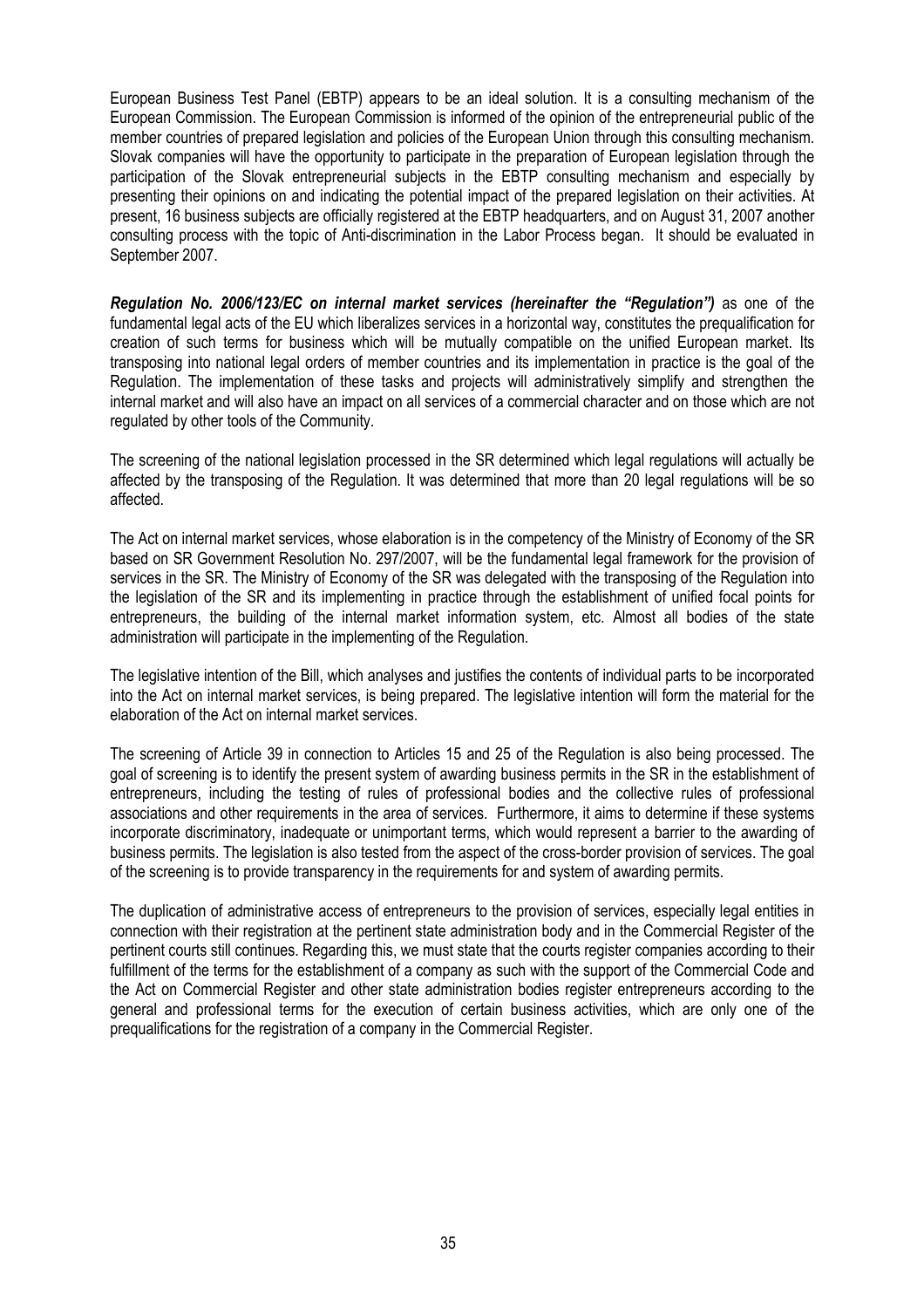#### 4.3.5 Science, Research and Innovation

#### Area of Innovation

The goal of this measure targeted on the creation of modern legislation for the area of innovation is partially fulfilled. On March 14, 2007, the Government of the SR approved the *Innovation Strategy of the SR for 2007 to* 2013. The objective of this Innovation Strategy is to create a framework for the identification and successful implementation of individual measures which will ensure the fulfillment of the goals of the National Reform Programme of the SR for 2006 – 2008 and other related documents. In connection with the National Strategic Referential Framework of the SR for 2007 – 2013, the Innovation Strategy is compatible with the Competitiveness and Economic Growth Operation Programme and the Research and Development Operation Programme.

Elaboration of the Innovation Strategy of the SR is based on the clear need to have a fundamental document to cover the innovation issues which are considered as one of the main tools for the building of a knowledge economy.

Within the framework of implementing measures in 2007, a national body for the support and development of innovation was established through the transformation of the already existing Slovak Energy Agency to the Slovak Innovation and Energy Agency. The subject of the Agency's activities in the field of innovation will be conceptual, professional, methodological, coordinating, informational, documentary, educational and promotional. They will be targeted on the development of innovation activities in the innovation system of the Slovak Republic with the goal of enhancing the effectiveness of the Slovak economy and its competitiveness in connection with creation and protection of the environment. From 2008 to 2009 measures in the area of innovation and technological transfer, support of common services for entrepreneurs and innovative activities in businesses will be implemented.

The second step of this goal is to prepare and subsequently approve the **Bill on Innovation**. This Bill was elaborated by an expert group comprised of the representatives of all of the involved ministries and representatives of the general expert public. The deadline for submitting the Bill to the session of the Government of the SR is the end of October 2007.

Innovation in the Slovak Republic definitely requires state assistance and support just as it does in developed industrial countries, while respecting the pertinent rules of the European Commission regarding state assistance for innovation and the financial possibilities of the state budget. The support of innovation processes requires a systematic approach, especially in the creation of conditions for the implementing tools for the support of innovation and in the building of the infrastructure of the innovation business system with propriety. From the side of the state, this requires precisely defined degrees of motivation for all participating units. The share of support especially from the public resources should be substantial enough to motivate state and university/college sectors of research and development not only to finish the majority of their outcomes with publications, but to direct their outcomes through innovation programs into practice.

The Act broadens the competency of the Government of the SR in the support of the sustainable economic growth and competitiveness of the Slovak economy, defines the tasks for the central bodies with competencies in the field of innovation and establishes the forms of state assistance and the method of their implementation and the information backup of innovation activities. This Act delegates the competency responsibility in the field of innovations to the Ministry of Economy.

The Slovak Republic lags far behind the EU – 15 countries in regional innovation efficiency. Innovation significantly contributes to the growth of the competitiveness of businesses and to the economic growth of regions and subsequently to the economies of the member countries of the EU. The higher territorial units in the regions of the Slovak Republic have no institutions for innovation structures – capacities for the management of state and regional innovation strategies and for the transfer of innovation, new technology and activities with higher added value. The institutional framework for a more effective link between the development of industry and selected services for the results of research, development and innovation in practice is lacking.

The goal of the elaboration of the Project of the Innovation Strategy of the SR for 2007 to 2013 is to build regional innovation centers which will institutionally support the development of innovation in the regions and strengthen the development of cooperation among universities and colleges and research and development and educational institutions with entrepreneurial subjects on regional and international levels.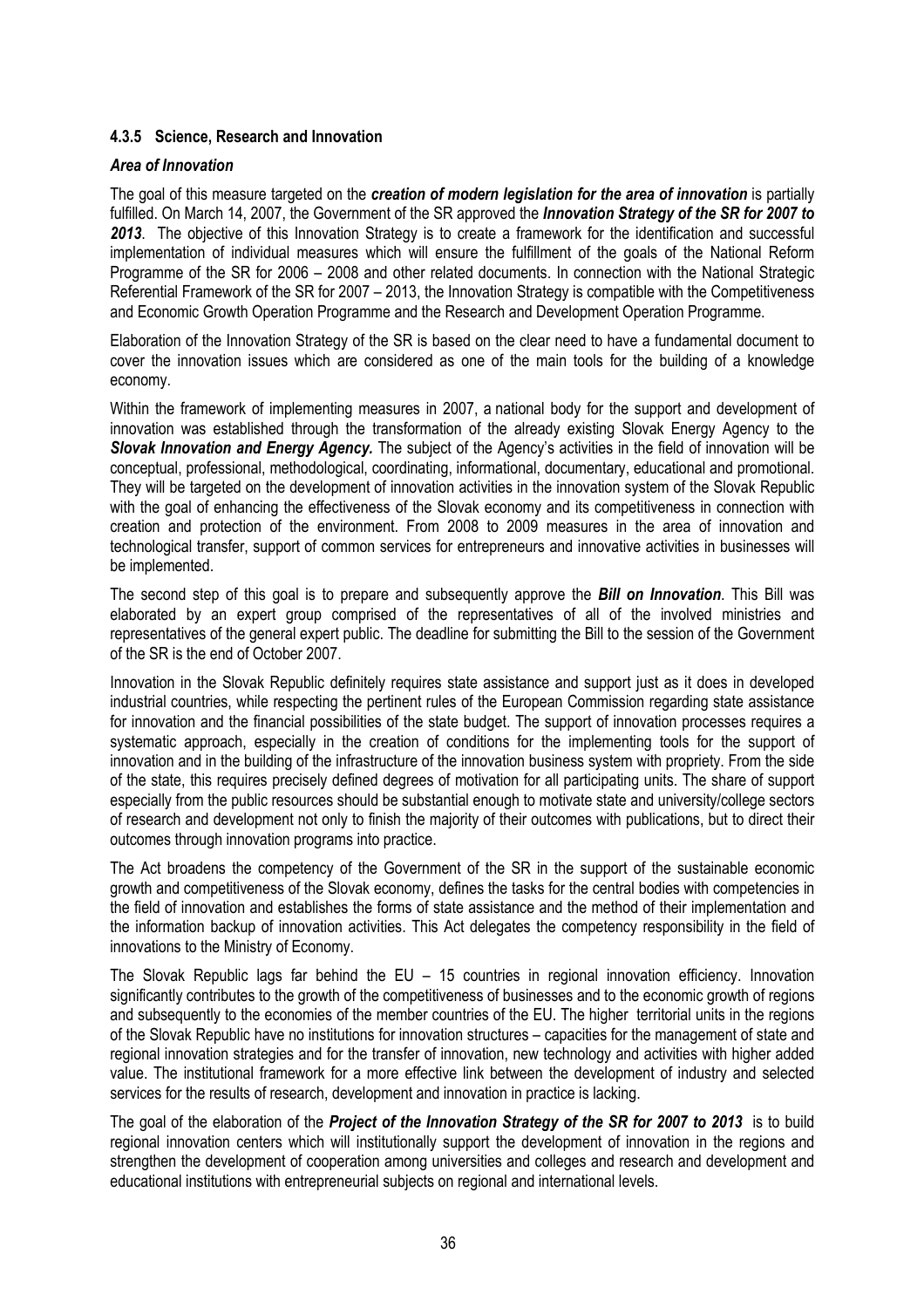The purpose of the National Pilot Project of Integrated Innovation Tools in the Regions of Slovakia is to support the building of 7+ 1 regional innovation centers (RIC) on the NUTS 3 level. These centers will implement state and regional innovation policies and support regional innovation processes in Slovakia and the transformation to the knowledge society. The main task of the RIC will be to choose a strategy for the enhancement of regional innovation efficiency which will complement other strategies in the region fulfilling the goals of the Regional Innovation Strategy and at the same time the Strategy of the Slovak Republic for 2007 – 2013.

The need for the institutional strengthening of the higher territorial units in the field of innovation management and the improvement of the implementing of the innovation activities in the regions was also expressed by the Commission through its Directorate General of Employment in unofficial negotiations regarding the Competitiveness and Economic Growth Operation Programme for 2007 – 2013.

The contents and the framework structure for the **Central Information Portal for the Field of Science and Technology** were elaborated. Its elaboration is implemented through public acquisition. After announcing a public tender on February 28, 2007, the final evaluation of the tender took place on June 11, 2007. A contract is being prepared for the supply of the information system solution between the Ministry of Education and Siemens IT Solutions and Services, s.r.o. as the winner of the tender. The solution is to be supplied within 6 months from the signing of the contract.

Elaboration of a new state programme for the development of a research and development infrastructure targeted on the support of the technical infrastructure for research and development and human resources in research and development was determined by the approval of the long-term objective of the state science and technical policy until 2015 which also incorporates the identification of material priorities of applied research. The long-term objective of the state science and technical policy until 2015 was approved on September 12, 2007 through SR Government Resolution No. 766/2007. A discussion with the entrepreneurial community and educational institutions is also necessary for the fulfillment of the goal of improving the transfer of results from research and development into practice. This material is presently in the processing phase.

The elaboration of the draft of a new system of state programs in support of research and development was equally determined by the approval of the long-term objective also containing the identification of three material priorities of applied research. The long-term objective of the state science and technical policy until 2015 was approved on September 12, 2007 through SR Government Resolution No. 766/2007. This material is presently in the processing phase.

After the approval of the state programme for development of infrastructure by the Government of the SR, the financial means for the establishment and operation of technological transfer networks will be allocated from the budgets of the Ministry of Education and the Agency for Support of Research and Development within the framework of possibilities of the state budget. Thus the financial support for the establishment and operation of the technological transfer networks and research and educational centers will be introduced which will include young science employees, graduate and post-graduate students in research and development projects resolved within the framework of the state programme of infrastructure development and programmes of the Agency for the Support of Research and Development.

# 4.4 Information Society

The following constituted the main priorities in the informatization of society in the period from 2004 to 2006:

- 1. modern public on-line services,
- 2. digital literacy,
- 3. availability and safety of internet.

The following strategic documents based on these priorities were adopted by the Government of the SR: the Strategy of Society Informatization and the Strategy of Competitivness of the Slovak Republic until 2010 with its action plan entitled *Information Society*. In implementing measures resulting from the above mentioned documents, the need for closer interconnection and coordination of individual activities in the field of society informatization has occurred.

#### Planned Measures in the Field of Support of the Information Society for 2007 – 2008:

In order to manage the principal technological change that the process of the economy transformation to knowledge society requires, an anticipating policy is necessary. Pursuant to the Manifesto of the Government of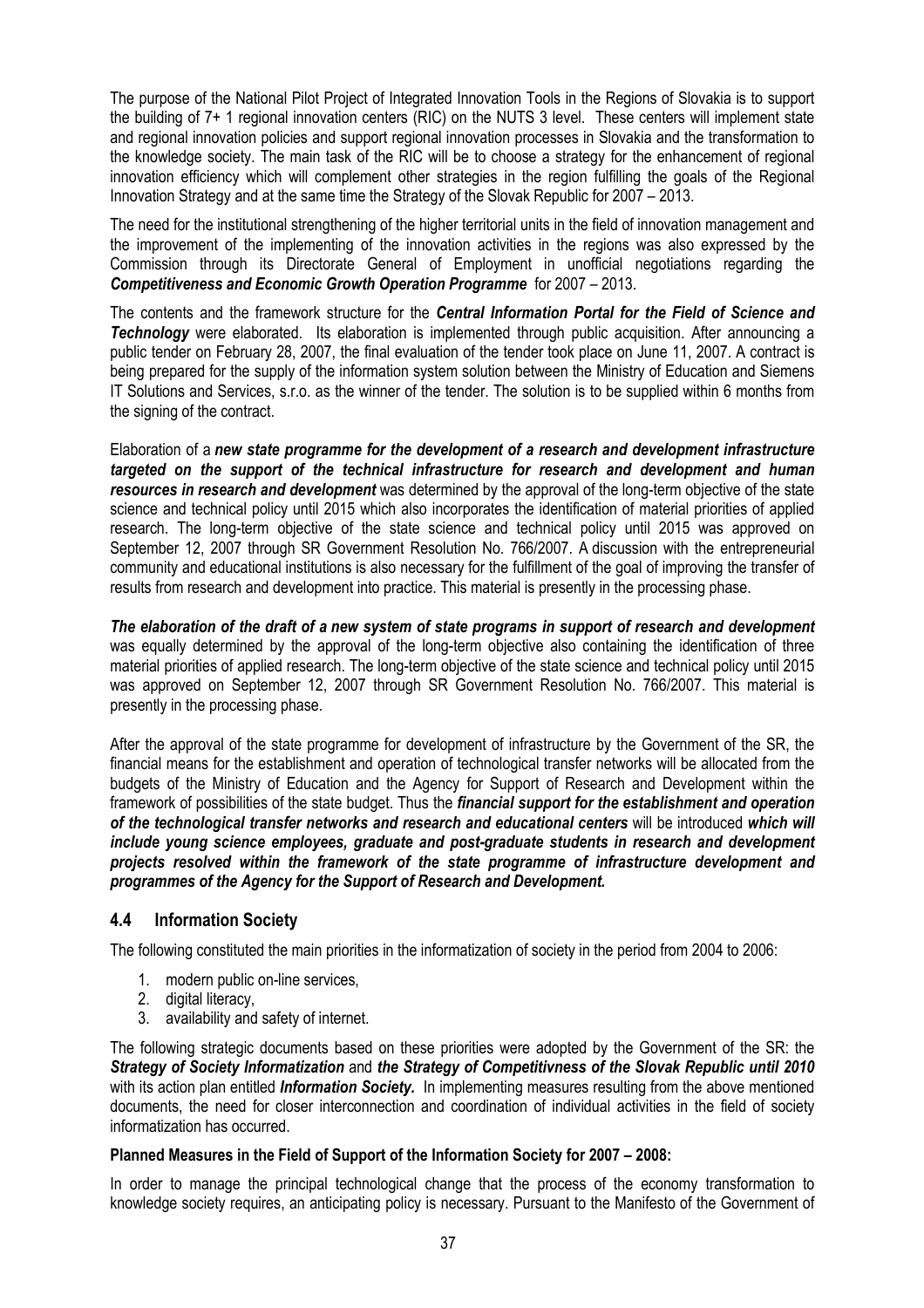the SR and its international undertakings, the priority areas of information society development in Slovakia in the upcoming period will also be the creation of strategic documents and legislative terms for a functional model of electronic services of public administration, for example through the Act on electronic public administration and on public administration registers. Another priority will be the support of informatization development in the regions – the draft for the broadening of the Road Map for the introduction of electronic public administration services for the area covered by self-governments since the present road map focuses only on state administration. Emphasis will also be placed on the consequent implementing of tasks resulting from the Road Map for the introduction of electronic services in public administration and completion of the already launched fundamental projects of the National Reform Programme; many of these tasks may be supported through the Informatization of Society Operation Programme.

In connection with the strategic framework of the EU for information society development in the programming period 2007 – 2013, information society development will be supported through the ERDF resources within the framework of the Informatization of Society Operation Programme. The strategy of the support of information society development within the framework of the IS Operation Programme is built on 4 priority axes and 7 measures within whose framework the means of the SF will be provided for the co-financing of determined activities under established terms.<sup>5</sup>

The fundamental prequalification for the introduction of **modern public on-line services** is the elaboration of the strategic and conceptual documents for effectively operating public administration. The priorities in the area of the informatization of society for the period 2004 – 2006 (modern public on-line services, digital literacy, availability and safety of internet) constituted the basis for the strategic documents presently adopted by the Government of the SR. They include the Strategy for Society Informatization and the Competitiveness Strategy for Slovakia until 2010. The action plans of both documents were re-consolidated because of their common goal which is to assist in the acceleration of society informatization through the fulfillment of tasks. In October 2005, the Process, Organization and Information Model of Public Administration was approved by the Government of the SR. Its goal is to achieve a more effective provision of public administration services, to increase its transparency and reduce the administrative burden of citizens. Subsequently the Road Map for the Introduction of Electronic Public Administration Services was approved. Its plan is to introduce all twenty basic categories of public services recommended by the European Commission within 3 to 5 years and thus to contribute to the fundamental mission of effective electronic public administration which is to contribute in the maximum possible way to reducing the administrative burden of citizens and increasing the transparency of public administration towards citizens. The Road Map describes the status of provided services and proposes the timetable for implementing all activities offered to citizens, entrepreneurs and public administration in electronic form.

The strategic documents from 2004 and 2005 covering the area of e-Government must be updated pursuant to the development in the ICT area with recommended measures of the EU. At the same time, a comprehensive assessment of implementing measures resulting from the present strategic documents and the defining of continuous measures that will constitute the subject of the newly prepared strategic documents is needed.

3. Enhancement of availability of broadband internet:

 $\overline{\phantom{a}}$ 

<sup>5</sup> Priority axes and measures of the OP IS:

<sup>1.</sup> Electronizing of public administartion and development of electronic services:

<sup>1.1.</sup>Electronizing of public administration and development of electronic services on the central level

<sup>1.2</sup> Electronizing of public administration and development of electronic services on the local and regional levels

<sup>2.</sup> Development of memory and fund institutions and renewal of their national infrastructure:

 <sup>2.1</sup> Improvement of systems of acquiring, processing and protection of contents from resources of memory and fund institutions

<sup>2.2</sup> Digitalization of contents of memory and fund institutions, archiving and accessibility of digital data

<sup>3.1</sup> Development of broadband access infrastructure

<sup>4.</sup> Technical Assistance

<sup>4.1</sup> Technical Assistance for MB OP IS

<sup>4.2</sup> Technical Assistance for MOMB OP IS

Interventions of the SF into the followng areas are considered as the key impulses for the development of a knowledge society from the aspect of informatization: effectiveness and development of public services through ICT, the provision of availability of broadband internet for all and the creation and use of digital contents. In implementing the strategy, the task of the national project which will constitute comprehensive solutions is emphasized. It is expected that the national projects will constitute the most effective groups of OP IS interventions in terms of the fullfillment of estrablished strategy goals. Implementing all OP IS projects and especially the national projects will be carried out in full compliance with e-Government principles accepted by the EU member countries and IDABC recommendations. Within the framework of these principles, emphasis will be placed on the use of open standards and adherance to technological and software neutrality. Each support solution will be based on a comprehensive analysis of its sustainability.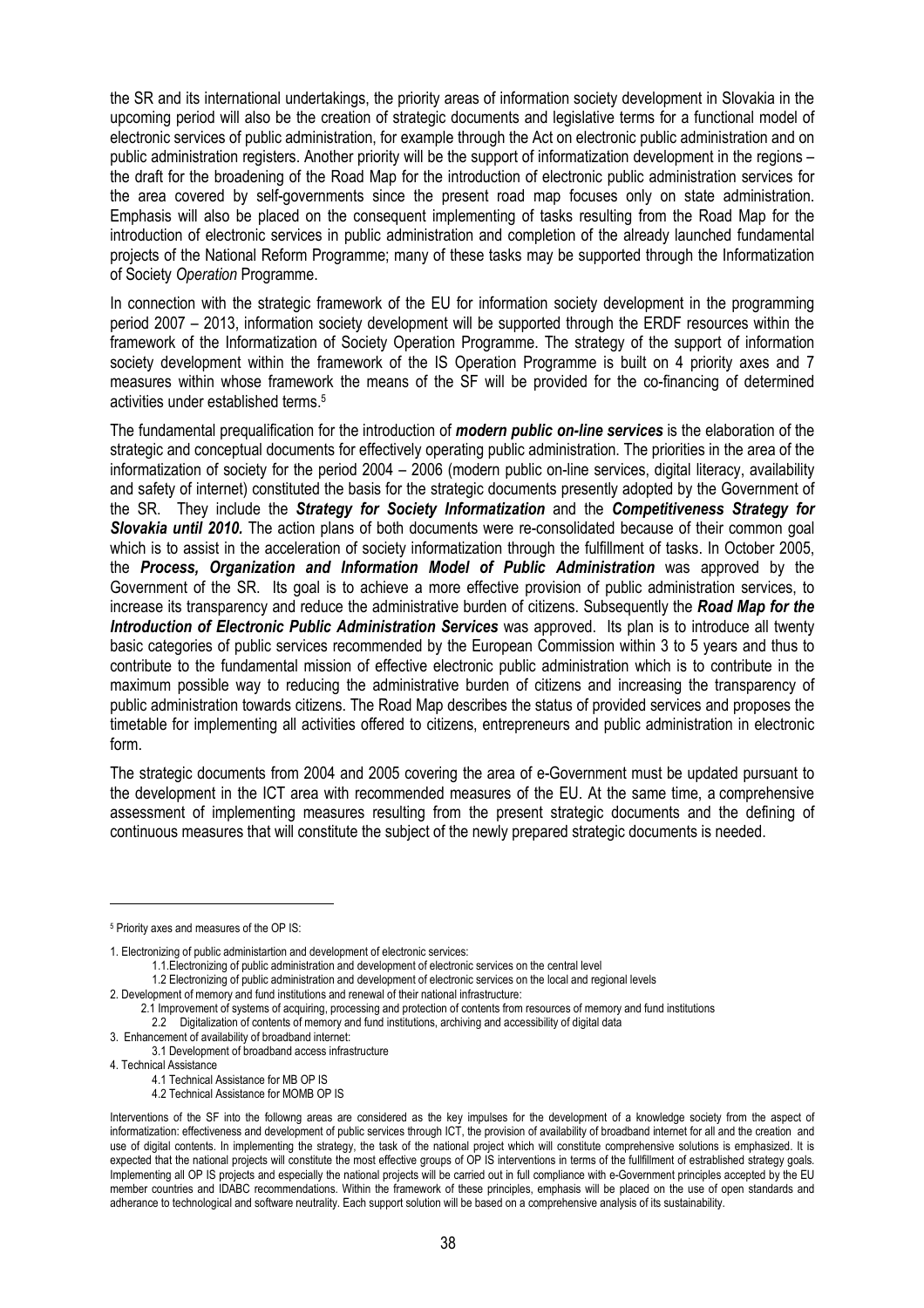The e-Government Strategy of the SR and the National Concept of Public Administration Informatization will be the fundamental documents in public administration informatization which identifies the basic components of e-government and governance and which will be submitted by the Ministry of Finance in 2007 pursuant to the Act on information systems of public administration. The concept will be based on a vision presented by the Manifesto of the Government in which the Government undertook to modernize public administration through its economizing and informatizing with the goal of making life easier for citizens and entrepreneurs. The application of this concept will be a significant contribution for citizens, entrepreneurs and legal entities. Unproductive time spent by taking care of official matters will be; the number of mistakes will be reduced and the multiple execution of the same operations will be eliminated. Citizens and entrepreneurs will be able to take care of official matters in one place or from home or the office via computer. The costs for administrative fees will be reduced by the elimination of multiple handling of the same matters; the availability of ICT will be increased and the conditions for eBusiness will be improved. The national concept for public administration informatization will be directed towards implementing the so-called best practices – methods created through a deep analysis of practices in countries which have achieved the highest level of electronization. The outcome of such analysis is a set of most frequently repeated unique processes which are applied to the ICT and which will create the fundamental, transaction core of e-Government.

The national concept of public administration informatization will result in the creation of the Feasibility Study which will identify a set of information system projects and define the architecture of the legal framework and necessary scope of changes in the present laws so that Acts do not overtake information systems and vice versa. Implementing adjustments in laws is the main critical factor for success of the changes since it requires material support in the pertinent creators of laws – individual ministries and political support in the parliament.

Implementing general agendas in the e-Government system will respect the specific position of self-government within the legal system of the Slovak Republic through elaboration of the Road Map for the Introduction of **Electronic Services to Self-Government** which should provide for the management of public services on the central level wherever the interconnection of the regional central information systems is missing so far.

The legislative support for electronic public administration is defined in the task: Cooperation in the Creation of the Draft of the Legislative Intention for the Act on Electronic Public Administration and on Registers of Public Administration, the Elaboration and Adoption of New Legislation. This task is in the elaboration phase. The prepared Act will make general electronic access to basic public services more effective with interconnected registers of public administration and will allow for the complete electronic exchange of data between citizens and public and private sectors. Significant emphasis will be placed on strengthening information safety and the protection of personal data, mutual interconnection of registers of individual institutions of public administration and the provision of quality services in real time (online). A working plan and the fundamental contents of the material were determined at working meetings of the Ministry of Transportation, Post and Telecommunications and the Ministry of Interior; they agreed on organizational matters and approved the structure of the document. Definitions and proposed structures of registers were specified and the contents of the prepared Act on referential registers and public administration code lists were proposed including the definition of new terms. Regarding the need for the integration of cadastral register in the fulfillment of this task, a working group was broadened by experts from the Office of Geodesy, Cartography and Land Register of the SR in September 2006. Analyses of the legislation of some countries with introduced electronic services of public administration and the necessary legislative changes with the goal of preparing such model of e-Government operating in compliance with trends and requirements of the European Union is underway. The preliminary analysis of legislation for the SR in the field of society informatization was carried out at the same time.

The goal of the prepared document **Strategy for the Information Society** is to create a unified platform for building the information society on legal foundations with the provision of protection and trustworthiness of the digital environment in Slovakia. The basic principles are based on the Strategy for a Safe Information Society issued by the EU in 2006 and other strategic documents. Achieving the interoperability of all relevant information systems of the SR constitutes the main goal of the task *Creation of Standards – Interoperability*. Presently the only valid legislative tool in the SR is Act No. 275/2006 Coll. on public administration information systems and on changes and amendments to some Acts which entered into force on June 1, 2006. The above mentioned Act establishes the obligation of the obliged subjects to create new information systems pursuant to issued standards and to set already existing systems in compliance with this Act within two years. Ministry of Transportation, Post and Telecommunications Decree No. 1706/M-2006 on standards for public administration information systems (PA IS) issued on July 14, 2006 and the amendment of which is prepared for November 2007, determines the specific standards for the above mentioned goal pursuant to this Act. Presently the Ministry of Finance of the SR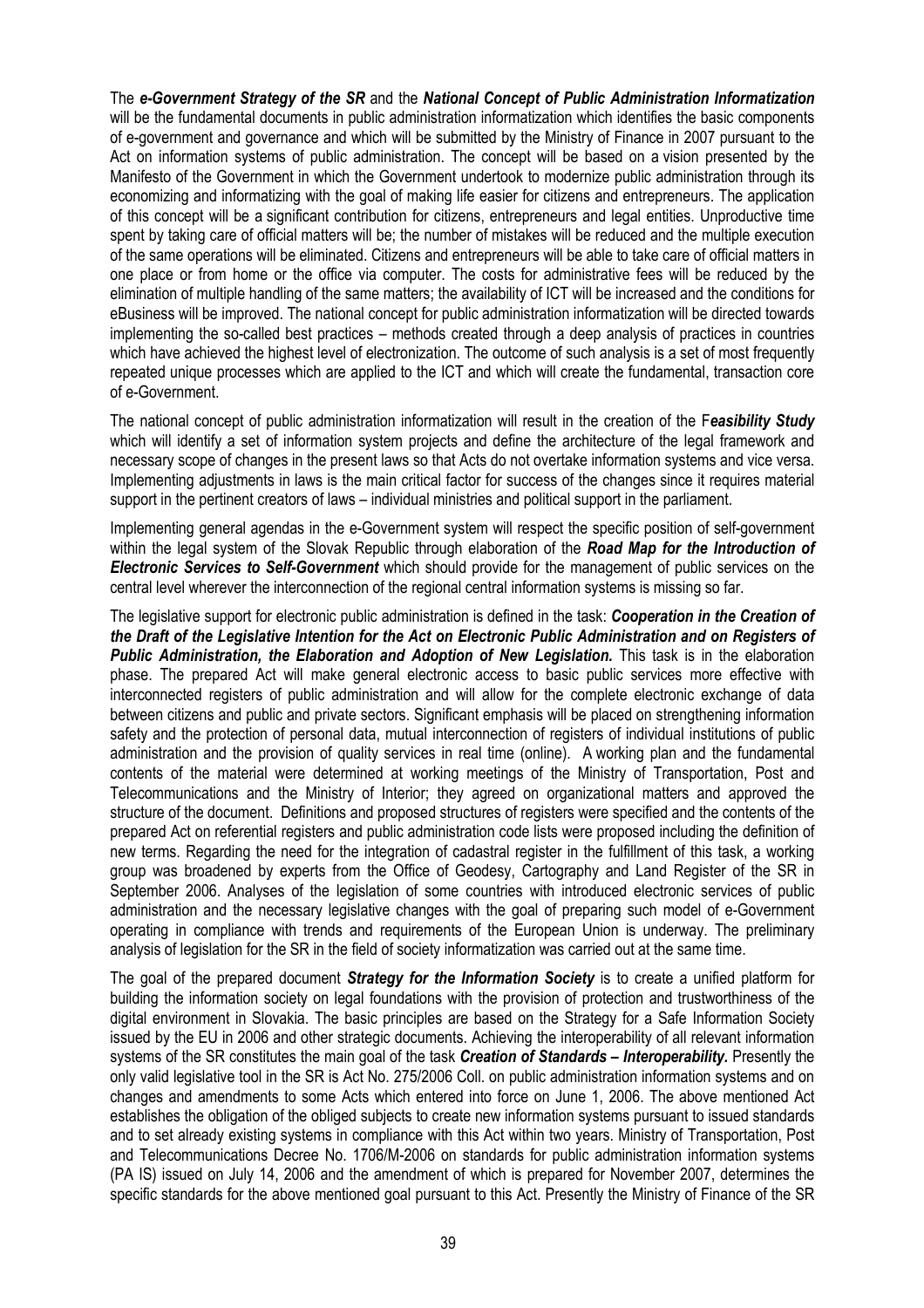covers the creation of standards for PA IS through divisions for IS legislation, methodology, standards and safety. In relation to this, the Commission for PAIS Standardizing was established in May 2007. This Commission is responsible for the expert preparation of drafts for the introduction of new standards, changes or revocations of already existing valid standards for public administration information systems; furthermore it formulates expert standpoints to drafts which are later issued by the Ministry of Finance of the SR in the form of generally binding regulations. At its session on June 19, 2007, this Commission established 7 working groups in the following areas: data standards, spatial identification (Geographic Information System – GIS), availability of web pages, health standards, standardizing of new technologies, optimizing of existing standards and processes and standardizing of forms. The Ministry of Finance is presently preparing the impact clause on the informatization of society which is the subject of an inter-ministerial debate and which will be submitted for the session of the Government of the SR in October 2007. The compilation of a dictionary of technical terms for the field of PA IS, which will be published in the form of a methodological recommendation, constitutes another form of support.

Building of the Central Portal of Public Administration with Electronic Services is among the most significant parts of the society informatization. The goal of this project is to create internet access to public administration services and information for citizens, entrepreneurs and public administration bodies and thus simplify the process of providing these services. Citizens will be able to communicate with state and public administration through this Central Public Administration Portal (CPAP) round the clock – 24 hours and day, 7 days a week. Electronic services and simple information are already available. For example, it will include current instructions for the solution of specific life situations and contacts for relevant institutions. The information component of the already existing portal www.obcan.sk was incorporated into this Portal. One of the goals was to enable citizens to take care of their agenda through one institution which would electronically acquire the necessary documents from other institutions. The Portal provides the technical infrastructure for public administration which may be used in the building of their e-services and possibility on how to simplifying their offer of services for citizens from one place. On July 1, 2006, operation of the technological part of CPAP was launched. In the course of 2006, the services of the trade register, criminal records register and the Central Office of Labor, Social Affairs and Family were made available. Since August 1, 2007, the general public has had the chance to obtain not only extracts and letters in electronic form and usable for legal acts from the **Commercial Register**, but also to establish companies on-line, carry out changes in entries and deposit documents into the collection of documents. The Commercial Register is the first public register which provides its services on-line in a legally binding form. The court fees for the individual services of this electronically executed register were significantly reduced in order to motivate citizens to use it. These fees are paid on-line through a **payment portal** which was officially made accessible on August 1, 2007. The payment portal serves for on-line payments of administrative fees for the provision of electronic services. It is free of charge for the needs of the state administration and self-government. The Office of the Government of the SR made the portal more effective through this step. The portal provides central and unified access to information resources and services of the state administration and self-government. To date its operation is limited to an interconnection to Dexia Banka Slovensko, a.s. Integration with other banking institutions is in the preparation phase and will be soon implemented.

The draft solution for electronic payment of administrative fees for e-services was elaborated in connection with the solution of the CPAP project. Payment in electronic form is anticipated for official documents equipped with guaranteed electronic signatures, and as such usable for legal acts. This will be similar to the present payment of fees or revenue stamps in paper form. Despite present efforts, the anchoring of the legal formulation into legislation which would allow for the fees for acts and proceedings to be executed based on electronic filing through the Central Public Administration Portal and paid through the payment portal of the CPAP with a 50% reduction from the rate of fees determined in the tariff up to the total amount of SKK 2,000, has so far been unsuccessful. Legal anchoring of the electronic payment for e-services is proposed for the prepared Bill on electronic registers of public administration.

The goal of the *electronic public acquisition (EPA)* is to reduce the costs for public acquisition for participants of public tenders and public acquirers in public administration, to significantly accelerate the course of public acquisition and to increase the transparency of PA processes (reducing corruption). The EPA system has been operational since April 30, 2007 (www.evo.gov.sk.) and the public acquirers may use the system for filing public acquisition orders. Based on the submitted applications for registration launched from March 26, 2007 for the registration of public acquirers and persons, the Office for Public Acquisition has authorized the use of the EPA system on behalf of public acquirers. As of September 25, 2007, a total of 48 public acquirers and 169 persons authorized to use the EPA system on behalf of the acquirers were registered in the system. Five sub-limit orders for the supply of goods and one sub-limit order for provision of services were carried out within the framework of the EPA system from June to August 2007.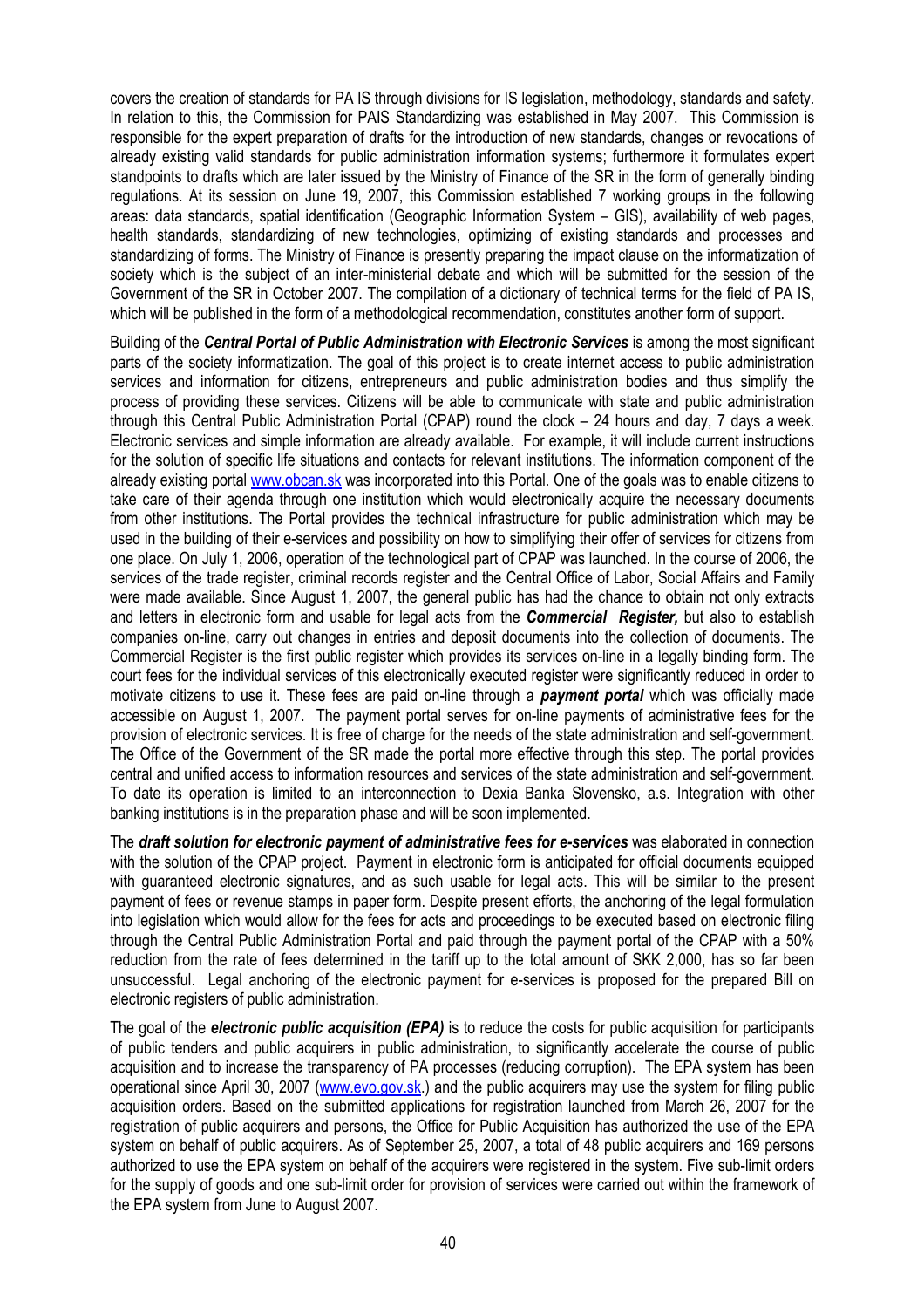Within the framework of the Free Information Access to the Land Register project which began on September 1, 2007, information from the land register information system is provided free of charge through the Cadastral Portal. The information is updated every week and is only of an informative character. Free access to the information in portal is available for all users 7 days a week round the clock. Furthermore, any user of this portal may search for information through the map and obtain information on cadastral proceedings.

Another necessary step towards the effective provision of public administration is the provision of the System Designing for Electronic Data Exchange among the Registers. A study was elaborated for this purpose which examined the present status and established the steps needed to design the system for electronic data exchange among the registers. The launching of the electronic data exchange between the Registry of Citizens and the Commercial Register should constitute the first phase; adding the Trade Register should constitute the second phase. Within the framework of the solution of these tasks, the Ministry of Interior has elaborated a feasibility study for Providing of Data from the Registry of Citizens to the Central Trade Register ( from REGOB into CeZIR). Data exchanges among other registers is planned for the near future. This is necessary to ensure the effective operating of the pertinent bodies and society as a whole. At the same time, it will be necessary to elaborate the architecture for the interconnecting of a wider group of registers through one platform which would provide for data synchronizing and the integration of referential data. The integration processes in the European Community increase the requirements for the interconnecting of information and communication systems of the EU and member states on one hand and among all member states on the other hand. Thus, it will be necessary to cooperate on a system solution for interconnecting the information systems of individual bodies of state and public administration and the EU information systems. It is also necessary to *introduce an unambiquous* indicator for communication among public administration information systems. This indicator – a chain of signs - will be generated by the Ministry of Interior for every citizen. It won't be possible to use it for legal acts and it will only serve for e-Government information services and communication among public administration information systems. Subsequently, a meaning-free identifier of the basic identification documents of a physical entity, for example the unambiguous identification of a person for the issuance of certificate for a guaranteed electronic signature will be designed. Within the framework of this task from the party of the Ministry of Transportation, Post and Telecommunications of the SR, a contract for the elaboration of the Feasibility Study for the Introduction of Identifiers of Citizens for Public Administration Information Systems was signed in 2005 . The Ministry of Interior subsequently elaborated the Concept of the Introduction of an Unambiguous Identifier and submitted it for inter-ministerial debate on December 21, 2005. The method of its implementation was tentatively agreed upon with the supplier of the application of the Registry of Citizens information system after the solution of the financial covering. Introduction of the indicator pursuant to this study will not require any legislative changes. These changes will be taken care of based on experience in practice.

Implementing the tasks of the Provision of Information from the Referential Registry of Citizens of the SR and the Document Database of the SR to Authorized Subjects (Registry of Citizens - REGOB) should reduce the administrative burden. This solution will eliminate the present practice in which public administration institutions commonly require inhabitants to apply for and pay for information from other public administration institutions to which they have direct and free access. Information will be available not only for the bodies and institutions of public administration of the SR, but also for commercial subjects and citizens, however only within the scope of their authorization imposed by the valid legislation of the SR. Most registers are located at the Ministry of Interior. The provision of information from REGOB and the database of documents is being tested.

The goal of the task entitled, Enhancement of the Use of Electronic Signatures in Public Administration Institutions in Support of the Entrepreneurial Environment and the Electronization of Public Administration is to create conditions for the use of electronic signatures for legal and physical entities in the provision of services and to simplify communication among citizens, companies and key public administration institutions. Its expansion will rely on a substantially broader scope of the use of licenses and in the design and supply of electronic forms for the provision of communication on a GES (Guaranteed Electronic Signature) basis. By the end of 2006, and pursuant to the Act on public acquisition, the Ministry of Transportation, Post and Telecommunication provided 1,000 Qsign Application multi-licenses for Guaranteed Electronic Signatures for the state and public administration, upper-tier territorial units and selected offices of the self-government. The design of the electronic forms for electronic signatures constituted part of the supply. The supply of the technological equipment for reading of the chip cards was solved separately. In January 2007, chip cards with technical equipment for their reading were handed over. Presently, approximately 700 jobs have been provided with program equipment. Upon its completion, there will be a total of 1,000 installation sites in the SR of which the majority will be available for the general public. Pursuant to the Act on electronic signatures, a chip card will be valid for one year. The Ministry of Finance has solved the issues related to the multiple use of a chip card. i.e. it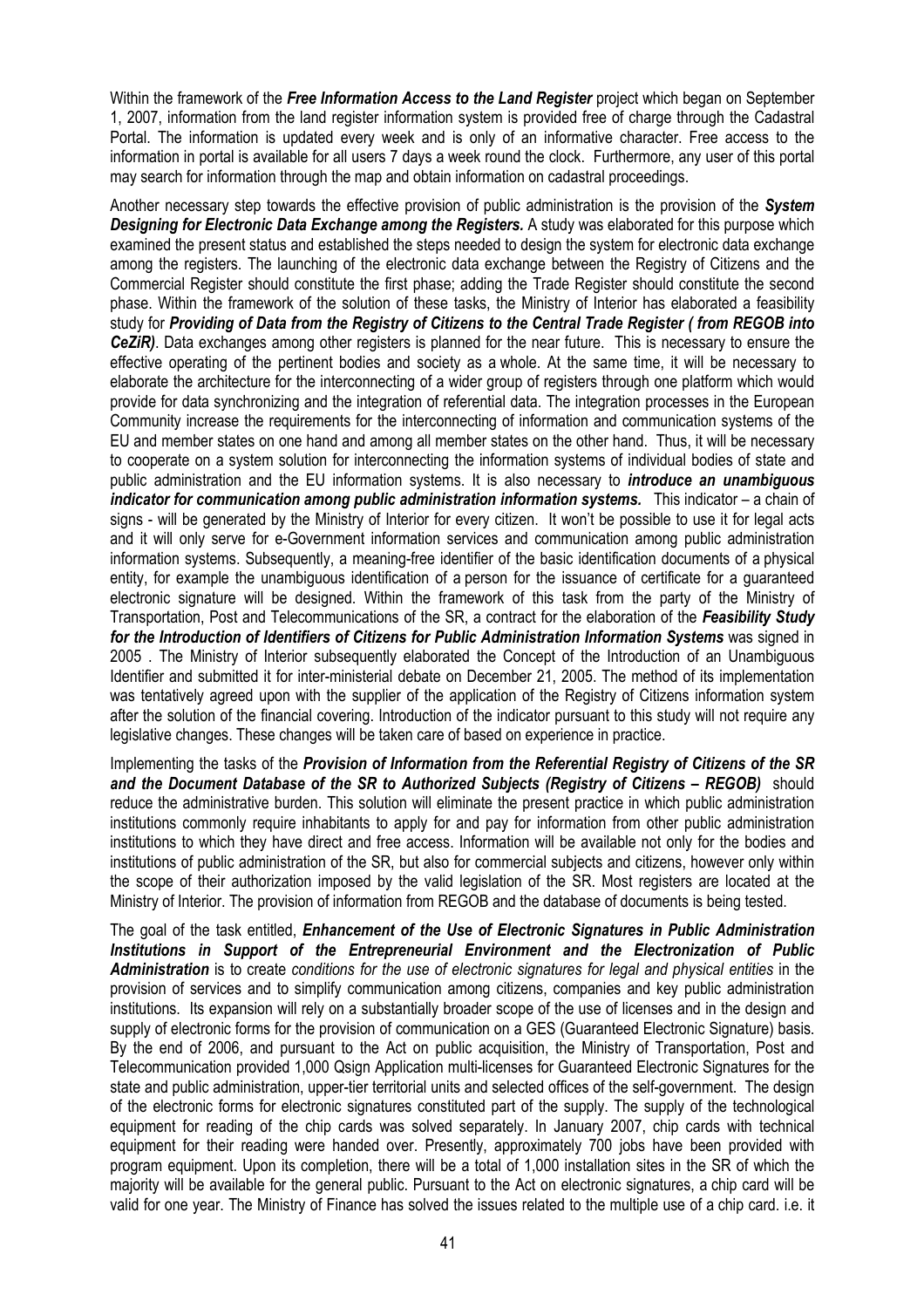will be possible to re-certify it. In connection to this, already issued cards will be withdrawn and replaced by recertified cards. The deadline for the completion of the entire process is planned for the end of 2007.

The National Security Office has created all of the legislative and technical pre-qualifications for the introduction of electronic signatures in public administration. Some applications are operating and others are in the pilot test phase. The key moment will be the establishment of obligations for public administration bodies to accept electronic entries from citizens and entrepreneurs using electronic signatures. The National Security Office prepared an *amendment to the Act on electronic signatures* which should solve this issue through the obligatory introduction of electronic registries. The draft of the amendment is in the legislative plan of the Government of the SR for 2007 and it is anticipated that it will be submitted at the November 2007 Government session. However in the interest of the more frequent use of electronic signatures in state administration, a proposed amendment to the Bill on public administration information systems was accepted by the National Council of the SR in order to supplement independent Article III through which Act No. 215/2002 Coll. on electronic signatures was directly amended.

Introduction of citizen identification cards with chip cards and guaranteed electronic signatures – the Ministry of Interior published a public tender to provide for clean copies of new identification cards for citizens in the form of polycarbonate cards.

The material on the introduction of citizen identification cards with a chip cards and guaranteed electronic signatures was submitted to but excluded from the session of the Government.

The **Digital Government** project was elaborated in order to increase the effective operation of the sessions of the Government of the SR. Its goal is the electronization and circulation of documents within the legislative process, i.e. the complete digitalizing of the process of the Government sessions. The implementing of this project will reduce the volume of materials submitted to the Governmental sessions in paper form and create more flexible access to them. The project hardware is already available and the software solutions are in the solution stage. The planned deadline for completion was August 2007.

Several tasks have been solved in terms of the goal of increasing *digital literacy*. One of the most significant is the European Computer Driving License for Civil Servants (ECDL) – Certifying of Digital Literacy of State Administration Employees through the ECDL Programme. The pilot phase of the project of certifying took place in 2005 at the Ministry of Transportation, Post and Telecommunications and at the CO SAB. Based on the positive results, the National Project for the Education of Public Administration Employees Targeted on the Acquiring of Digital Literacy and Preparation for ECDL through Electronic Education was launched. However the ECDL programme testing of civil servants was affected by an amendment to the Act on state service pursuant to which civil servants are not required to undergo ECDL certification. The survey on the digital literacy of civil servants (almost 50% employees do not use digital technologies effectively), presented in January 2007 demonstrates the insufficient knowledge of state administration employees. That is why the Ministry of Finance has expressed its intention to continue in this project.

From the aspect of the enhancement of the digital literacy of the population, the largest activity involved the project entitled. **Digital "Štúr-ism" in Schools** (note from transl. **Štúr** was the codifier of the literary Slovak language in the 19<sup>th</sup> century). In 2005 and 2006, more than 820 sites were created through the targeted support of the state in which local communities could enhance their knowledge in practice with ICT. Educational Centers were established at schools throughout Slovakia where training for local communities was organized. People learned with the assistance of teachers from schools on how to use digital technologies for work and entertainment and how to use existing e-Government services.

A positive fact is that this project also used means which were created by the state and private sector at schools through the Infoage and Computers for Schools project. Technologies were also used by citizens in the evenings and during holidays and vacations. A total of 70 000 inhabitants of Slovakia underwent this training. The fact that schools improved their equipment in the field of the ICT through the help of this digital project and that the local authorities strengthened their position in many places of Slovakia constitute another positive aspect of this project. This completed project was awarded as the best IT project of Slovakia in 2007 at the ITAPA international congress.

Conclusions resulting from the study implemented in 2005 entitled. The Mapping of the Status of Digital Literacy and Adaptability of the Population for ICT help in solving and planning projects from the field of enhancement of digital literacy.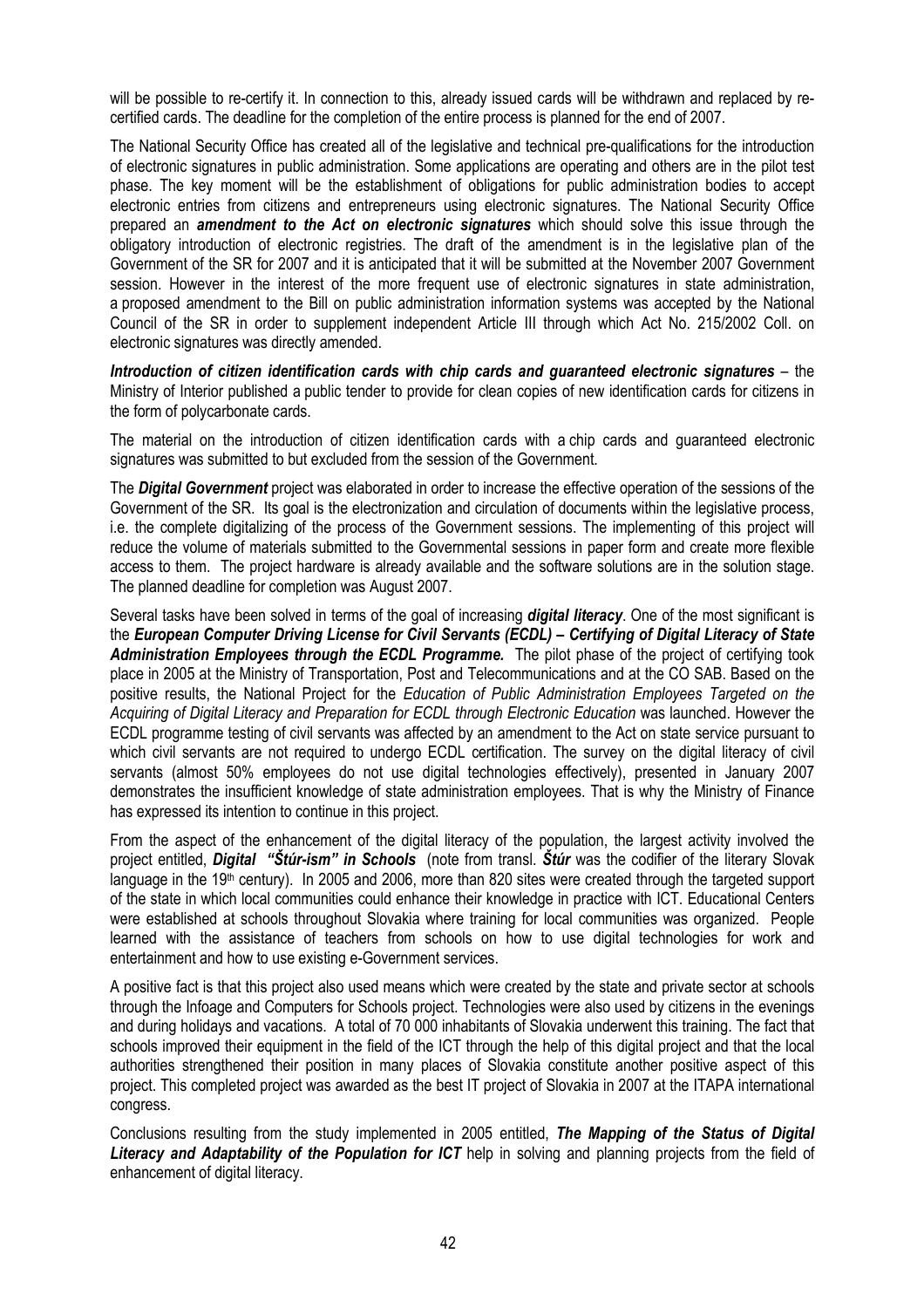The Internet for Everyone project contributed to the enhancement of the availability of internet. The goal of this project is to increase the penetration of high speed access to internet and the information literacy of people in the form of a state allowance. This project was launched on May 5, 2006 simultaneously with the establishment of the Clearing Center. Presently state allowances for 5,000 people are being provided in every UtTU. This project will be completed by the end of 2008.

Enhancing the availability of broadband access to internet for the broadest possible layers of population throughout the territory of the SR and establishing conditions for increasing competitiveness on the telecommunication market of the SR represented the objectives of the **Study of the Use of Existing Spinal** Networks of Organizations Whose Majority Shareholder is the State. The study was approved at the session of the Government on March 1, 2006 through resolution No. 199/2006. Point B.1 of the above mentioned resolution led to the task to elaborate a feasibility study in order to legally and financially analyze the intention to establish a joint-stock company with the 100% property participation of the state. This feasibility study was elaborated and the task was fulfilled.

The field of the **development of broadband internet** will be supported through the Informatization of Society Operation Programme for 2007 – 2013. Within the framework of the priority – Enhancement of the Availability of Broadband Internet, the projects targeted on the introduction, development and operation of modern network platforms providing for the communication of state administration systems necessary for e-Government development and support of the development of metropolitan optical networks and networks of regional and local significance in areas unattractive for commercial operators will be incorporated.

The Library Electronization Programme is related to the wide availability of Internet and accessibility of quality digital contents.

Public, scientific, town and municipal libraries represent a huge resource of information and knowledge for the general public; that is why it is necessary to provide all of them connection to broadband internet and to open them to the general public. This goal constitutes the contents of the project *Internetizing of Public Libraries* **Phase II.** This project will create a modern and inexpensive alternative network of several thousand public access points to internet throughout Slovakia. At the same time, building national digital libraries for science, research, technology and education and systems of electronic publishing will improve public access to technical information.

The accessibility of the quality digital content of memory and fund institutions through ICT constitutes the subject of the measure entitled "Development of Memory and Fund Institutions and Renewal of Their National Infrastructure" from the Informatization of Society Operation Programme for 2007 – 2013. The development of memory and fund institutions and the renewal of their national structure will be implemented through the digitalizing of their contents, creating accessibility of the digital data and improvement of systems for the acquiring, processing and protection of its contents.

Within the project entitled, Publicly Accessible Portal Culture Portal, comprehensive information from the field of culture will be provided free of charge for the expert and lay public. This task was only partially fulfilled in 2006 because due to a shortage of financial means, a public tender for the selection of a supplier to implement the culture portal was not carried out. For this reason, in 2007 particular attention will be paid to the implementing of this project and approximately SKK 20 million has been allocated for this project within the framework of the program budget.

The priority topic regarding the National Reform Programme of the SR for 2006 – 2008 also included the Informatizing of Healthcare – eHealth. According to the Manifesto of the Government of the SR, healthcare and its informatizing – eHealth is the highest priority. We are referring to the use of modern information and communication technologies for the task of fulfilling expectations of citizens, patients, healthcare providers and professional healthcare workers. The informatization of healthcare may increase effectiveness and bring added value to healthcare by excluding duplication and redundant diagnostics or therapeutic interventions through the support of continuous care, improvement of communication within the healthcare sphere and wider access to health knowledge and record-keeping based medicine. The national healthcare information system and services together with organizational changes and development of skills may distinctively contribute to the access, quality of care and effectiveness and productivity of the healthcare sector. The following are the means for implementing the informatizing of healthcare: standardizing of code lists, data interfaces and work procedures of the healthcare providers (HCP), building of storage places for data, internatizing of HCP workplaces, modernizing of application equipment for HCP based on proposed national and international standards, designing of policies for identification, auto-identification and authorization on the national and international levels and the development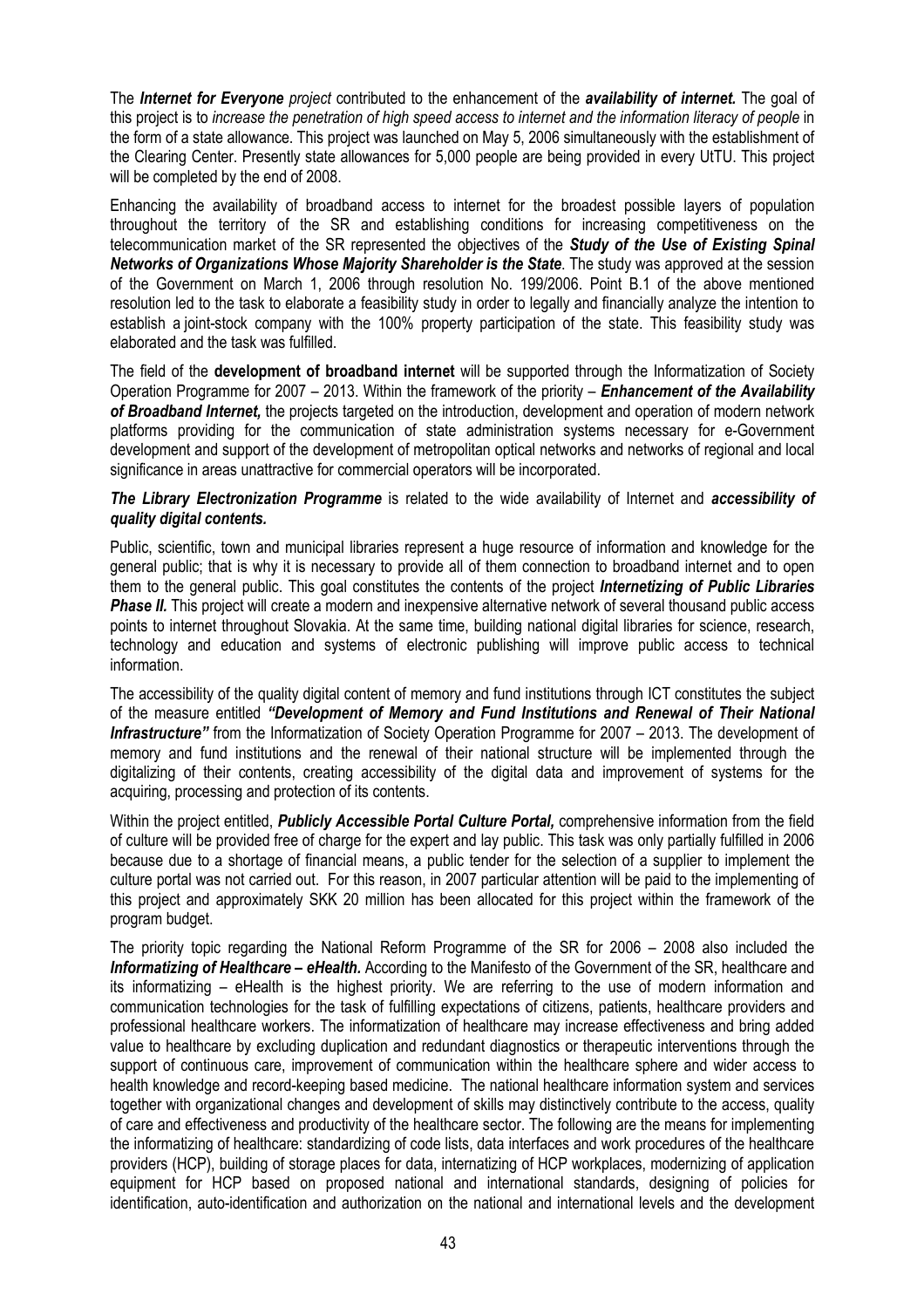and implementing of eHealth applications such as electronic medical records, electronic prescriptions and medication. This widely designed programme is supported by informatics on the level of the Ministry of Health and its specialized National Center of Healthcare Information which was established on February 1, 2006. The tasks and activities providing for healthcare informatization were established by the Action Plan for Healthcare Informatization for 2006, whose goal was to strengthen international cooperation and contacts of the SR in the area of eHealth, to raise the awareness of eHealth in Slovakia among the expert and general public and to prepare the environment for the defining and subsequent resolution of actual eHealth projects.

Within the framework of the fulfillment of the above mentioned action plan, the following significant tasks were completed:

- the National Center of Healthcare Information, which includes: the National Center for Standards, the NC for eHealth, the NC (Competency Center for eHealth) for Healthcare Statistics and the NC for the Provision of Medicinal and Healthcare Information;
- feasibility studies for the stimulating of the wider use of internet and the development of computer networks of healthcare providers and other subjects in the healthcare sector, the introduction of electronic medical records in the SR, the introduction of electronic prescriptions in the SR and the informatization of extra-hospital healthcare services in the SR.

In 2007, the principal material entitled, "Concept of Healthcare Informatization from 2007 to 2010" also containing the tasks and objectives for the healthcare sector from the National Reforms Programme of the Slovak Republic for 2006 – 2008, its Rider and related binding documents, were elaborated and approved.

The necessary drafts of legislative measures for the successful implementing of healthcare informatization were elaborated and incorporated into the amendment of pertinent Acts which are presently in the legislative process.

Part of the preparation of standards for healthcare informatization includes the resolved project entitled, "Draft of the Application and Technical Infrastructure for Implementing the Standardizing of Registers in Healthcare in the Slovak Republic" (TAHIS II), which builds on the results of project implementing in 2006. The subject of the project solution is the draft of the application and technical infrastructure for the implementing and standardizing of the following healthcare registers in the SR:

- Register of healthcare recipients,
- Register of healthcare providers,
- Register of healthcare workers,
- Register of medications,
- Register of medicinal material and aids.

For provision of the National Healthcare Portal targeted on the:

- a) public administration for the access of public administration organizations, i.e. state administration and self-government,
- b) participants of healthcare for access of participants of public healthcare,

the "Draft of the Pilot Solution of the National Healthcare Portal – Section, Issuance of Licenses for Healthcare Providers at UtTU" was elaborated and approved and is presently in the provision phase.

# 4.5 Quality Physical Infrastructure and Services in Network Sectors

The transportation, post and telecommunications sector has strategic significance for the further development of the Slovak economy and its development constitutes the determining factor for the development of the economy as a whole and the development of individual regions which creates the conditions for the use of the economic and social potential of the SR. It substantially contributes to the operating of the European economy and implementing of the internal market. Approximately 10% of the gross domestic product of the SR and approximately 6.6% of all jobs fall under the sector of transportation, post and telecommunications. It significantly contributes to the creation and provision of jobs which require various qualifications (transportation, telecommunication and postal services, building of the infrastructure, automobile industry and servicing of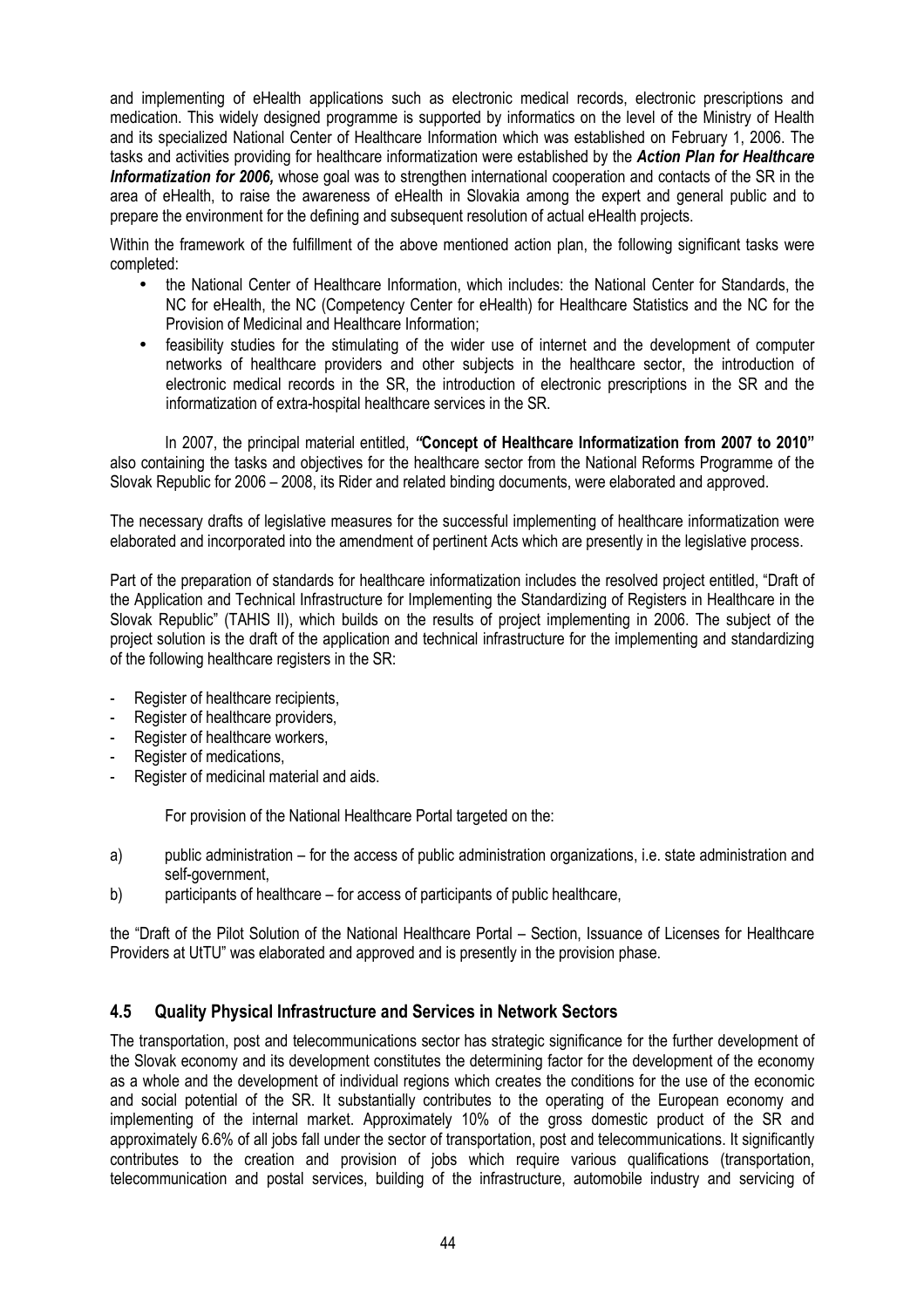vehicles). In addition, it is a significant development and application area for innovations and constitutes an irreplaceable engine for growth.

# 4.5.1 Transport Infrastructure

In 2004 – 2006 the development objectives of the Ministry of Transportation, Post and Telecommunications in the field of building a transport infrastructure in the SR was based on strategic programme documents such as the Cohesion Fund Strategy of the SR for 2004 – 2006 and the Basic Infrastructure Operation Programme 2004 – 2006.

The Cohesion Fund Strategy of the SR for 2004 – 2006 was targeted on the development of the road and railway infrastructure.

In the field of the development of the road infrastructure, the strategic goals were targeted on the building of sections on TEN-T corridors, in particular:

- on the territory of Bratislava, (project D1 Viedenská cesta Prístavný most);
- on the corridor V/a between Bratislava and Košice (project D1 Mengusovce Jánovce).

In the field of the development of the railway infrastructure, the strategic goals were targeted on the modernizing of the Va corridor and on the program of track renewal in order to meet the technical parameters of tracks pursuant to AGC and AGTC.

Within the framework of the Basic Infrastructure Operation Programme 2004 – 2006, three measures of the priority Transport Infrastructure are being implemented. In the field of the railway infrastructure we are referring to measures related to the electrification of the railway tracks, modifications of railway stations, bridges, signalization equipment and increasing of safety. The field of road infrastructure is covered by measures for building highways and on the complementary building and reconstruction of bridges and intersections. Measures that cover the infrastructure of air transportation incorporate the goal of increasing the technical level of airports with a particular emphasis on airport and passenger safety.

In the field of railway infrastructure, the Electrification Project of the Zvolen – B. Bystrica Track was completed. The Project for Modernizing the Prešov Railway Station with a planned completion date of December 2007 and the Project for Modernizing the Poprad – Tatry Railway Station with a planned completion date of August 2007 are being implemented in the Va corridor of the TEN-T network. In the field of road infrastructure on significant routes for international and internal road transportation which are incorporated into the TEM network of trans-European arterial roads and which constitute part of the superior transport infrastructure, the R1 Rudno nad Hronom – Žarnovica Project with a total length of 9.955 km and the R2 Ožďany Bypass Project – with a total length of 6.091 km were handed over for use. In the field of air infrastructure, the project for the development and modernizing of safety systems at the Poprad – Tatry, Sliač and Piešťany airports were implemented.

# 4.5.2 Electronic Communications

In 2006, the Ministry of Transportation, Post and Telecommunications concentrated its attention on the support of the development of broadband access to internet especially through the support of the development of competition and economic use of the broadband frequency. It worked intensively on the creation of legislative terms for the strengthening of competencies of the regulatory body and it strove for the dynamic launching of the transformation process from analogue to digital television broadcasting.

#### 4.5.3 Development of the Electronic Communication Sector

The amendment to Act No. 610/2003 Coll. on electronic communications as amended, which entered into force on April 1, 2006, constitutes the reaction to the comments of the EC regarding provisions on the lease of circuits, on universal service and regulates the obligation of access and interconnection of businesses with no significant influence on the market. It specifies the procedure for the allocation of frequencies within the framework of public tenders and allows for the subsequent transfer of allocated frequencies. Due to the transposing of a new EU regulation on the preservation of data, the Ministry of Transportation, Post and Telecommunications has prepared another amendment which is presently in the legislative process of approval.

The Ministry of Transportation, Post and Telecommunications of the SR has created suitable conditions for the entry of the 3rd cellular operator with the goal of the further development of electronic communication services. On August 2, 2006, Telefónica O2 Slovakia, s. r. o. became the winner of the public tender for the third GSM and UMTS service provider.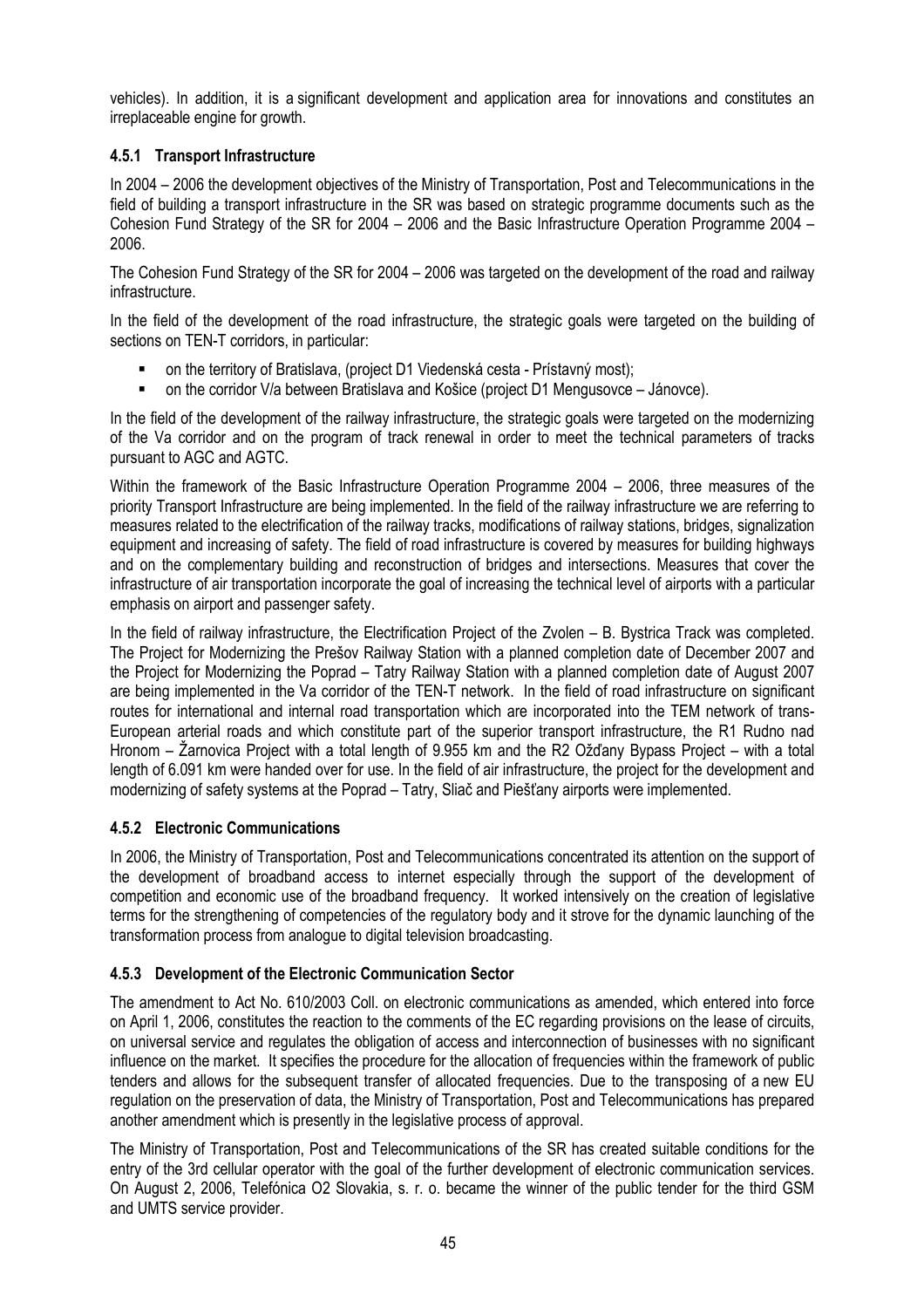Universal service is the minimum set of services which are available for a reasonable price on a certain level of quality throughout the entire territory of the state to all end users regardless their geographical location. The obligation to provide universal service on the entire territory of the SR in the quality determined through the measure of the Telecommunication Office of the SR was imposed on Slovak Telecom, a.s.

In June 2006, the transferability of numbers in cellular networks was introduced into practice and the same will be possible for land line networks by the end of this year.

The National Table of Broadband Frequency (NTBF) is regularly compiled for the needs of the effective use of the broadband frequency. It establishes the allocation of the frequency bands to individual radiotelecommunication services and the broadband frequency utilization plan which is the basis for the allocation of frequencies to individual operators. The proposal for changes in the NTBF for 2006 was approved by Government Resolution No. 677 from August 9, 2006 pursuant to the annual harmonizing of the NTBF.

The Policy for Use of Broadband Frequency for Broadband Access was approved through Government Regulation No. 5 from January 11, 2006. This Policy creates the conditions for enhanced transparency and increased availability of frequency resources for broadband access based on wireless technologies. The present status in the field of broadband access in the Slovak Republic may be considered as unsatisfactory since the SR has one of the lowest number of broadband connections per 100 inhabitants among EU countries. However, the number of broadband connections in Slovakia is dynamically growing; annual growth achieved the level of 152.3%. The number of broadband connections is especially increasing through xDSL technologies. In the near future more distinctive development of 3G and FWA cellular technologies with a combined optical spinal network is expected

The Strategy for the Transformation from Analogue to Digital Land Broadcasting in the SR which determines the goals and principles of the transformation, formulates the tasks of the state and pertinent bodies of the state administration in creating conditions for the transformation, assesses the existing situation in TV broadcasting in Slovakia and establishes the technical and time schedule for transformation, was approved through Government Resolution No. 646 from July 26, 2007. The discontinuation of analogue broadcasting in compliance with the requirements of the EC is planned for December 31, 2012. Digital broadcasting pilot projects were conducted in Slovakia in 2006 in the following locations: Bratislava on K66, B. Bystrica / Zvolen on K59 and Košice / Prešov on K44.

| Indicators of Development on<br><b>Selected</b><br>the<br><b>Telecommunications Market in the SR</b> | <b>December</b><br>31, 2004 | <b>December</b><br>31, 2005 | <b>December</b><br>31, 2006 |
|------------------------------------------------------------------------------------------------------|-----------------------------|-----------------------------|-----------------------------|
| number of land line network subscriber connections per 100<br>inhabitants                            | 23.24                       | 22.22                       | 21.64                       |
| digitalizing of land line network<br>of<br>level<br>subscriber<br>connections (%)                    | 100.00                      | 100.00                      | 100.00                      |
| density of apartments with telephones (%)                                                            | 50.23                       | 48.34                       | 47.18                       |
| number of clients of cellular networks per 100 inhabitants                                           | 79.46                       | 84.29                       | 90.80                       |
| number of pay telephone stations per 1,000 inhabitants                                               | 2.90                        | 2.55                        | 1.99                        |
| average waiting time for establishing of land line connection<br>(number of days)                    | 10.6                        | 8.4                         | 13.8                        |
| number of Internet Host computers                                                                    | 122,377                     | 135,991                     | 213,093                     |
| number of Internet users (estimate)                                                                  | 1,652,214                   | 1,905,150                   | 2,255,553                   |
| number of broadband connections                                                                      | 59,950                      | 138,562                     | 329,364                     |
| number of broadband connections per 100 inhabitants                                                  | 1.11                        | 2.57                        | 6.11                        |

#### 4.5.4 Postal Services

The provision of postal services is legally regulated by Act No. 507/2001 Coll. on postal services as amended. Pertinent Regulation 97/67/EC as amended by Regulation 2002/39/EC was transposed into this Act, based on which the scope of the reserved area was limited to 50g and a 2.5 multiple of the basic tariff for mail corresponding to the fastest standard delivery category. Postal services on the market in the SR are provided by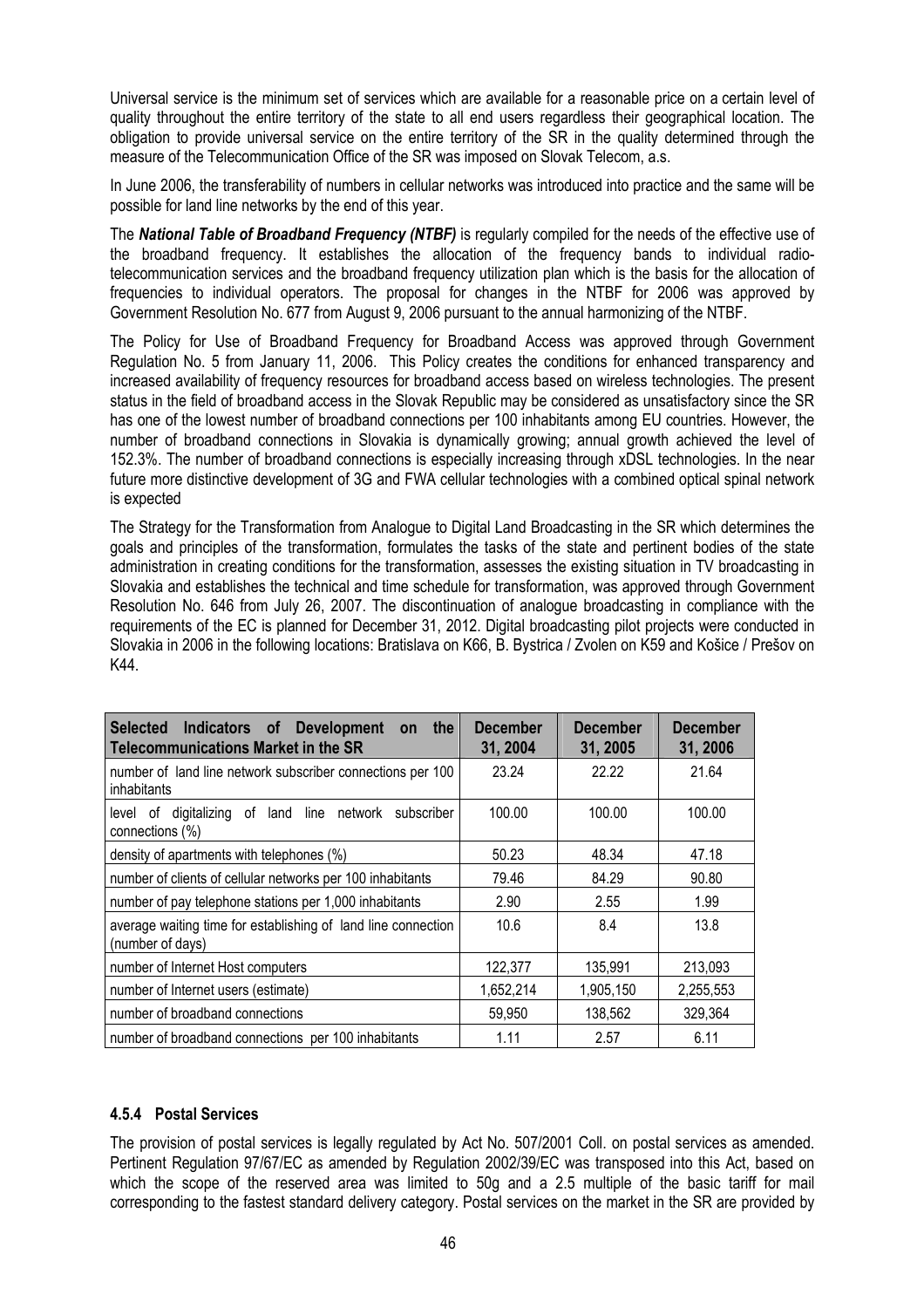20 postal enterprises, which were registered based on the general permit issued by the Postal Regulation Office. In 2006, two new postal enterprises (SKYNET Worldwide Express, s.r.o., KOLOS s.r.o.) were registered and in 2007 one postal enterprise (Gutta Slovakia, s.r.o.) was registered. The obligation to provide universal service in the SR is fulfilled by Slovenská pošta, a.s., which within the framework of its network, which is the public postal service, provides universal services based on the postal license. The Postal Regulation Office established special postal license requirements for the quality of universal postal service in terms of time and local availability of public postal network access points.

Presently the third postal regulation is in the process of approval. Its goal is to fully open the market. Pursuant to the conclusions of the negotiations of the European Council in Brussels on June 7, 2007, where it was emphasized that the full completion of internal market postal services while providing for effective universal high quality service constitutes the final goal of the postal reform, the SR supports the third postal regulation in order to provide sufficient legal certainty in the matter of financing of the universal postal service. The SR considers it essential for the third regulation to stipulate clear rules for the application of financial mechanisms which every member country will be able to select and apply according to national specifics and pursuant to the subsidiary principle. The establishing of a net cost calculating methodology constitutes the prequalification for the successful application of financial mechanisms in addition to the provision of quality and effective service. The SR considers the resolution of issues relating to universal postal service financing as a priority. This is a result of its experience from 2005, when pursuant to Government Resolution No. 376/2005, a draft resolution intending to fully liberalize the postal market in the SR was prepared with effect as of January 1, 2007. It also contained a proposal for compensation of the financial burden resulting from the obligation to provide universal postal service from the means of the state budget in the form of an agreement on performance in the public interest. The Ministry of Transportation, Post and Telecommunications ran into issues with applying the rules of state assistance in preparation of the legislative terms for the provision of the universal postal service on the liberalized market. It resolved these issues in cooperation with the Ministry of Finance and the European Commission. In April 2006, the objective to open the market of postal services as of January 1, 2007 was postponed in order to achieve further expected resolutions of issues relating to the financing of the universal service pursuant to the new postal regulation which is in the negotiation phase.

The SR is fully aware of the seriousness of these issues and that is why in 2007 the Ministry of Transportation, Post and Telecommunications called for the preparation of two research projects. One project is targeted on the research of legislative resolutions for the application of alternative mechanisms of financing the universal postal service in the SR after the termination of postal exclusivity. The second project is targeted on the research of the system of access points of the public postal network on a contractual basis as a supportive solution for the provision of universal postal services in a fully liberalized market in the SR.

The above mentioned research projects will form the basis for the elaboration of a regulation model which will be prepared by the Ministry of Transportation, Post and Telecommunications of the SR in 2008. A proposal on how the financial burden resulting from the obligation to provide universal service should be compensated will constitute a part of the regulation model. The draft legislation, whose goal will be to create conditions for the development of economic competition on the postal market and the provision of quality and effective universal service in a fully liberalized market will be prepared pursuant to the regulation model and the third postal regulation.

The gradual process of liberalization has not yet required any further financing of the universal service beyond the framework of postal exclusivity, which constitutes the only compensation mechanism in terms of the SR. Gradual liberalization of the market in the SR from 2002, when postal exclusivity existed for correspondence and commercial addressed mailings up to 1,000 g. up to 2006 when postal exclusivity was decreased to 50 g, did not constitute such a threat to the universal service as complete liberalization. Correspondence and commercial addressed mailing up to 50 g. constitutes approximately 80% of letter mail, i.e. as a result of the termination of postal exclusivity it is possible to expect decreasing returns in the case of the provider of the universal service, since its share on overall returns constitutes approximately 20%. This distinct decrease of returns for the provider of the universal service may seriously disrupt the stability of the provision of universal service leading to a decrease in the number of locations and higher prices. In the interest of avoiding the above mentioned risk, the SR will continue to require legal certainty for the provision and financing of universal service within the process of the approval of the third postal regulation.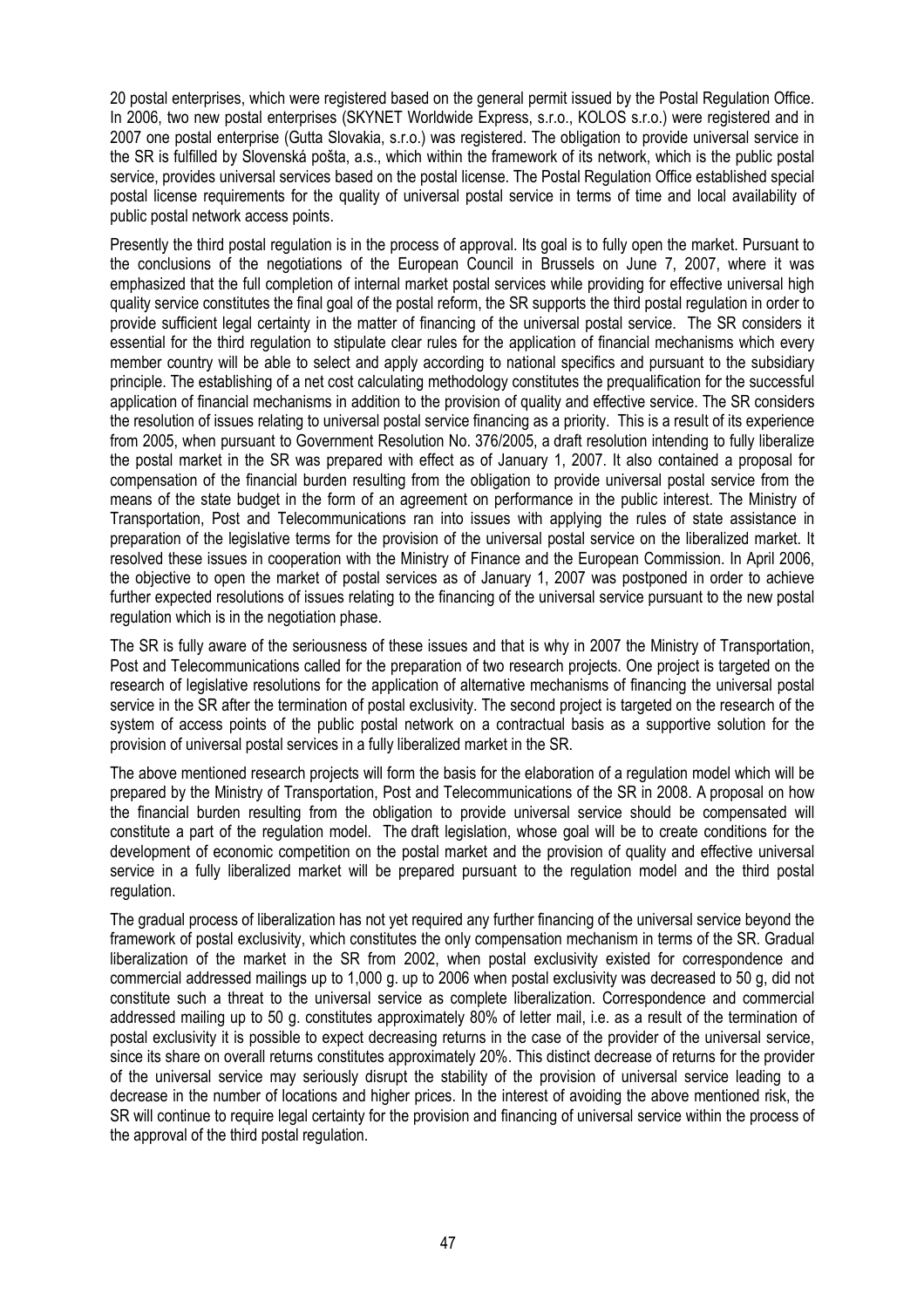# 4.6 Energy Policy

 The issues of the energy industry were not elaborated in the National Reform Programme of the SR. At the Spring European Council session in March 2007, a fourth priority - the energy industry and climate change - was added to the three previous priorities of the renewed Lisbon strategy. The EC also approved the importance of the above mentioned agenda which is also underlined by the detailed elaboration of drafts of measures for the Energy Policy of the European Union. The energy industry was identified as a new priority for the Slovak Republic in the amendment to the NRP SR. The measures of this priority were targeted on the identification and removal of barriers to the real opening of the energy market, amendments to legal regulations in the area of the energy industry, support of the TEN-E studies and projects identified in the decisions and guidelines for this area, development of business relating to the use of renewable energy resources and reduction of energy consumption.

#### 4.6.1 Identification and Removal of Barriers to the Real Opening of the Energy Market

The goal of this measure is to create conditions for the full opening of the electric energy and gas markets for all categories of authorized customers. These conditions are of a legislative, material and institutional character. Act No. 656/2004 Coll. on the energy industry implements Regulation No. 2003/54/EC on the common rules for the internal electricity market and Regulation No. 2003/55/EC on the common rules for the internal gas market. The New Energy Policy of the SR approved by the Government of the SR on January 11, 2006, was elaborated pursuant to these legal regulations and the principles of the Strategy of Competitiveness of the SR until 2010.

Concerning the supply of electricity from January 1, 2005, all customers with the exception of customers from households, became authorized customers of electricity. Thus, the market representing 75% of the overall consumption of electrical energy in the Slovak Republic was opened. From July 1, 2007, households were given the opportunity to choose their supplier and on the legislative level, 100% of the market was opened. The number of customers who changed the supplier of electricity as of January 1, 2005 can be only estimated; according to unofficial sources it constitutes approximately 3%. In December 2004, the **Analysis of Barriers to the Opening** of the Gas and Electricity Markets was elaborated based on the previous comments and practical experience, which serves as a base for the elaboration of further legislative regulations. Based on the results of this analysis, aspects for the opening of the market, especially with supported services and other terms, were again adjusted through an amendment to the Act on regulation which also amended Act No. 656/2004 Coll. on the energy industry. The Ministry of Economy subsequently prepared an amendment to Act No. 656/2004 Coll. on the energy industry which along with the implementing of the EU legislation, removes the defined obstacles to the internal gas and electricity markets while implementing non-legislative measures. The Ministry of Economy prepared an important strategic document entitled, The Strategy of Energy Safety of the SR. Individual measures proposed there will significantly contribute to the further development of the energy market in compliance with the goals of the Action Plan of the European Council's Energy Policy for Europe.

On January 1, 2005 all required accounting, functional and legal separations in the electricity supply including the required deadlines for the implementing were applied in the energy legislation of the Slovak Republic. The process of the separation of the operation of the transmission system was implemented in January 2002 and the process of the separation of operating distribution systems is planned for implementation as of July 1, 2007 pursuant to pertinent European Regulations. The Regulatory Office for Network Industries is obligated to adopt secondary legislation regarding the details in the methods of maintaining separate records of accounting data and in the methods of maintaining records of assets and liabilities pursuant to the new energy legislation.

Pursuant to the provisions of Act No. 656/2004 Coll. on the energy industry which entered into force on January 1, 2005, all gas customers with the exception of households became authorized customers and were given the opportunity to choose their supplier of gas. The accounting and functional separation of companies was carried out. As of July 1, 2006, the transportation operator and the distribution network operator were legally separated from the parent company. On July 1, 2007, households also became authorized customers. From this date, the 100% legislative opening of the market is expected. New suppliers have ensured legal terms for their entry on the market. The level of the opening of the market constitutes the share of authorized customers from the overall number of customers. In 2006 it reached 4.47% and the share of authorized customers of the overall consumption constituted 73.52%. In fact, no gas customers switched their gas supplier. That is why it is possible to state that despite the created legislative conditions, the natural gas market is not really opened.

The existence of liquid markets for gas and electricity constitutes the prequalification for further progress in the process of building liberalized gas and electricity markets. From the party of the Government of the SR, this was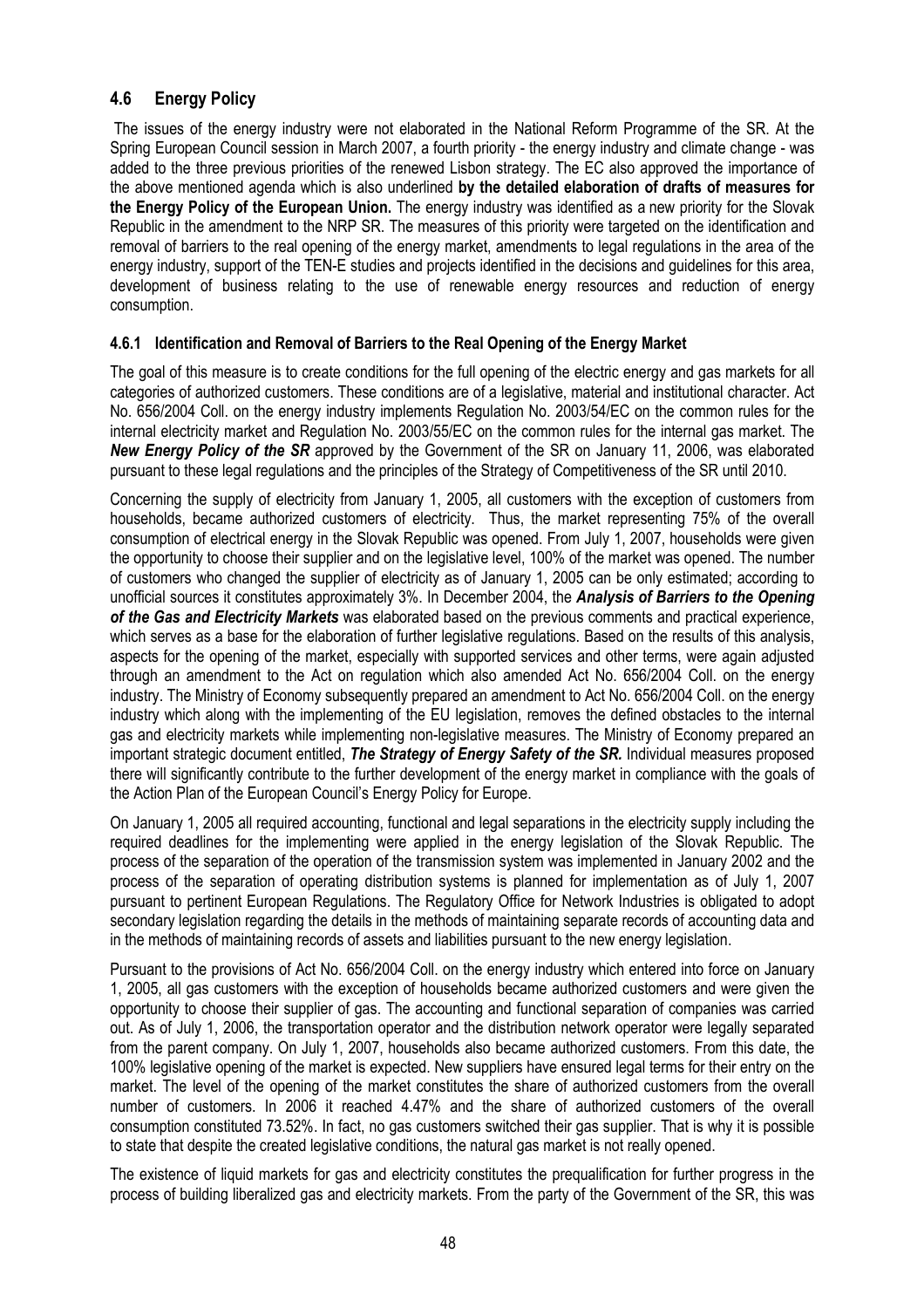defined and barriers to the opening of the market were continuously removed. Economic competition is encouraged by from the party of the Ministry of Economy and the Regulatory Office for Network Industries as the state body whose competency includes the provision of transparent, non-discriminating and effective economic competition in the network industries with regards to the protection of the consumer. Based on these steps, primary and secondary legislation is continuously regulated. The mutual cooperation of all market participants in the completion and application of transparent, real and undiscriminating methods and rules in the gas and electricity markets constitutes another prequalification for progress in this field.

Due to the short time since the effect of the new legislation, the behavior of the entrepreneurs on this market, the level of transparency and the rule of non-discrimination of all participants on the gas and electricity markets are being monitored; transparency and the non-discriminatory application of rules for access of third parties to the systems and networks including the provision of information for effective access to these systems and networks are also being monitored. The issues of price regulation are being resolved. The process of the effective separation of regulated activities is actively being carried out and the search for possibilities for the diversification of resources and transportation routes for gas and connections of national electricity systems and gas networks is underway. Further steps and measures will be carried out based on the knowledge gained from monitoring and pursuant to the conclusions of the European Commission from a detailed inspection of obstacles to the opening of the gas and electricity markets. In 2005, the Regulatory Office for Network Industries registered the establishment of 46 new electricity enterprises and 19 new gas enterprises; in 2006 there were 31 new electricity enterprises and 15 new gas enterprises.

One of the basic measures targeted on the liberalization of the market and the creation of a competitive environment is comprised of accounting, functional and legal separation. Implementation of this measure forms a part of the implementation of the Regulations of the European Union on the internal gas and electricity markets and is closely monitored by the European Commission. Establishment of new gas and electricity businesses constitutes a prequalification for the creation of a healthy competitive environment in the energy industry.

In addition to legislative measures, the building of the physical infrastructure is a basic condition for the operation of internal energy market of the European Union. That is why the building of new or missing cross-border connections with the surrounding member states and significant non-EU energy suppliers constitutes one of the priorities of the energy policy of the Slovak Republic. The monitoring of this indicator – the increased gross supplementary transmission capacity in the MVA will allow for the assessment of the implementing of necessary connections. Presently some indicators of national priorities cannot be quantified because to date this area was not resolved in terms of competency or monitoring; the collection and analysis of data are determined by approval of pertinent legislation.

#### 4.6.2 Amendments of Legal Regulations in the Field of the Energy Industry

The goal of this measure is to implement European policies and regulations in the energy industry and to more effectively enforce the economic competition policy. In addition to their direct impact on the living standards of the population, the current status and trend in energy prices in Slovakia significantly influences the costs for business subjects. Based on the above, it has been recommended that the comprehensive regulation of prices for electricity, gas and water, in addition to other services connected to the supplies of electricity, gas and water, be introduced as it is today. It is proposed that this measure be applied until that time when a sufficiently competitive environment is created in the Slovak gas and electricity markets.

The proposal of the amendment for the present legislative framework constitutes a systematic solution of the regulation framework including transparent, objective and fair price creation in the field of network industries. Act No. 107/2007 Coll. which changes and amends Act No. 276/2001 Coll. on regulation in network industries, was adopted. An amendment to the Act on regulation establishes as its goal the legislative regulation of the position of the regulation office as whole, the subject of material and price regulation, the rights and obligations of the participants in the gas and electricity markets, the increased responsibility of suppliers and operators of the systems for the safety, stability and reliability of energy supplies, more thorough specification of the tasks of the Regulatory Office for Network Industries in relation to the optimal price policy, strengthening of the control and regulation competencies of the state in the field of natural monopolies, measures targeted on the provision of equality of conditions for all market participants and the prevention of misuse of the dominant position on the market.

The Slovak Republic is also preparing an amendment to Act No. 656/2004 Coll. on the energy industry.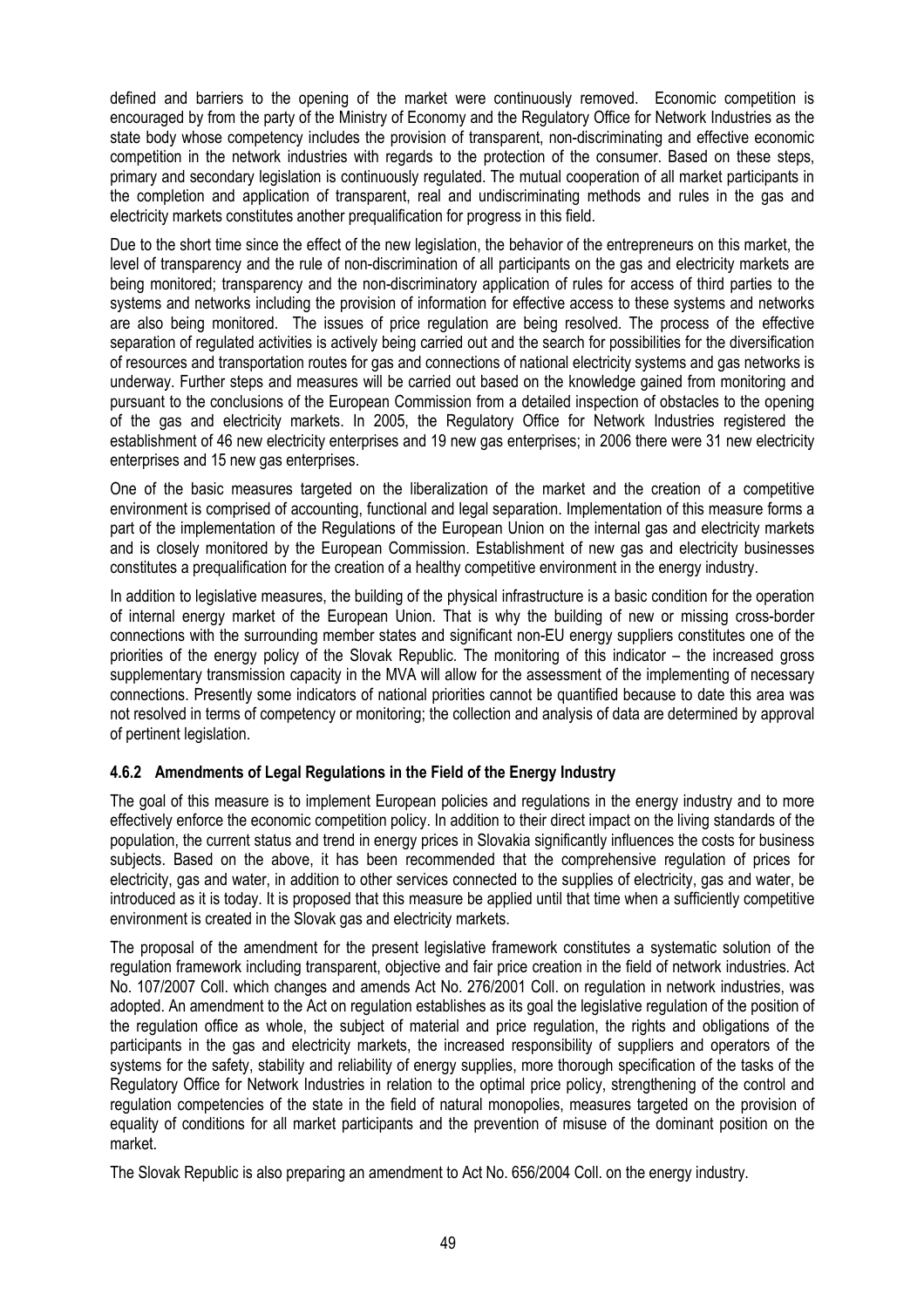#### 4.6.3 Support of Studies of Trans-European Energy Networks

The goal of the proposed measure is to support the building and strengthening of physical cross-border connections through trans-European energy networks (TEN-E)<sup>6</sup> . The experience of the Community in the introduction of the internal energy market has proven the significance of TEN-E, which occupies a significant position within the framework of the energy industry of the European Union. The effective and reliable operation of the internal energy market, the preservation and enhancement of safety, the diversification of energy supplies and the transit and merchandizing with electricity and gas will be enabled by building and strengthening the physical cross-border connections. At the same time, more intensive international trade with corresponding economic benefits for the Slovak Republic will be ensured.

The Slovak Republic's advantageous geographical situation enables merchandizing with electricity and gas and their transit with many European countries which will broaden the diversification of supplies for the entire European system. Thus, higher competitiveness on the internal energy market will be provided. In the near future, from the aspect of the Slovak Republic, the building of new or missing cross-border connections with the surrounding member countries and important non-EU energy suppliers and within this context the completion of existing internal connections, are considered as most significant for the relevant companies. In terms of the modernizing of the system and network, the strengthening and reconstruction of existing wiring in points where electrical system overloads may occur (identification of narrow points, missing connections) and the development of capacities for the transport of gas (gas lines) necessary for satisfying the demand and the diversification of supplies from internal and external resources and the suppliers' routes are required. This measure serves to implement European policies in the energy industry. Implementing this measure requires financing from private resources and the resources of the Community (the TEN-E budget and Structural Funds).

Assessment of this measure also depends on the drawing of Structural Funds; the TEN-E Programme is not financed from Structural Funds in the Slovak Republic. Subsequent to the Regulations of the EP and Council in 2007, operators of the transmission system and transporting network in the Slovak Republic have been authorized for the first time since accession to the EU to apply for financial support of the European Union from the TEN-E budget. The deadline for the submission of Slovak applications is August 31, 2007.

#### 4.6.4 Development of Business in the Use of Renewable Energy Resources

l

On April 25, 2007, The Government of the SR approved the **Strategy of the Increased Use of Renewable Energy Resources in the SR** for the fulfillment of the above mentioned goal. This strategy contains an analysis of their real use, identifies barriers, and defines solutions and objectives for 2010 and 2015 and the possibilities of financial support mechanisms from the state budget, structural funds, legislative measures and measures in the area of education, science and research. The approved Strategy fully respects the Action Plan for the Energy Industry adopted by the European Council in March 2007.

The Ministry of Economy will prepare the Programme of Higher Use of Biomass and Solar Energy in **Households** for implementation by the end of September 2007. Achieving the goals in the field of heating from 2007 until 2015 requires the provision of investment support for the use of solar energy and biomass for heating buildings and water for apartments and houses for physical entities in the form of subsidies for boilers for biomass and solar systems. We are referring to the support of households which may not be drawn from the EU Structural Funds; as a result, the only solution is financing from the state budget. The overall amount of the financial means allocated for one year will be SKK 100 million. The support of renewable energy resources from the Structural Funds will be implemented through the Competitiveness and Economic Growth Operation Programme which is also targeted on the enhancement of energy effectiveness. All sectors of the national economy, the public and private sectors in particular, should be supported. The general goal of these measures is the approximation of industrial energy consumption to a level comparable with the European Union through energy savings and increased effectiveness and an increased of share of electricity and heat production from renewable resources of energy. Programs leading to the increased use of renewable resources of energy and conservation and effective use of energy will be supported.

<sup>6</sup> The European Parliament and Council Decision No. 1364/2006/EC from September 6, 2006, through which the directives for trans-European energy Within the framework of this measure which networks are established and through which the decision No. 96/391/EC and the decision No. 1229/2003/EC are abolished.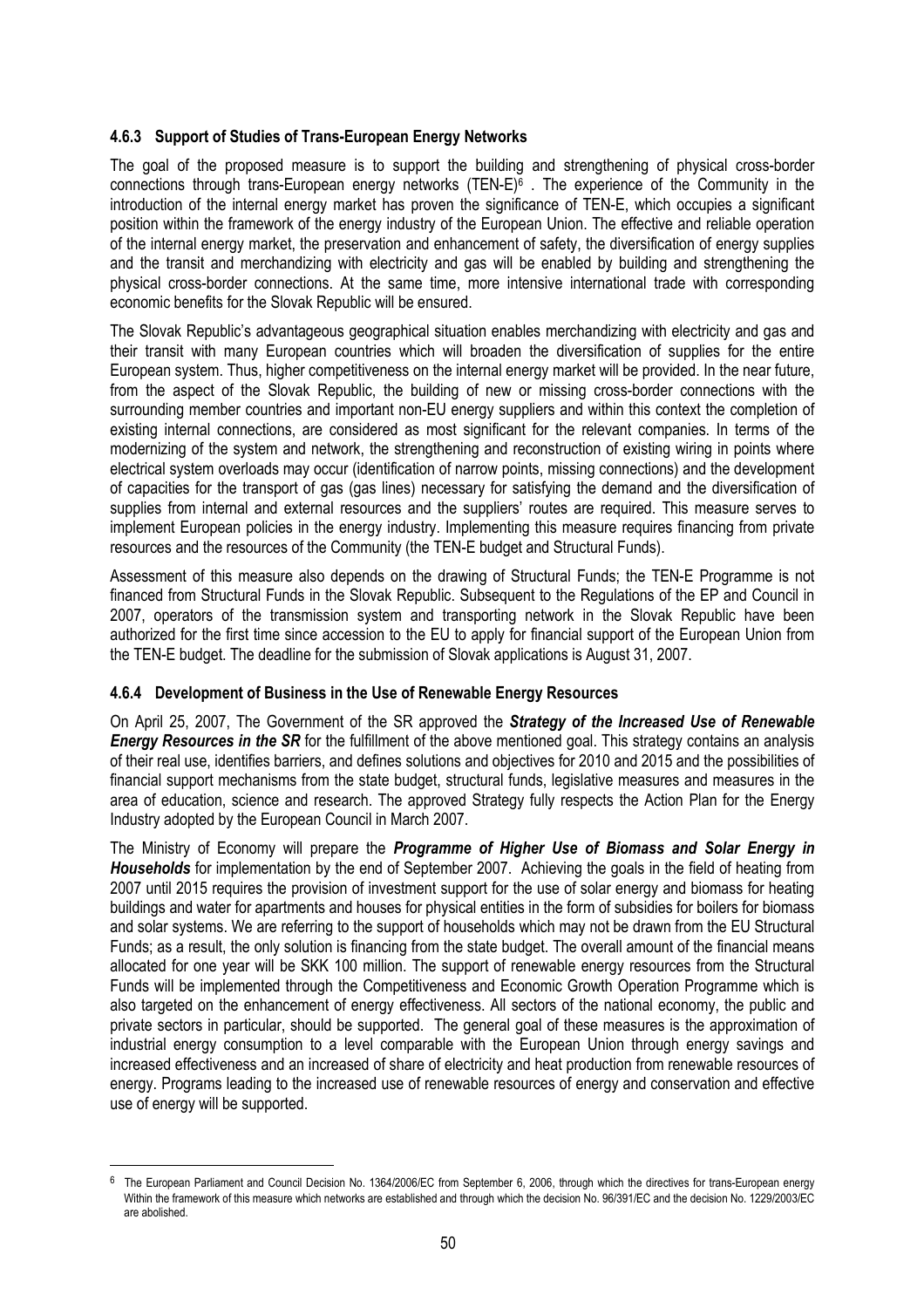Another task resulting from the Strategy is the elaboration of the Act on renewable energy resources by the end of 2007.

Within the framework of this measure which represents the implementing of Integrated Guideline No. 11 (to stimulate sustainable use of resources and strengthen synergy between environmental protection and growth) the following tasks, which have an influence on business in the use of renewable energy resources, are continuously being fulfilled:

- decreasing energy consumption and changing the fuel base in the case of energy resources with an emphasis on low emissions and renewable resources,
- support of research and consulting in the use of renewable energy resources.

From the long-term aspect in the fulfillment of goals related to increasing competitiveness, effectiveness in the use of energy and decreased dependency on foreign supplies, also through the use of the potential of own renewable resources, must be enforced. The Slovak Republic has agreed with the conclusions of the European Council in the establishment of an obligatory share of renewable energy resources of the final energy consumption in the amount of 20% by 2010 on level of the entire European Union. Achieving of a 12% share by 2020 appears to be a realistic goal for the Slovak Republic and it is necessary to enforce this binding goal in the course of the upcoming negotiations regarding new legal regulations for renewable energy resources.

## 4.6.5 Reducing Energy Consumption

The goal of this measure is to implement the Action Plan for Energy Effectiveness and to decrease energy consumption in industrial production and the consumption of primary energy resources and to increase energy effectiveness in the production, transportation and consumption of energy. On July 4, 2007, in order to fulfill the above mentioned goal, the Government of the SR approved the Concept of Energy Effectiveness of the SR. The goal of this Concept is to help resolve those issues in the energy industry which have not been resolved by the internal energy market, to make an inventory of the present knowledge of the potential of energy conservation in individual sectors of the Slovak economy, to identify barriers, to propose strategic goals and priorities, to define energy saving measures, to establish a timeline for the gradual steps leading towards the achieving set goals and to implement the proposed measures and their monitoring. The result of its implementing should help to gradually reduce energy consumption on the level of the European Union, to create a motivated environment for the energy effective behavior of the population and market participants in optimization of state ingerency and to support sustainable energy solutions and the introduction of innovations and energy effective technologies in all sectors of the national economy.

The Energy Effectiveness Action Plan will be the continuation of the Concept which will define the actual measures for the following three years. These measures must be designed so that they achieve the goals of Regulation No. 2006/32/EC on the effectiveness of the final use of energy and energy services. The Action Plan is being prepared and its success will depend on the allocation of sufficient financial means for the implementation of the proposed measures. Preparation of comprehensive legal regulations on energy effectiveness will also constitute part of the implementation of the Action Plan. The development of prices for electricity and gas has a significant influence on industrial sectors with high energy consumption, but also involves the costs of a large part of entrepreneurial subjects. Electricity and gas prices are measured by the index of energy prices and both types of energies have the same importance in the index. In order to assess the concentration rate in the energy industry, the market share of the largest electricity producer should be monitored. Only the net production of electricity is taken into consideration in its determining, i.e. the amount of energy consumed by the producer itself is not taken into consideration. The actual representation of energy effectiveness is the energy consumption of a given activity or operation of technology. It is represented in energy units pertaining to the production unit and in the case of the assessment of the entire national economy according to international standards for the formation of the GDP.

Reducing the energy consumption of the economy will be implemented through individual energy effectiveness projects and energy savings must be the result of these projects. The representation of energy savings in absolute units constitutes the fundamental prequalification for the evaluation of the project's success and the monitoring of energy effectiveness activities necessary in the submission of reports for the EC. Enhancing general awareness regarding this issue and increasing the level of information among public and entrepreneurial subjects regarding saving possibilities and support programs constitute necessary prequalification for increasing energy effectiveness.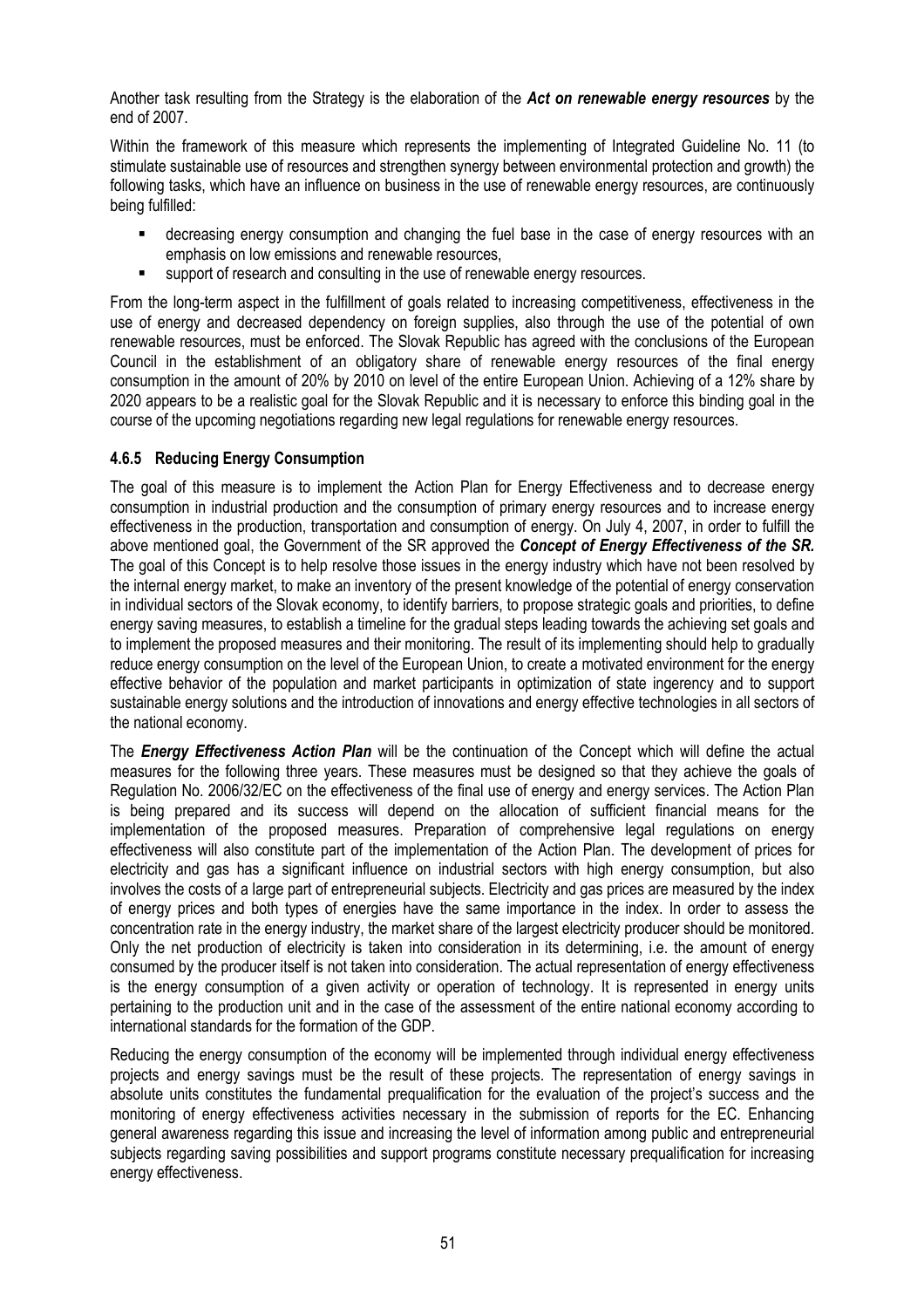The Energy Effectiveness Fund will be established for the long-term provision of financial support for projects targeted on energy effectiveness (financed as a priority without claims on the state budget) as an institution, which will support the public and commercial spheres. The project fulfilling requirements of energy effectiveness will be financed in the form of subsidies for the acquisition of equipment, support for actual projects, bonuses from interest, etc. Presently the Bill on the Energy Effectiveness Fund is in the preparation phase. A total of SKK 250 million will be required from the state budget for 2008. Financing the Fund in the 2009 and 2010 should amount SKK 200 million and SKK 150 million respectively.

The source of support for energy effectiveness projects in the period 2007 – 2013 with the most potential is structural funds. Measures within the framework of Axe 2 Priority - OP Competitiveness and Economic Growth will be targeted on the energy industry. The Axe 2 Priority - **The Energy Industry**, whose goal is to increase energy effectiveness in the production, transportation and consumption of energy, reduce energy consumption in industrial production and consumption of primary energy resources and increase the use of renewable resources of energy is targeted on the support of entrepreneurial activities which will reduce energy consumption per production unit in industry and provide for the availability of energy for the business sphere and increase the use of renewable resources of energy. Two measures oriented on increasing energy effectiveness in terms of production and consumption and the introduction of progressive technologies in the energy industry and for the building and modernizing of the lighting of towns and municipalities and the provision of consulting in the field of the energy industry have been proposed.

Within the framework of the financial plan for the priority Axis Energy Industry, the overall sum of Euro 172,564,706 is being considered. The national contribution to this sum is Euro 25,884,706. In addition to support from the OP Competitiveness and Economic Growth, the field of the energy industry and energy effectiveness will also be thoroughly supported, by activities of the Regional Operation Programme and the OP Environment (in the field of the use of renewable resources), OP Healthcare, OP Research and Development, OP Bratislava Region and in the Programme of Development of Rural Areas of the SR financed from EAFRD. The coordination of the support for energy effectiveness will be horizontally provided by the Ministry of Economy, which pursuant to the Competency Act is responsible for energy policy, provides for and fulfills tasks resulting for the SR from regulations, guidelines and strategic documents of the EU and at the same time is obliged to inform the EC on the fulfillment of these undertakings.

# 4.7 Environmental Policy

The preservation, protection and improvement of the environment including **biological diversity** are the main goals for Slovakia on the national level. All necessary steps were adopted for the transposition or implementation into national legislation of EU regulations connected with the priorities of Stop Decline of Biological Diversity until 2010, the Sixth EU Environmental Action Programme and Initiative.

Council Regulation No. 1979/409/EEC from April 2 on protection of wild birds, Council Regulation No. 1992/43/EEC from May 21, 1992 on protection of natural biotopes and wild fauna and flora and Council Regulation No. 199/EC from March 29, 1999 on breeding of wild animals in zoological gardens were transposed into national legislation through Act No. 543/2002 Coll. on protection of nature and landscape and through a number of executive regulations regarding nature and landscape protection.

Stopping the reduction of biological diversity is to be achieved through the elaboration and implementation of relief programs in compliance with the National Strategy of Biodiversity Protection of the SR for 1998 – 2010 and its Action Plan.

Activities in the area of waste management are focused in four fundamental directions: separated waste collection, evaluation of waste, handling of hazardous waste in an environmentally favorable manner, and the closing and re-cultivation of waste dumps.

The objective of the waste management concept established in the Waste Management Programme of the SR for 2006 – 2010 is the nationwide introduction of separated waste collection with the largest possible number of separated elements (paper, metal, glass, plastic material, biologically decomposable waste). For this purpose the legislative measure within the framework of Act No. 223/2001 Coll. on waste was adopted. According to this, from January 1, 2006 the ban on the disposal of biologically decomposable waste from gardens and parks including waste from cemeteries (so-called green waste) is in force.

The Act on waste regulates the area of handling hazardous waste in an environmentally favorable manner (waste from healthcare and veterinary care) and the provision of environmentally suitable disposal of expired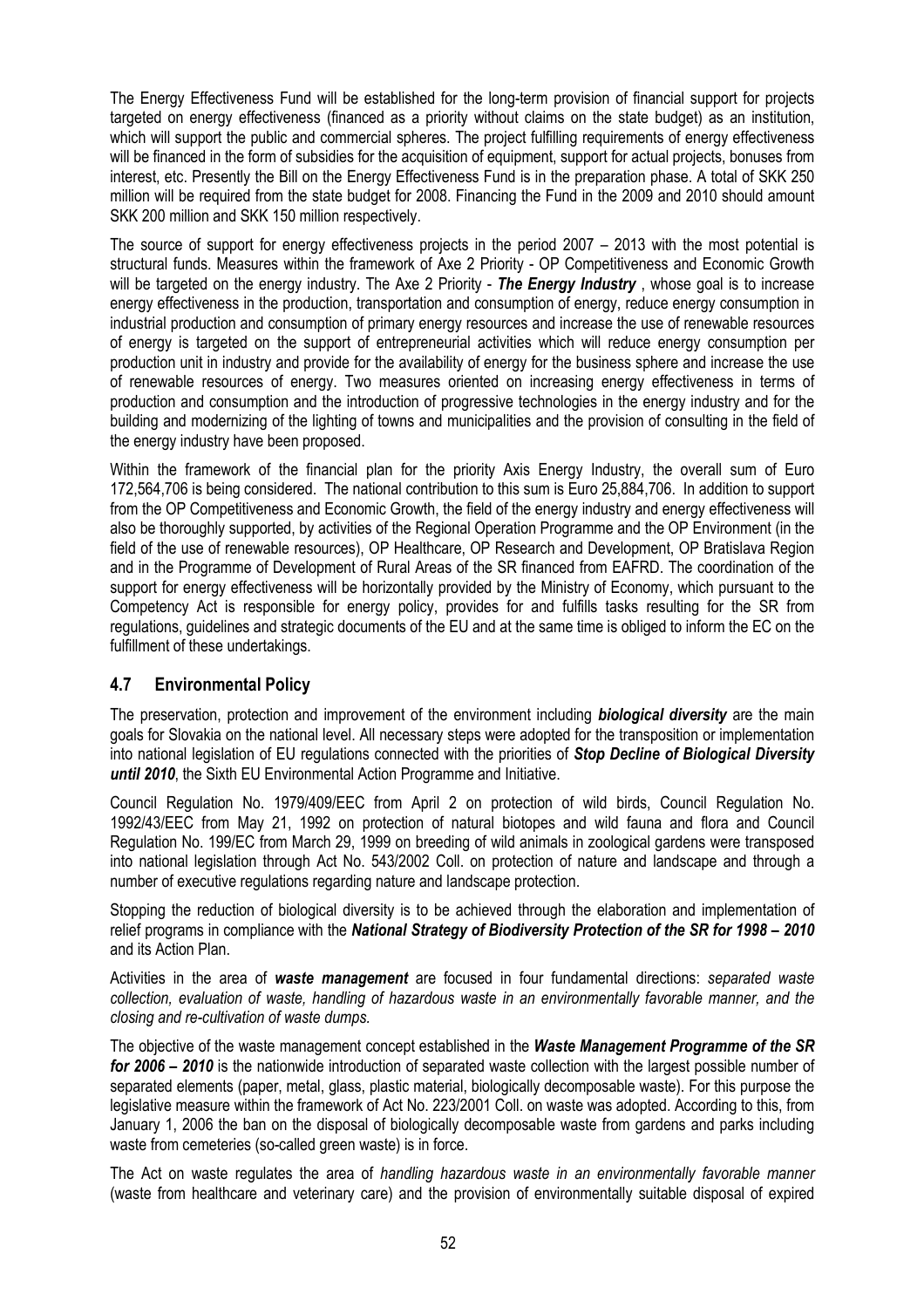pesticides including POP pesticides on the territory of the SR with the application of the best available technology.

Support of activities for the evaluation of waste should lead to the growth of the evaluation of waste from industrial and agricultural production. These issues are legislatively regulated by European Parliament and Council Regulation No. 2006/12/EC from April 5, 2006 on waste and by laws on waste and related executive regulations on the national level.

Old environmental burdens constitute part of the environmental issues. Presently the European legislation does not regulate the issues of environmental burdens. The Framework Guideline for the Protection of Soil which is also related to the issues of contaminated territories, is in the preparation phase. Its adoption is expected in 2008- 2009. Environmental burden issues are not presently regulated legislatively even in the SR. Adoption of the Act on environmental burdens is expected in the second quarter of 2008. The mapping, classification and design of the environmental burden information system is in the competency of the **Slovak Environmental Agency** within its geological task *Identification of Environmental Burdens in the SR*. The environmental burden information system is built in the form of a functional web page and will be connected to the Environment Information System of the SR. It will contain hierarchal access to information regarding environmental burdens and a link to the GIS map of environmental burdens of Slovakia with various information modules. The task is approximately 50% complete; total completion is expected by December 2008.

In addition to the priorities set by the Spring EU Summit, the priority objectives of the Ministry of Environment focus on the following areas: wastewater drainage and treatment, provision of protection from floods, air quality monitoring and compensation for limitations in common soil management.

- December 31, 2012 is the deadline for achieving regulation compliance of 97 % of the overall amount of biologically removable pollution,
- December 31, 2015 is the deadline for providing drainage and biological treatment of wastewater in agglomerations above 2,000 equivalent inhabitants,
- the ongoing provision of wastewater treatment in all agglomerations under 2,000 equivalent inhabitants with drainage networks.

The requirements of Regulation No. 91/271/EEC are fully transposed into the legislation of the SR; presently the process of implementing is underway. Partial objectives are provided by undertakings regulated in the Accession Agreement of the SR to the EU. All territorial administration units (towns and municipalities), water management companies, the Slovak Water Management Company, state enterprises and state administration bodies are involved in the process of implementing the requirements of Regulation No. 91/271/EEC. Their activities from the perspective of the concepts and execution of the state water administration are coordinated and controlled by the Ministry of Environment.

One of the priorities of the environmental policies of the SR is *flood protection*. In this area the EU Council approved the Regulation of the European Parliament and Council on assessment and management of flood risks (hereinafter the "Regulation") on July 25, 2007. Its goal is to establish an effective legal framework for the assessment and management of flood risks with the goal of reducing the unfavorable consequences of floods in terms of health, the environment, cultural heritage and economic activities.

Flood protection is legislatively regulated in the SR by Act No. 666/2004 Coll. on flood protection and pertinent executive regulations. The **Anti-Flood Protection Programme until 2010** is the fundamental ministerial document in the field of flood protection. It was adopted by the Government of the SR though Resolution No. 31/2000. The Program was updated after floods in 2002 and the following priorities of flood protection were established: Bratislava, Banská Bystrica and Prešov. The overall financial need for implementing the Program amounts to approximately SKK 21 billion. The goal of the Programme is significantly reduce damage caused by floods by implementing preventative measures for flood protection; to limit unfavorable influences on drainage caused by human activities during floods and to restore the natural ability of water accumulation through the revitalization of floods. Based on past experience from floods, a greater emphasis is placed on measures targeted on the protection of the most densely populated territories and territories with significant economic potential.

In the field of *air quality monitoring*, the SR is bound by the valid legislation of the EU which is transposed into the national legislation through Act No. 478/2002 Coll. on air protection as amended and through three executive regulations.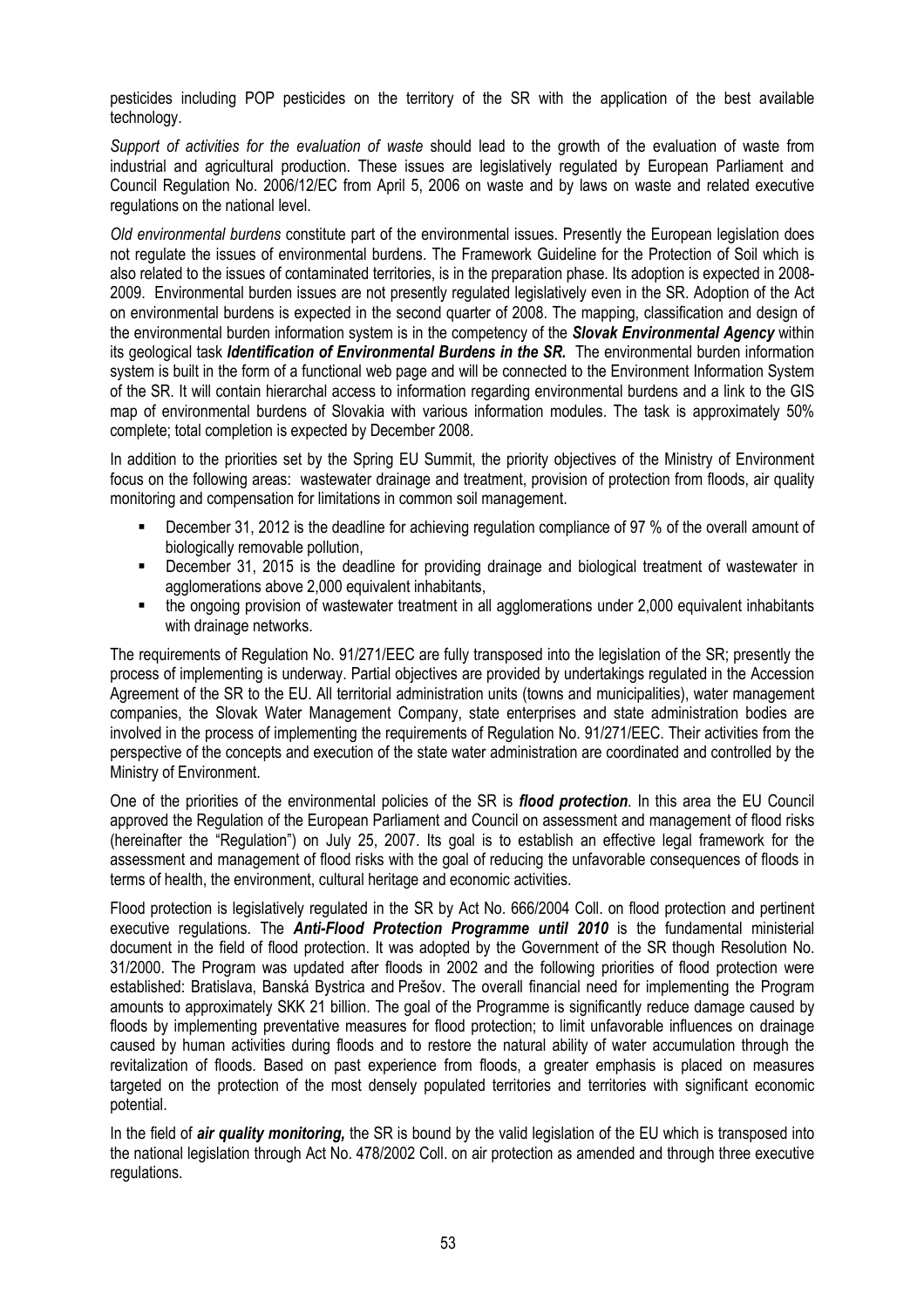According to results of air quality monitoring in the Slovak Republic in 2006, the level of pollution in any agglomeration or zone did not exceed the established limits for the protection of the health of people in the case of the following pollutants: SO2, NO2, CO, benzene, Pb, Ni, Cd. The limit for As was exceeded in one station. Within the framework of the monitoring programme, the minimum scope of monitoring was achieved in case of sulphur oxide (SO<sub>2</sub>), nitrogen oxides (NO, NO<sub>2</sub> and NO<sub>x</sub>), suspended particles (PM<sub>10</sub>), carbon oxide (CO), ozone (O3), benzene and heavy metals (Pb, As, Cd and Ni). The minimum scope of monitoring was not achieved in the case of polyaromatic hydrocarbons and suspended particles PM<sub>2-5</sub>.

In the future it will be necessary to improve the standard of monitoring to 90% efficiency in all monitoring stations. This is connected with costs related to the renewal of the air quality monitoring network. In 2007 the following monitoring is not provided for the air quality monitoring network:

- monitoring of  $PM_{10}$  in 4 monitoring stations,
- monitoring of PM<sub>2.5</sub> in 14 monitoring stations.
- **EXECUTE:** monitoring of benzene in 2 monitoring stations.
- **mercury monitoring.**
- **EXECUTE:** monitoring of heavy metal deposition.

Compensation for limitations in common soil management in the SR is regulated by Act No. 543/2002 Coll. As a result, the plot owner is obliged to endure the limitations and measures resulting from bans and other terms of the nature and landscape protection and for this he/she is entitled to compensation in the amount corresponding to this limitation of common management. This provision does not apply to owners of private protected territories and their protection zones if the limitation is related to the common management on this territory and plots in state ownership. The legislative changes in this area are expected to take effect from 2008.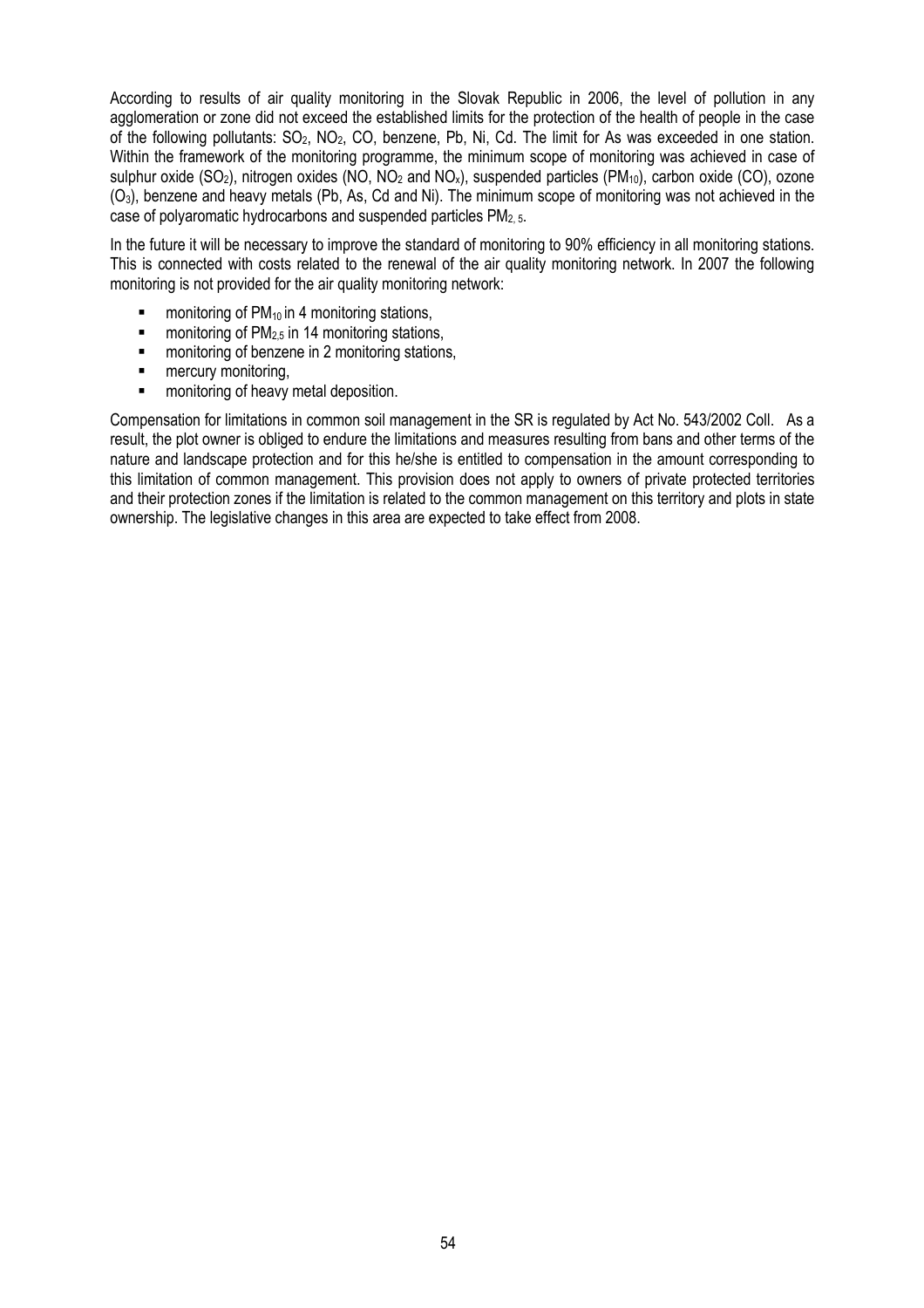# 5 Annexes

# 5.1 Annex No. 1 – Development of the Set of Indicators for Monitoring of the Lisbon Strategy for the SR

|       | Set of Indicators for Monitoring Fulfillment of NRP Tasks                     |              |                |        |        |                          |                          |
|-------|-------------------------------------------------------------------------------|--------------|----------------|--------|--------|--------------------------|--------------------------|
|       | <b>Macro-economic Framework</b>                                               |              | 2002           | 2003   | 2004   | 2005                     | 2006                     |
| 0.1   | <b>Real GDP Growth Rate</b>                                                   | <b>EU 25</b> | 1.2            | 1.3    | 2.4    | 1.7                      | 2.9                      |
|       | (% change for previous year, fixed prices from 2000)                          | SK           | 4.1            | 4.2    | 5.4    | 6.0                      | 8.3                      |
| 0.1.1 | <b>GDP</b> per Capita                                                         | <b>EU 25</b> | 100            | 100    | 100    | 100                      | 100                      |
|       | (in % GDP per capita, PPP, EU 25=100)                                         |              | <b>SK</b> 51.0 | 52.8   | 54.4   | 57.1                     | 60.2                     |
| 0.2   | Growth Rate of Real Productivity of Labor<br>(% change GDP per employee, ESA) |              | <b>SK</b> 4.7  | 2.3    | 5.8    | 4.6                      | 5.8                      |
| 0.2.1 | <b>Productivity of Labor per Employee</b>                                     | EU 25 100.0  |                | 100.0  | 100.0  | 100.0                    | 100.0                    |
|       | (in % GDP per employee, PPP, EU 25=100)                                       |              | <b>SK</b> 60.3 | 60.1   | 62.2   | 65.2                     | 67.7                     |
| 0.2.2 | <b>Productivity of Labor per Hour</b>                                         | EU 25 100.0  |                | 100.0  | 100.0  | $\blacksquare$           |                          |
|       | (in % GDP per hour, PPP, EU 25=100)                                           |              | <b>SK</b> 57.2 | 60.2   | 61.2   | $\overline{\phantom{a}}$ | $\overline{\phantom{a}}$ |
| 0.3   | <b>Inflation Rate</b>                                                         | <b>EU 25</b> | 2.1            | 2.0    | 2.0    | 2.2                      | 2.2                      |
|       | (in %, HICP)                                                                  | SK           | 3.5            | 8.4    | 7.5    | 2.8                      | 4.3                      |
|       | 0.4 Public Balance                                                            | <b>EU 25</b> | $-2.3$         | $-3.0$ | $-2.7$ | $-2.3$                   | $-1.7$                   |
|       | (in % GDP)                                                                    |              | <b>SK</b> -7.7 | $-2.7$ | $-2.4$ | $-2.8$                   | $-3.4$                   |
| 0.5   | <b>General Government Debt</b>                                                | EU 25 60.4   |                | 62.0   | 62.4   | 63.2                     | 62.2                     |
|       | (in % GDP)                                                                    |              | <b>SK</b> 43.3 | 42.7   | 41.6   | 34.5                     | 30.7                     |
| 0.6   | <b>Growth Rate of Real Wages</b><br>(in %)                                    |              | <b>SK</b> 5.8  | $-2.0$ | 2.5    | 6.3                      | 3.3                      |
| 0.7   | Real Growth Rate of Household Consumption<br>(in %, ESA)                      |              | SK 5.2         | 0.1    | 3.8    | 7.2                      | 6.3                      |

Source: Eurostat, SO SR

| 1             | <b>Education</b>                                                                                                         |                           | 2002                     | 2003           | 2004         | 2005         | 2006         |
|---------------|--------------------------------------------------------------------------------------------------------------------------|---------------------------|--------------------------|----------------|--------------|--------------|--------------|
| 1.1           | <b>Youth Education Attainment Level</b><br>(in %, young people from 20 to 24 years old)                                  | EU 25 76.7                | <b>SK</b> 94.5           | 76.3<br>94.1   | 77.1<br>91.7 | 77.5<br>91.8 | 77.7<br>91.5 |
|               | 1.2 Early School-leavers<br>(in %, young people from 18 to 24 years old, do not continue in<br>education)                | <b>EU 25</b><br>SK        | 16.6<br>-5.6             | 16.2<br>4.9    | 15.6<br>7.1  | 15.2<br>5.8  | 15.1<br>6.4  |
| 1.3           | <b>Tertiary Education Graduates</b><br>(age category from 20 to 29, in % per 1,000 inhabitants of equal<br>age category) | <b>EU 25</b>              | <b>SK</b> 26.3           | 29.0           | 31.8         |              |              |
| $1.4^{\circ}$ | Life-long Learning<br>(in %, age category from 25 to 64)                                                                 | <b>EU 25</b><br>SK        | 7.6<br>8.5               | 9.0<br>3.7     | 9.9<br>4.3   | 10.2<br>4.6  | 10.1<br>4.3  |
| 1.5           | <b>PISA Index</b><br>(reading, knowledge of science and mathematics in the age<br>category 14 and 15)                    | <b>OECD</b><br><b>SK</b>  |                          | 1,492<br>1,462 |              |              |              |
|               | 1.6 Low Ability of Students to read with Understanding<br>(in $\%$ , in age of 15)                                       | <b>EU 25</b><br><b>SK</b> | $\blacksquare$           | 19.8<br>24.9   |              |              |              |
| 1.7           | <b>Spending on Human Resources</b><br>(in % per GDP)                                                                     | <b>EU 25</b><br><b>SK</b> | 5.1<br>4.3               | 5.2<br>4.34    | 5.12<br>4.21 |              |              |
| 1.8           | <b>Expenditure per Tertiary Student</b><br>(in % per GDP/capita)                                                         | OFCD<br><b>SK</b>         | $\overline{\phantom{a}}$ | 43<br>36       |              |              |              |

Source: Eurostat, EC, OECD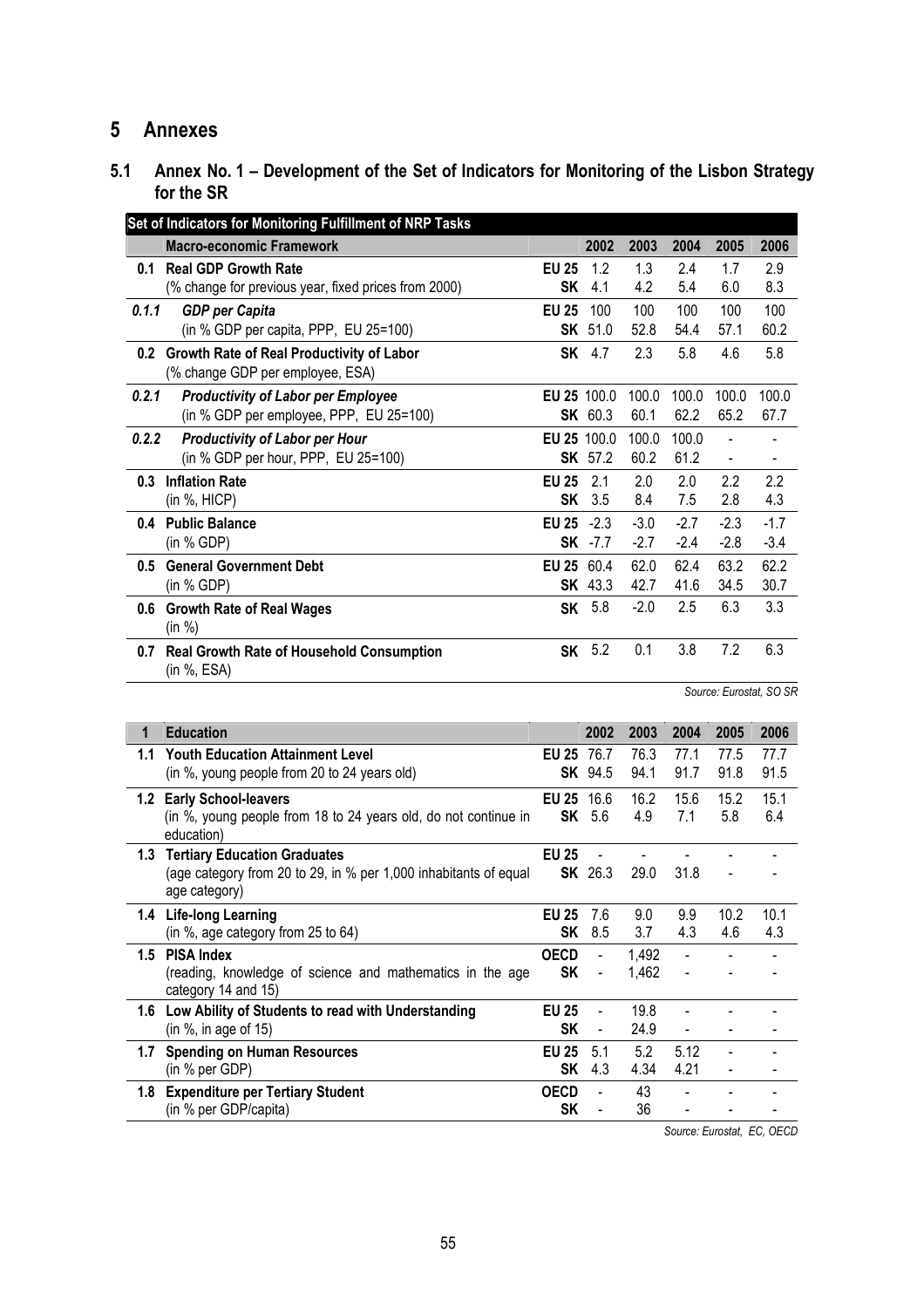| $\mathbf{2}$ | <b>Employment and Social Inclusion</b>                                                                    |              | 2002            | 2003                     | 2004         | 2005                               | 2006                     |
|--------------|-----------------------------------------------------------------------------------------------------------|--------------|-----------------|--------------------------|--------------|------------------------------------|--------------------------|
| 2.1          | <b>Employment Growth Rate</b>                                                                             | <b>EU 25</b> | 0.4             | 0.4                      | 0.7          | 0,9                                | 1.4                      |
|              | (in %, ESA95)                                                                                             |              | SK -0.5         | 1.8                      | $-0.3$       | 1.4                                | 2.3                      |
|              | 2.2 Employment Rate                                                                                       | EU 25 62.8   |                 | 62.9                     | 63.3         | 63.8                               | 64.7                     |
|              | (in %, age category from 15 to 64)                                                                        |              | SK 56.8         | 57.7                     | 57.0         | 57.7                               | 59.4                     |
| 2.2.1        | <b>Employment Rate - Women</b><br>(in %, age category from 15 to 64)                                      | EU 25 54.7   | SK 51.4         | 55<br>52.2               | 55.7<br>50.9 | 56.3<br>50.9                       | 57.3<br>51.9             |
| 2.2.2        | <b>Employment Rate - Men</b>                                                                              | EU 25 71.0   |                 | 70.8                     | 70.9         | 71.3                               | 72.0                     |
|              | (in %, age category from 15 to 64)                                                                        |              | SK 62.4         | 63.3                     | 63.2         | 64.6                               | 67.0                     |
| 2.3          | <b>Employment Rate of Older Workers</b>                                                                   | EU 25 38.7   |                 | 40.2                     | 41.0         | 42.5                               | 43.6                     |
|              | (in %, age category from 55 to 64)                                                                        |              | <b>SK</b> 22.8  | 24.6                     | 26.8         | 30.3                               | 33.1                     |
| 2.3.1        | <b>Employment Rate of Older Workers - Women</b>                                                           | <b>EU 25</b> | 29.2            | 30.7                     | 31.7         | 33.7                               | 34.9                     |
|              | (in %, age category from 55 to 64)                                                                        |              | SK 9.5          | 11.2                     | 12.6         | 15.6                               | 18.9                     |
| 2.3.2        | <b>Employment Rate of Older Workers - Men</b>                                                             | <b>EU 25</b> | 48.8            | 50.3                     | 50.7         | 51.8                               | 52.8                     |
|              | (in %, age category from 55 to 64)                                                                        |              | <b>SK</b> 39.1  | 41.0                     | 43.8         | 47.8                               | 49.8                     |
|              | 2.4 Unemployment Rate<br>(in %, LFS)                                                                      | <b>EU 25</b> | 8.7<br>SK 18.5  | 9.0<br>17.4              | 9.1<br>18.1  | 8.8<br>16.2                        | 7.9<br>13.3              |
| 2.4.1        | <b>Unemployment Rate - Women</b>                                                                          | <b>EU 25</b> | 10              | 10.2                     | 10.2         | 9.8                                | 8.9                      |
|              | (in %, LFS)                                                                                               |              | <b>SK</b> 18.7  | 17.7                     | 19.2         | 17.2                               | 14.7                     |
| 2.4.2        | <b>Unemployment Rate - Men</b>                                                                            | <b>EU 25</b> | 7.8             | 8.1                      | 8.1          | 7.9                                | 7.1                      |
|              | (in %, LFS)                                                                                               | SK           | 18.6            | 17.4                     | 17.4         | 15.5                               | 12.3                     |
|              | 2.5 Economic Activity Rate                                                                                |              | SK 60.2         | 60.3                     | 60.2         | 59.5                               | 59.1                     |
|              | (economically active population in v % per overall, LFS)                                                  |              |                 |                          |              |                                    |                          |
| 2.5.1        | <b>Economic Activity Rate - Women</b>                                                                     |              | <b>SK</b> 52.6  | 52.9                     | 52.5         | 51.3                               | 50.7                     |
|              | (economically active population in v % per overall, LFS)                                                  |              |                 |                          |              |                                    |                          |
| 2.5.2        | <b>Economic Activity Rate - Men</b><br>(economically active population in v % per overall, LFS)           |              | SK 68.5         | 68.4                     | 68.5         | 68.4                               | 68.2                     |
|              | 2.6 Long-term Unemployment Rate                                                                           | <b>EU 25</b> | 3.9             | 4.1                      | 4.1          | 3.9                                | 3.6                      |
|              | (in %, longer than 12 months)                                                                             |              | <b>SK</b> 12.2  | 11.4                     | 11.8         | 11.7                               | 10.2                     |
|              | 2.7 Youth Unemployment Rate                                                                               | <b>EU 25</b> | 18.5            | 19.0                     | 19.0         | 18.5                               | 17.2                     |
|              | (in %, age category from 15 to 24)                                                                        |              | SK 37.6         | 33.6                     | 32.9         | 30.1                               | 26.7                     |
| 2.8          | Tax Wedge on Low Wage Earners                                                                             | <b>EU 25</b> | 40.4            | 39.5                     | 39.7         | 39.4                               | $\blacksquare$           |
|              | (in % per overall labor costs)                                                                            |              | <b>SK 40.8</b>  | 40.9                     | 39.6         | 35.2                               | 35.6                     |
|              | 2.9 Average Exit Age from the Labour Force<br>(Balanced by Probability of Retiring from the labor Market) | EU 25 60.4   | SK 57.5         | 61.0<br>57.8             | 60.5<br>58.5 | 60.9<br>59.2                       | $\overline{\phantom{a}}$ |
| 2.9.1        | Average Exit Age from the Labour Force - Women                                                            | EU 25 60.0   |                 | 60.5                     | 60.2         | 60.4                               |                          |
|              | (age category)                                                                                            |              | SK 55.7         | 55.9                     | 57.0         | 57.6                               |                          |
| 2.9.2        | Average Exit Age from the Labour Force - Men                                                              | <b>EU 25</b> | 60.8            | 61.5                     | 60.9         | 61.4                               |                          |
|              | (age category)                                                                                            |              | SK 59.6         | 60.0                     | 60.3         | 61.1                               |                          |
|              | 2.10 Gender Pay Gap                                                                                       | <b>EU 25</b> | 16              | 15                       | 15           | 15                                 |                          |
|              | (in %, average income lower for women than for men)                                                       | <b>SK</b>    | 27              | 23                       | 24           | 24                                 | 27                       |
|              | 2.11 At-risk-of-poverty Rate                                                                              | <b>EU 25</b> |                 | $\overline{\phantom{0}}$ | $16*$        | $16*$                              |                          |
|              | (in %, income lower than 60 % of median, after social transfers)                                          | <b>SK</b>    |                 |                          | $13.3*$      | $11.6*$                            |                          |
|              | 2.12 Share of Persons in Material Need<br>(in %, persons in material need per overall population)         |              | <b>SK</b> 10.83 | 9.89                     | 6.91         | 6.74                               | 7.55                     |
|              | 2.13 Jobless Households                                                                                   | <b>EU 25</b> | 9.8             | 9.8                      | 9.8          | 9.7                                | 9.5                      |
|              | (in %, age category from 0 to 17)                                                                         |              | <b>SK</b> 12.1  | 11.8                     | 12.8         | 13.8                               | 11.8                     |
|              |                                                                                                           |              |                 |                          |              | Source: Eurostat, MoLSAF SR, ŠO SR |                          |

|       | <b>Business Environment</b>                    |             | 2002                     |                          | 2004  | 2005  | 2006  |
|-------|------------------------------------------------|-------------|--------------------------|--------------------------|-------|-------|-------|
| 3.1   | <b>Doing Business Index</b>                    | <b>OECD</b> | $\overline{\phantom{a}}$ | $\overline{\phantom{a}}$ | 100.0 | 100.0 | 100.0 |
|       | (OECD=100, lower value of indicator is better) | <b>SK</b>   | $\overline{\phantom{a}}$ | $\overline{\phantom{a}}$ | 190.1 | 201.1 | 178.6 |
| 3.1.1 | <b>Starting a Business</b>                     | <b>OECD</b> | $\overline{\phantom{a}}$ | $\overline{\phantom{a}}$ | 25.0  | 19.0  | 16.6  |
|       | (in days)                                      | SΚ          | $\overline{\phantom{a}}$ | 98.0                     | 52.0  | 25.0  | 25.0  |
| 3.1.2 | <b>Rigidity of Employment Index</b>            | <b>OECD</b> | $\overline{\phantom{a}}$ | $\overline{\phantom{a}}$ | 34.4  | 35.7  | 33.3  |
|       | (hiring and dismissing of employees)           | SΚ          |                          | 61.0                     | 10.0  | 39.0  | 39.0  |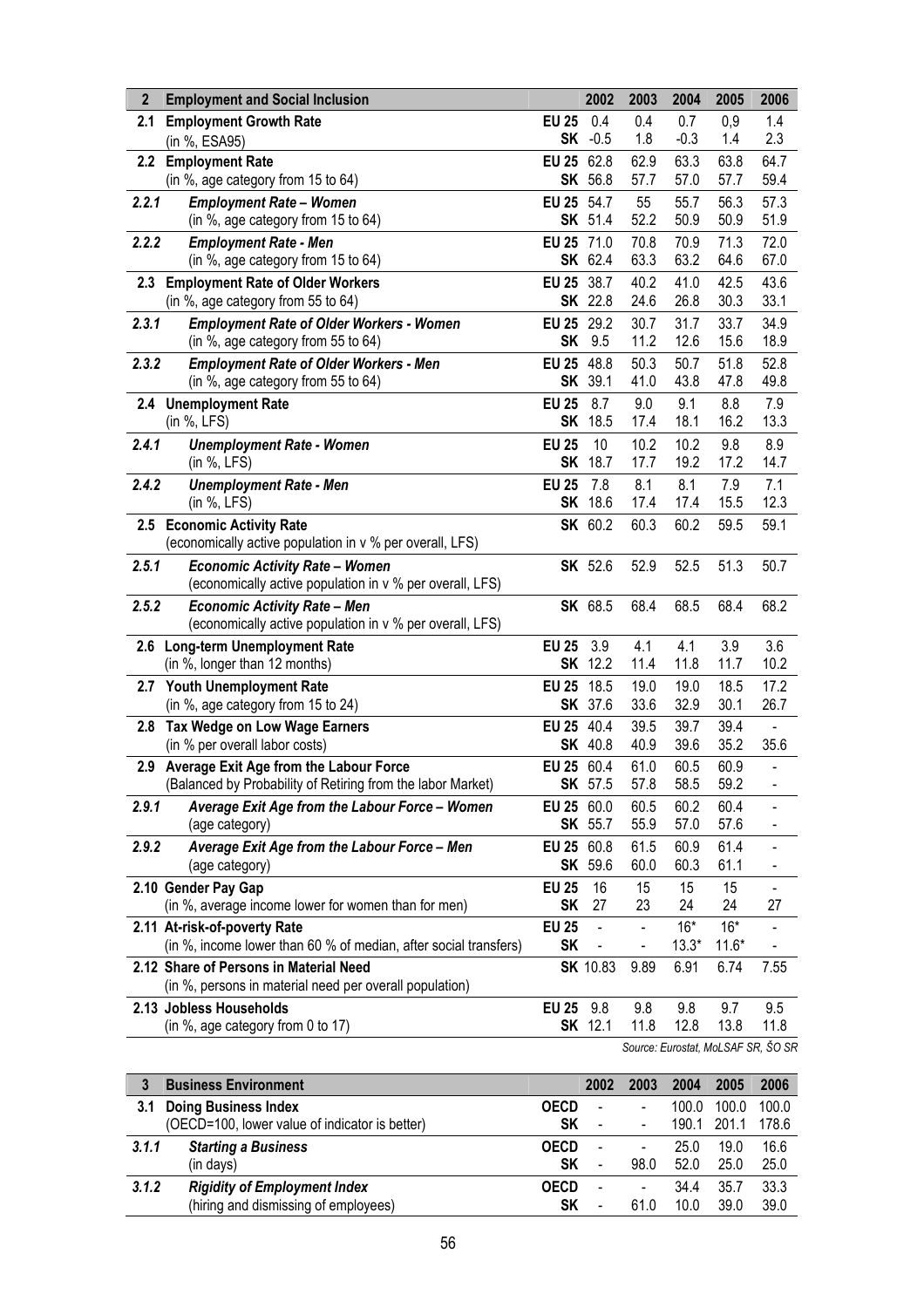| 3.1.3            | <b>Enforcing Contracts</b>                                                           | <b>OECD</b>  |                  |                | 229.0                              | 232.0                | 351.2                                                            |
|------------------|--------------------------------------------------------------------------------------|--------------|------------------|----------------|------------------------------------|----------------------|------------------------------------------------------------------|
|                  | (in days)                                                                            | <b>SKK</b>   | $\blacksquare$   | 420.0          | 565.0                              | 565.0                | 565.0                                                            |
| 3.1.4            | <b>Closing a Business</b>                                                            | <b>OECD</b>  |                  | $\blacksquare$ | 1.7                                | 1.5                  | 1.4                                                              |
|                  | (in years)                                                                           | <b>SKK</b>   | $\blacksquare$   | 4.8            | 4.7                                | 4.8                  | 4.0                                                              |
| 3.2              | <b>Business Demography - Survival Rate</b>                                           | <b>EU 25</b> |                  |                |                                    |                      |                                                                  |
|                  | (in %)                                                                               |              | SKK 89.37 83.54  |                |                                    |                      |                                                                  |
| 3.3 <sub>2</sub> | <b>Price of Telecommunications - for Entrepreneurs</b>                               |              |                  |                | EU 25 106.83 106.17 102.04 93.01   |                      |                                                                  |
|                  | (prices for a basket of services in Euro without VAT, PPP)                           |              |                  |                | SKK 183.79 176.68 175.81 175.44    |                      |                                                                  |
|                  | of<br><b>Market</b><br><b>Share</b><br>the<br><b>Fixed</b><br><b>Incumbent</b><br>in |              |                  |                |                                    |                      |                                                                  |
| 3,3,1            | <b>Telecommunications</b>                                                            | <b>EU 25</b> | $\blacksquare$   | 86.4           | 82.4                               | 82.1                 |                                                                  |
|                  | (in %, local calls)                                                                  | <b>SKK</b>   | $\blacksquare$   | 100            | 100                                | 99.9                 | 99.9                                                             |
| 3.4              | <b>Total State Aid</b>                                                               | EU 25 0.71   |                  | 0.64           | 0.61                               | 0.59                 |                                                                  |
|                  | (in % per GDP)                                                                       |              | <b>SKK</b> 0.43  | 0.55           | 0.65                               | 0.66                 | 24.6                                                             |
| 3.5              | <b>Business Investment</b>                                                           | EU 25 17.2   |                  | 16.9           | 17.1                               | 17.4                 |                                                                  |
|                  | (in % per GDP, gross formation of fixed capital in private sector)                   |              | <b>SKK</b> 24.1  | 22.4           | 21.7                               | 24.7                 | $\blacksquare$                                                   |
| 3.6              | <b>Legislative and Regulation Environment Index</b>                                  |              | <b>SKK 98.08</b> | 98.60          |                                    | 100.62 104.03 104.74 |                                                                  |
|                  | (3.Q 2001=100, higher indicator value is better)                                     |              |                  |                |                                    |                      |                                                                  |
|                  | Share of Added Value Towards Material and<br>Energy                                  |              |                  |                |                                    |                      |                                                                  |
| 3.7              | <b>Consumption</b>                                                                   |              |                  |                | <b>SKK</b> 0.433 0.394 0.396 0.373 |                      |                                                                  |
|                  | (in SKK)                                                                             |              |                  |                |                                    |                      |                                                                  |
| 3.8              | Share of Added Value Towards the Volume of Paid Wages                                |              |                  |                | <b>SKK</b> 3.707 3.906 4.121 3.932 |                      |                                                                  |
|                  | (in 1,000 SKK)                                                                       |              |                  |                |                                    |                      |                                                                  |
|                  | Increase of Number of Overnights Stays by Accommodated                               |              |                  |                |                                    |                      |                                                                  |
| 3.9              | <b>Visitors</b>                                                                      |              | <b>SKK</b> 108.1 | 98.0           | 96.2                               | 99.9                 | 103.8                                                            |
|                  | (index, previous year = $100$ )                                                      |              |                  |                |                                    |                      |                                                                  |
|                  | * - in 2004 and 2005 change of methodology occurred                                  |              |                  |                |                                    |                      | Source: Eurostat, World Bank, The Business Alliance of Slovakia, |
| Teligen          |                                                                                      |              |                  |                |                                    |                      |                                                                  |

| 4     | The Energy Industry                                                     |              | 2002             | 2003                    | 2004        | 2005  | 2006 |
|-------|-------------------------------------------------------------------------|--------------|------------------|-------------------------|-------------|-------|------|
| 4.1   | <b>Energy Intensity of the Economy</b>                                  |              |                  | EU 25 206.5 207.6 204.9 |             |       |      |
|       | (energy consumption/GDP, kgoe - equivalent kg of oil per 1,000<br>Euro) |              | <b>SKK</b> 976.0 | 929.6 854.3             |             |       |      |
|       | (energy consumption/GDP, kgoe, EU 25 = 100)                             |              |                  | <b>SKK</b> 472.6 447.8  | 416.9       |       |      |
|       | 4.2 Renewable Energy                                                    | EU 25 12.7   |                  | 12.7                    | 13.8        | 13.6  |      |
|       | (in % per overall consumption of electric energy)                       |              | <b>SKK</b> 18.6  | 12.0                    | 14.3        | 16.5  |      |
|       | 4.3 Index of Energies Prices for Entrepreneurs                          | <b>FU 25</b> |                  | $\blacksquare$          | 100.0       | 110.8 | 1261 |
|       | (gas and electric energy, without VAT, EU 25 2004=100, PPP)             | <b>SKK</b>   | $\sim$           | $\blacksquare$          | 213.8 212.1 |       | 2734 |
| 4.3.1 | Market Share of Largest Producer of Electric Energy                     | <b>EU 25</b> |                  |                         |             |       |      |
|       | (in %)                                                                  |              | <b>SKK</b> 84.5  | 83.6                    | -83.7       | 83.6  |      |

Source: Eurostat

| 5     | Research, Development and Innovation                                                                                       |                 | 2002                     | 2003        | 2004  | 2005           | 2006 |
|-------|----------------------------------------------------------------------------------------------------------------------------|-----------------|--------------------------|-------------|-------|----------------|------|
|       | R&D<br>Gross Domestic Expenditure<br>(GERD)<br>by<br>on                                                                    |                 |                          |             |       |                |      |
| 5.1   | Government                                                                                                                 | EU 25 0.65      |                          | 0.66        | 0.64  | 0.64           |      |
|       | (in % GDP)                                                                                                                 |                 | <b>SKK 0.25</b>          | 0.29        | 0.29  | 0.29           |      |
| 5.2   | Gross Domestic Expenditure on R&D (GERD) by Industry                                                                       | EU 25 $1.03$    |                          | 1.02        | 1.02  | 1.01           |      |
|       | (in % GDP)                                                                                                                 | <b>SKK 0.31</b> |                          | 0.26        | 0.20  | 0.19           |      |
| 5.2.1 | Gross Domestic Expenditure on R&D (GERD) by Abroad                                                                         | EU 25 0.168     |                          | 0.162       | 0.152 | 0.157          |      |
|       | (in % GDP)                                                                                                                 |                 | <b>SKK 0.012</b>         | 0.019 0.022 |       | 0.031          |      |
|       | Share of Expenditures on Applied<br>Research and                                                                           |                 |                          |             |       |                |      |
| 5.2.2 | <b>Development</b>                                                                                                         | <b>EU 25</b>    | $\overline{\phantom{a}}$ |             |       |                |      |
|       | (in %)                                                                                                                     |                 | <b>SKK</b> 46.8          | 44.8        | 35.4  | 30.9           |      |
|       | 5.3 Science and Technology Graduates                                                                                       | EU 25           | 11.5                     | 12.3        | 12.7  |                |      |
|       | (in % per 1,000 inhabitants of age category from 20 to 29)                                                                 | <b>SKK</b>      | 7.8                      | 8.3         | 9.2   | -              |      |
| 5.4   | <b>Quotation Index</b>                                                                                                     | <b>EU 15</b>    | $\blacksquare$           | 1.07        | 1.05  |                |      |
|       | (average number of quotations of publications from given<br>country/average number of quotations of publication from world | <b>SKK</b>      | $\blacksquare$           | 0.56        | 0.58  | $\blacksquare$ |      |